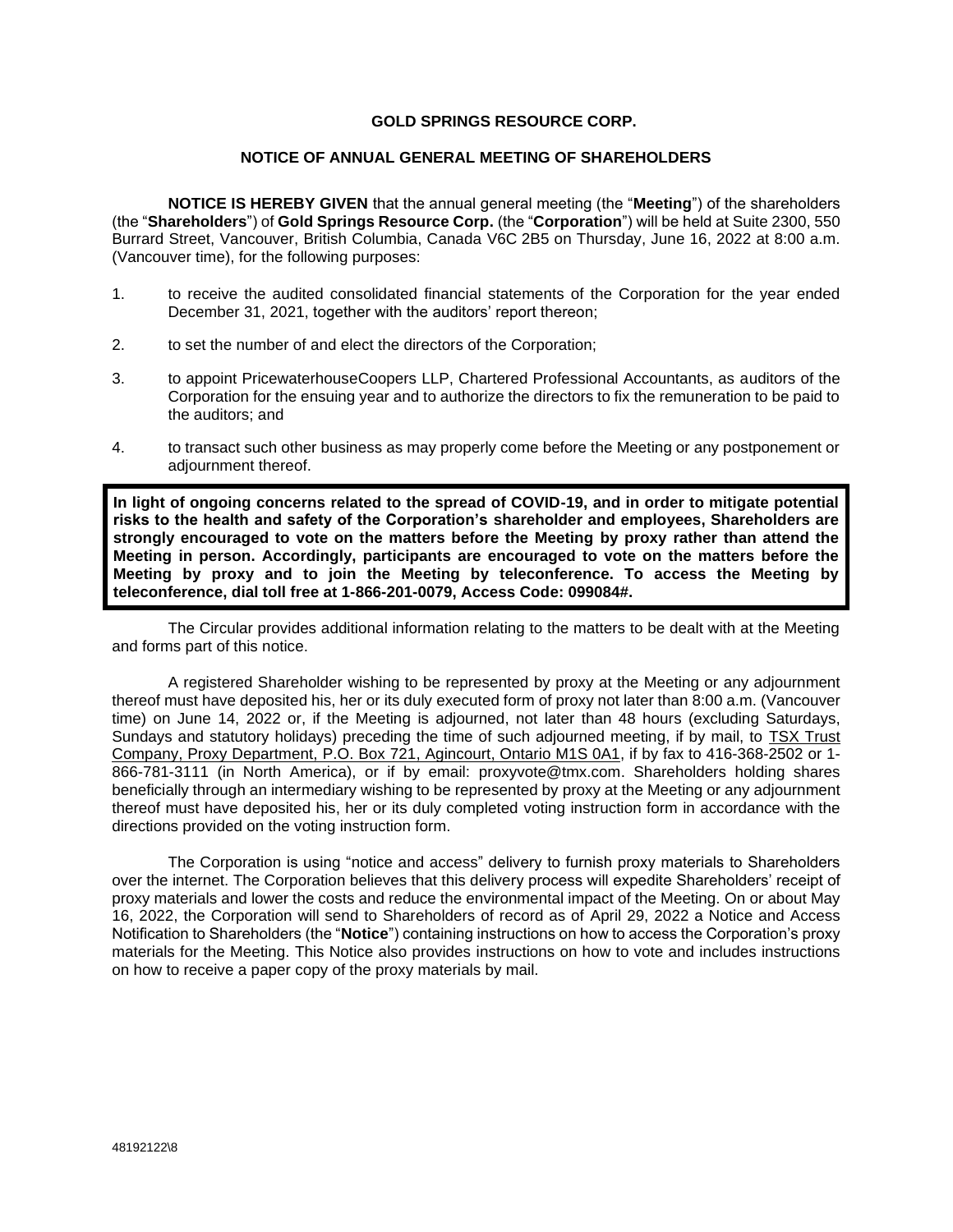If you have any questions regarding the matters to be dealt with at the Meeting, the procedures for voting or completing the form of proxy or any information contained in the accompanying Circular with respect to voting, please contact the Corporation's registrar and transfer agent, TSX Trust Company, by phone at 1-800-387-0825 (Toll Free in North America) or 1-416-682-3860 or by email at [shareholderinquiries@tmx.com.](mailto:shareholderinquiries@tmx.com)

# **BY ORDER OF THE BOARD**

"*Antonio Canton*"

Vancouver, BC<br>
Antonio Canton<br>
April 29, 2022<br>
Antonio Canton<br>
President and C President and Chief Executive Officer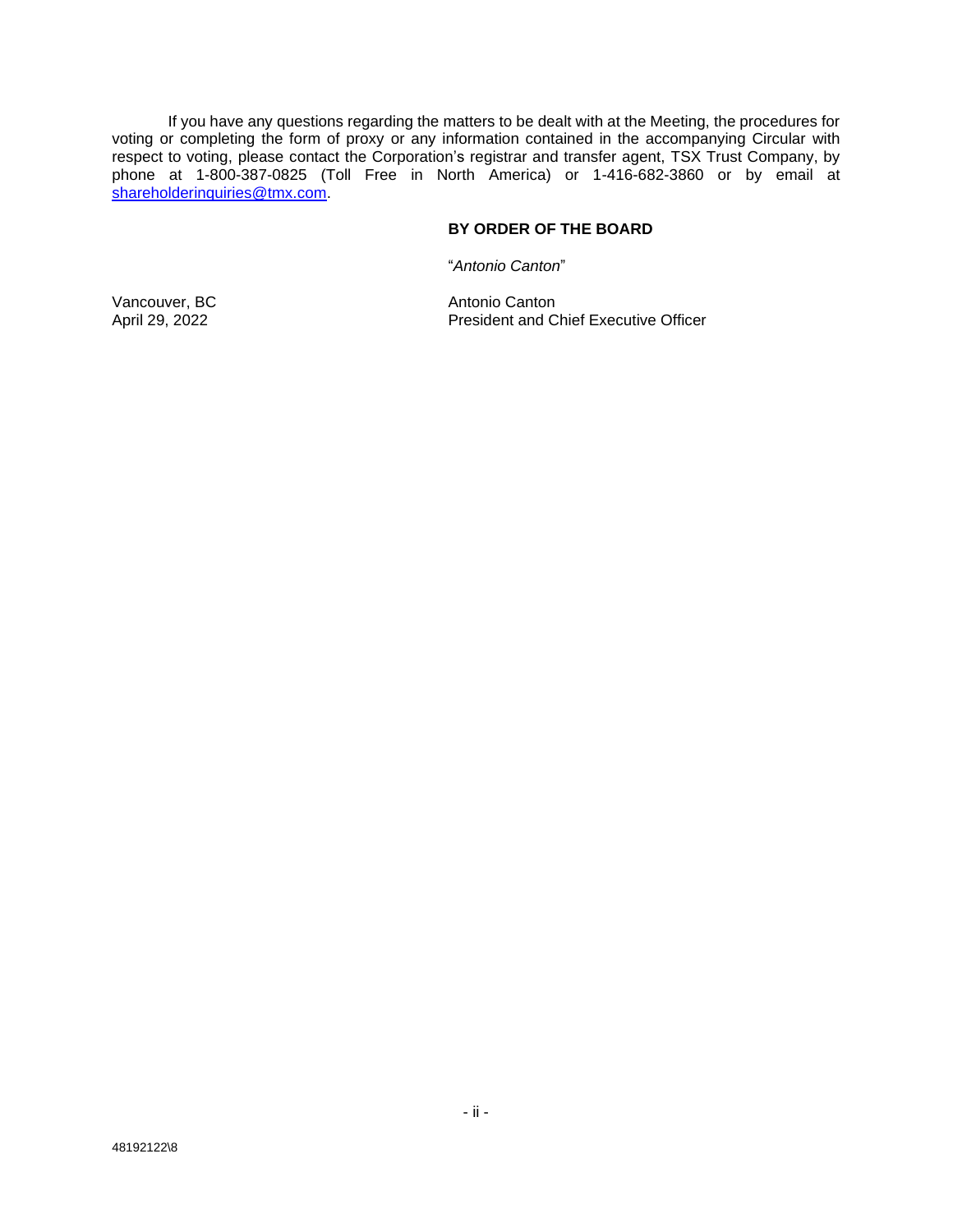## **GOLD SPRINGS RESOURCE CORP.**

### **MANAGEMENT INFORMATION CIRCULAR**

**GENERAL PROXY INFORMATION** (as at April 29, 2022, except as otherwise indicated)

**Solicitation of Proxies**

**This management information circular (this "Circular") is furnished in connection with the solicitation by management ("Management") of Gold Springs Resource Corp. (the "Corporation") of proxies to be used at the annual general meeting (the "Meeting") of the shareholders of the Corporation to be held at Suite 2300, 550 Burrard Street, Vancouver, British Columbia, Canada V6C 2B5 on Thursday, June 16, 2022 at 8:00 a.m. (Vancouver time), and at all postponements or adjournments thereof, for the purposes set forth in the notice of the Meeting that accompanies this Circular (the "Notice of Meeting").** It is expected that the solicitation will be made primarily by mail but proxies may also be solicited personally by directors, officers or regular employees of the Corporation. Such persons will not receive any extra compensation for such activities. The Corporation may also retain, and pay a fee to, one or more proxy solicitation firms to solicit proxies from the shareholders of the Corporation in favour of the matters set forth in the Notice of Meeting. The Corporation may pay brokers or other persons holding common shares of the Corporation ("**Common Shares**") in their own names, or in the names of nominees, for their reasonable expenses for sending proxies and the Circular to beneficial owners of Common Shares and obtaining proxies therefor. The total cost of the solicitation will be borne directly by the Corporation.

**In light of ongoing concerns related to the spread of COVID-19, and in order to mitigate potential risks to the health and safety of the Corporation's shareholders and employees, shareholders are strongly encouraged to vote on the matters before the Meeting by proxy rather than attend the Meeting in person. Accordingly, participants are encouraged to vote on the matters before the Meeting by proxy and to join the Meeting by teleconference. To access the Meeting by teleconference, dial toll free at 1-866-201-0079, Access Code: 099084#.**

### **Notice-and-Access**

The Corporation has elected to use the "notice-and-access" provisions ("**Notice-and-Access**") that came into effect on February 11, 2013 under National Instrument 54-101 - *Communications with Beneficial Owners of Securities of a Reporting Issuer* ("**NI 54-101**") and National Instrument 51-102 - *Continuous Disclosure Obligations* ("**NI 51-102**") of the Canadian Securities Administrators, for distribution of this Circular and other meeting materials, including the form of proxy (the "**Form of Proxy**"), voting instruction form ("**VIF**") and the Notice of Meeting (collectively, the "**Meeting Materials**"), to registered shareholders of the Corporation and shareholders holding shares of the Corporation beneficially through an intermediary ("**Non-Registered Holders**"), other than those Non-Registered Holders with existing instructions on their accounts to receive printed materials or those shareholders that request printed Meeting Materials.

Notice-and-Access allows issuers to post electronic versions of meeting materials online, via SEDAR and one other website, rather than mailing paper copies of such meeting materials to shareholders. The Corporation has adopted this alternative means of delivery in order to further its commitment to environmental sustainability and to reduce its printing and mailing costs.

The Corporation will post the Meeting Materials, and its audited financial statements and management discussion and analysis for the year ended December 31, 2021, under its profile at [www.sedar.com](http://www.sedar.com/) and also at [www.meetingdocuments.com/TSXT/GRC,](http://www.meetingdocuments.com/TSXT/GRC) and on its website at [https://www.goldspringsresource.com/investors/financials-and-filings/.](https://www.goldspringsresource.com/investors/financials-and-filings/)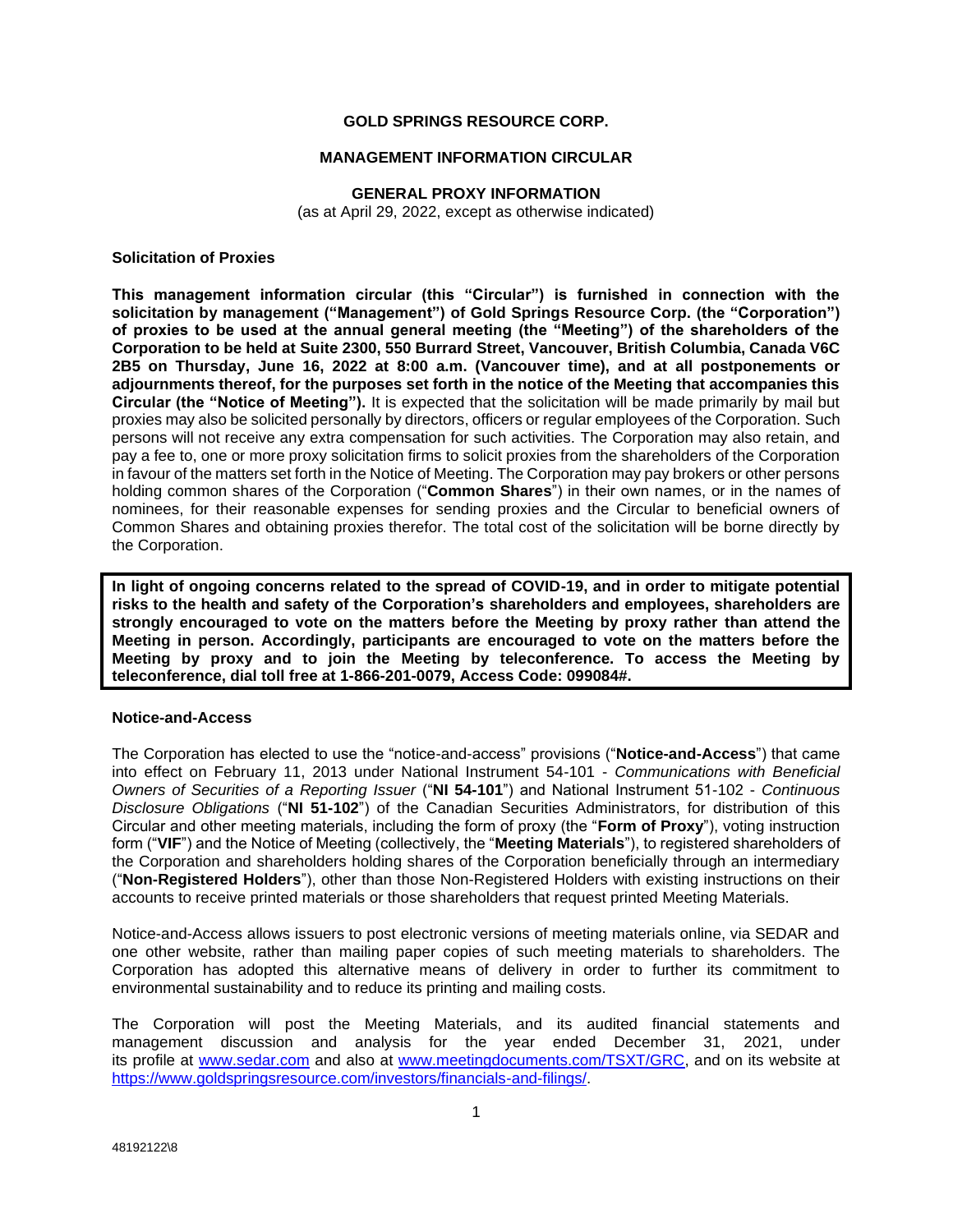Although the Meeting Materials will be posted electronically online, registered shareholders and Non-Registered Holders (subject to the provisions set out below under the heading "Advice to Beneficial Shareholders") will receive a "notice package" (the "**Notice-and-Access Notification**") by prepaid mail, which includes the information prescribed by NI 54-101, and a Form of Proxy, in the case of registered Shareholders, or VIF, in the case of Non-Registered Holders, enabling them to vote at the Meeting. Shareholders should follow the instructions for completion and delivery contained in the Form of Proxy or VIF, as the case may be, and are reminded to review the Circular before voting.

Shareholders will not receive a paper copy of the Meeting Materials unless they contact the Corporation's transfer agent, TSX Trust Company, toll-free at 1-888-433-6443 or outside Canada and U.S. +1-416-682- 3801. Provided the request is made prior to the Meeting, the Corporation will cause the requested materials to be mailed within three business days. **Requests for paper copies of the Meeting Materials should be made by June 1, 2022 in order to receive the Meeting Materials in time to vote before the Meeting.**

Shareholders with questions about Notice-and-Access may contact TSX Trust Company toll-free at 1-888 433-6443 (Outside Canada and U.S. +1-416-682-3801) or by e-mail at [shareholderinquiries@tmx.com.](mailto:shareholderinquiries@tmx.com)

# **Appointment and Revocation of Proxies**

The persons named in the enclosed Form of Proxy are directors or officers of the Corporation ("**Management Representatives**"). **A Shareholder has the right to appoint a person (who need not be a shareholder of the Corporation) other than the Management Representatives specified in such Form of Proxy to attend and act on behalf of such shareholder at the Meeting. Such right may be exercised by striking out the names of the Management Representatives specified in the Form of Proxy, inserting the name of the person to be appointed in the blank space provided in the Form of Proxy, signing the Form of Proxy and returning it in the manner set forth in the Form of Proxy.**

A shareholder who has given a proxy may revoke it (i) by depositing an instrument in writing, executed by such shareholder or shareholder's attorney authorized in writing either with the transfer agent of the Corporation with a copy to the Corporation at its registered office: 880-580 Hornby Street, Vancouver British Columbia, V6C 3B6, Canada at any time up to and including proxy cut-off time indicated in the Notice of Meeting, or with the chair of the Meeting prior to the commencement of the Meeting on the day of the Meeting or any postponement or adjournment thereof, or (ii) in any other manner permitted by law.

### **Exercise of Discretion**

The Management Representatives named in the enclosed Form of Proxy will vote or withhold from voting the shares in respect of which they are appointed by proxy on any ballot that may be called for in accordance with the instructions contained therein. If the shareholder specifies a choice with respect to any matter to be acted upon, the shares will be voted accordingly. **In the absence of such specifications, such shares will be voted FOR each of the matters referred to herein.**

The enclosed Form of Proxy confers discretionary authority upon the persons named therein with respect to amendments to or variations of matters identified in the Notice of Meeting and with respect to other matters, if any, which may properly come before the Meeting. At the date of the Circular, Management knows of no such amendments, variations or other matters to come before the Meeting. However, if any other matters that are not now known to Management should properly come before the Meeting, the proxy will be voted on such matters in accordance with the best judgment of the named proxy.

### **Advice to Beneficial Shareholders**

**The information set forth in this section is of significant importance to many holders of Common Shares, as a substantial number of shareholders do not hold Common Shares in their own name.** Shareholders who do not hold their Common Shares in their own name (referred to herein as "**Beneficial**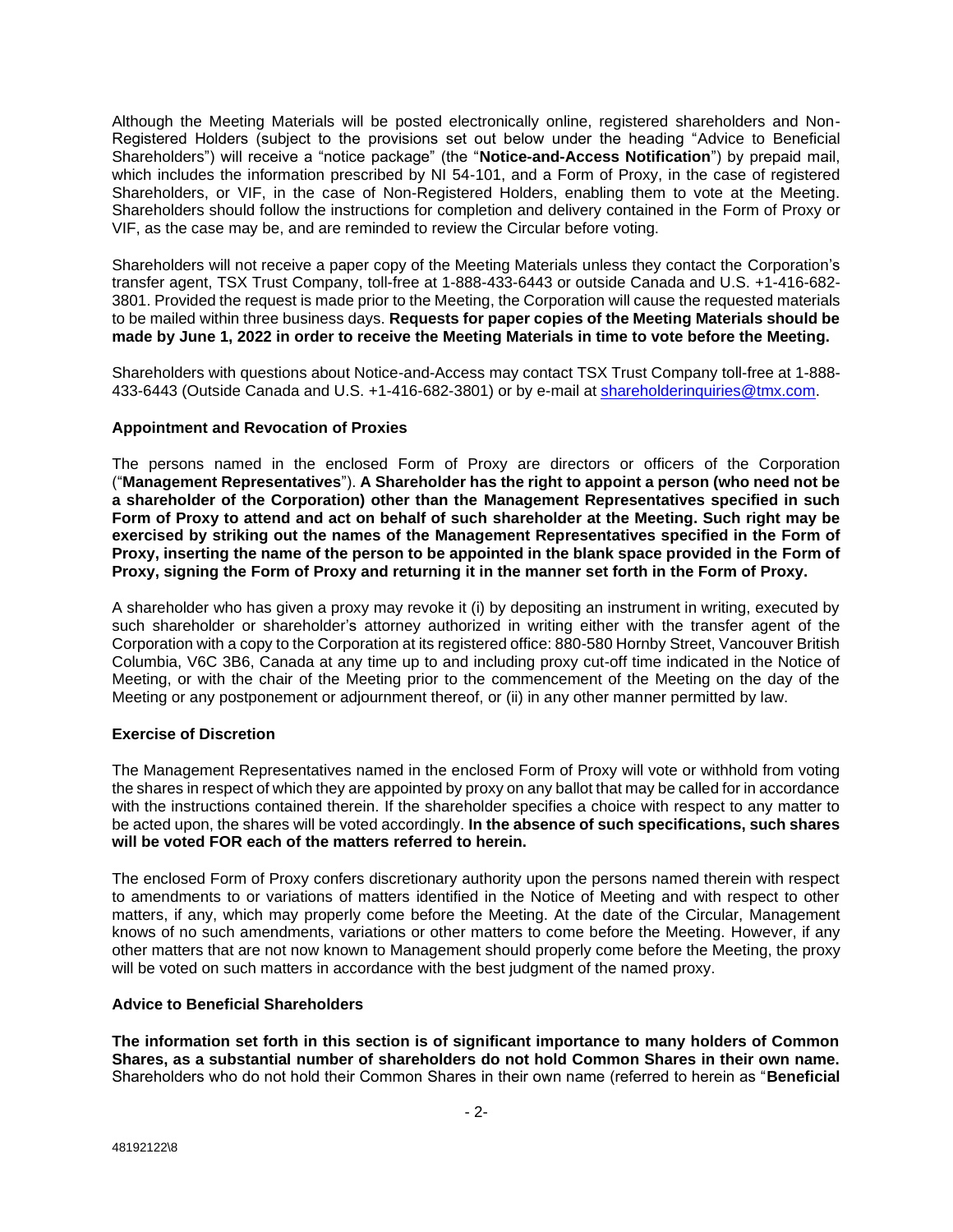**Shareholders**") should note that only proxies deposited by Shareholders whose names appear on the records of the Corporation as the registered holders of Common Shares can be recognized and acted upon at the Meeting. If Common Shares are listed in an account statement provided to a shareholder by a broker, then, in almost all cases, those Common Shares will not be registered in the shareholder's name on the records of the Corporation. Such shares will more likely be registered under the name of the shareholder's broker or an agent of that broker. More particularly, a person is a Beneficial Shareholder in respect of Common Shares which are held on behalf of that person but which are registered either: (a) in the name of an intermediary that the Beneficial Shareholder deals with in respect of the Common Shares (intermediaries include, among others, banks, trust companies, securities dealers or brokers and trustees or administrators of self-administered RRSPs, RRIFs, RESPs and similar plans); or (b) in the name of a clearing agency (such as The Canadian Depository for Securities Limited ("**CDS**") or the Depository Trust Company ("**DTC**")), of which the intermediary is a participant. In Canada, the vast majority of such shares are registered under the name of CDS or DTC, which act as nominee for many brokerage firms. Common Shares held by brokers or their nominees can only be voted upon the instructions of the Beneficial Shareholder. Without specific voting instructions, brokers and their nominees are prohibited from voting Common Shares held for Beneficial Shareholders. **Therefore, Beneficial Shareholders should ensure that instructions respecting the voting of their Common Shares are communicated to the appropriate person or that the Common Shares are duly registered in their name.**

Applicable securities regulatory policy requires intermediaries/brokers to seek voting instructions from Beneficial Shareholders in advance of shareholders' meetings. Every intermediary/broker has its own mailing procedures and provides its own return instructions to clients, which should be carefully followed by Beneficial Shareholders in order to ensure that their Common Shares are voted at the Meeting.

The majority of brokers now delegate responsibility for obtaining voting instructions from Beneficial Shareholders to Broadridge Investor Communication Solutions ("**Broadridge**"). Broadridge supplies a VIF and asks Beneficial Shareholders to complete and return the VIF to Broadridge in accordance with the instructions set out in the VIF. Broadridge then tabulates the results of all instructions received and provides appropriate instructions respecting the voting of Common Shares to be represented at the Meeting. **A Beneficial Shareholder receiving such a VIF from Broadridge cannot use that VIF to vote Common Shares directly at the Meeting. The VIF must be returned to Broadridge well in advance of the Meeting in order to instruct Broadridge how to vote the Common Shares.**

The Corporation has instructed intermediaries to deliver the Meeting Materials to non-objecting Beneficial Shareholders under applicable Canadian securities law. The Corporation also intends to pay for intermediaries to deliver copies of the Meeting Materials and related forms to objecting Beneficial Shareholders. The Corporation is not sending Meeting Materials to Beneficial Shareholders who have declined to receive them in order to save mailing costs and abide by the instructions of its declining Beneficial Shareholders.

These securityholder materials are being sent to both registered and non-registered owners of the securities. If you are a non-registered owner, and the Corporation or its agent has sent these materials directly to you, your name and address and information about your holdings of securities, have been obtained in accordance with applicable securities regulatory requirements from the intermediary holding on your behalf. By choosing to send these materials to you directly, the Corporation (and not the intermediary holding on your behalf) has assumed responsibility for (i) delivering these materials to you, and (ii) executing your proper voting instructions. Please return your voting instructions as specified in the request for voting instructions.

The Corporation is sending the Meeting Materials to registered shareholders and Beneficial Shareholders using the Notice-and-Access procedure described in NI 54-101 and NI 51-102.

If you are a Beneficial Shareholder and wish to attend the Meeting in person or appoint some other person or company, who need not be a shareholder, to attend and act on your behalf at the Meeting or any adjournment or postponement thereof, please follow the instructions contained in the VIF.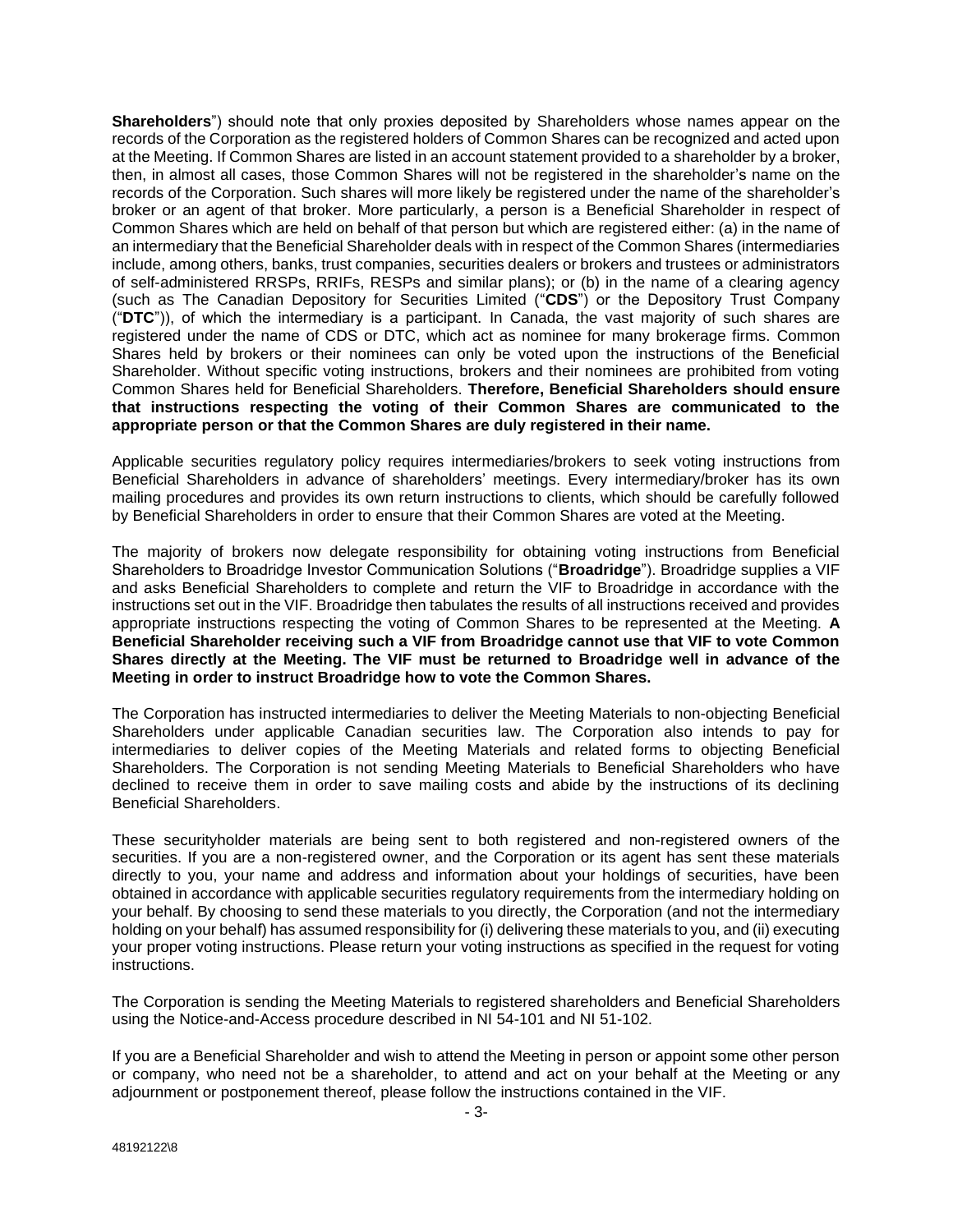# **Record Date**

The directors have fixed April 29, 2022 as the record date for the determination of shareholders entitled to receive notice of the Meeting. Only shareholders of record on such record date are entitled to vote at the Meeting.

### **Voting Securities and Principal Holders Thereof**

As of April 29, 2022, there were 256,349,943 Common Shares issued and outstanding. Each Common Share has the right to one vote on each matter at the Meeting.

On a show of hands, every individual who is present and is entitled to vote as a shareholder or as a representative of one or more corporate shareholders will have one vote, and on a poll every shareholder present in person or represented by a proxy and every person who is a representative of one or more corporate shareholders will have one vote, for each Common Share registered in that shareholder's name on the list of shareholders as at the Record Date, which is available for inspection during normal business hours at TSX Trust Company and will be available at the Meeting. **Shareholders represented by proxy holders are not entitled to vote on a show of hands.**

To the knowledge of the directors and officers of the Corporation, the only persons or companies beneficially owning, directly or indirectly, or exercising control or direction over 10% or more of the issued and outstanding Common Shares of the Corporation are as follows:

| <b>Name</b>    | No. of Shares | Percentage |
|----------------|---------------|------------|
| Antonio Canton | 34,350,980    | 13.40%     |

### **Interest of Certain Persons or Companies in Matters to be Acted Upon**

Management is not aware of a material interest, direct or indirect, by way of beneficial ownership of Common Shares or otherwise, of any director or officer of the Corporation at any time since the beginning of the Corporation's last financial year, of any proposed nominee for election as a director of the Corporation, or of any associate or affiliate of any such person, in any matter to be acted upon at the Meeting other than the election of directors or the appointment of auditors.

# **BUSINESS OF THE MEETING**

### **Financial Statements**

The audited consolidated financial statements of the Corporation for the year ended December 31, 2021, together with the auditor's report thereon, will be placed before the Meeting.

### **Election of Directors**

At the Meeting, shareholders will be asked to pass an ordinary resolution to set the number of directors at five (5) and it is proposed that the five (5) persons whose names are set forth below be elected to the board of directors of the Corporation (the "**Board**"). Four of the five nominees for election as a director are currently directors of the Corporation. All directors elected will hold office until the next annual general meeting of shareholders of the Corporation or until their successors are elected or appointed.

A shareholder can vote for all of the nominees, vote for some of them and withhold for others, or withhold for all of them. **Unless otherwise instructed, the Management Representatives named in the enclosed**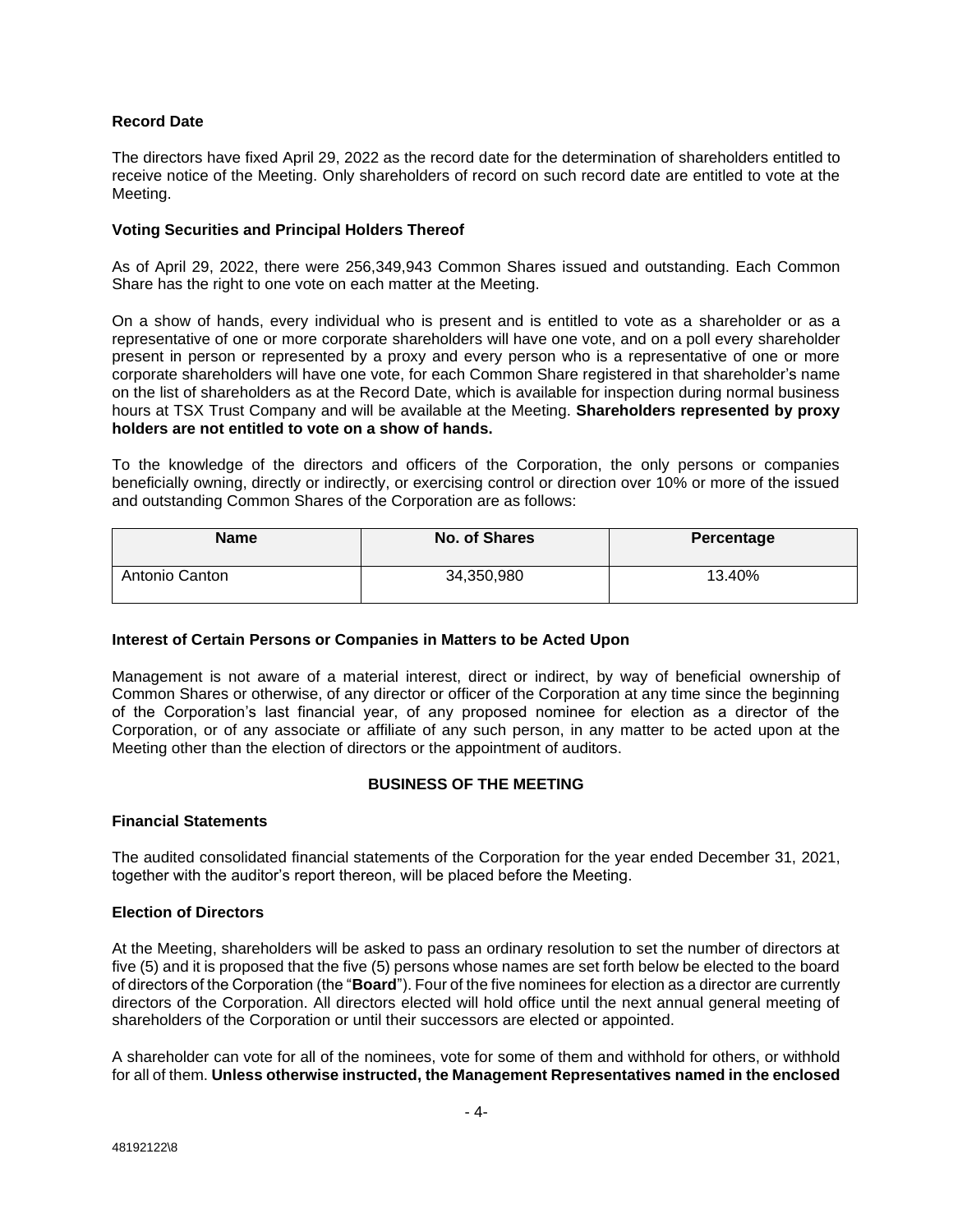### **Form of Proxy intend to vote FOR the setting of the number of directors at five and vote FOR the election of each of the nominees whose names are set forth below**.

The Board adopted a policy on majority voting in April 2012 and amended such policy in March 2014 and April 2017. If, in an uncontested election of directors, a nominee is not elected by at least a majority (50% + 1 vote) of the votes cast with respect to his or her election, he or she will immediately tender to the Board his or her resignation as a director. The Corporate Governance and Nominating Committee of the Board will then consider the circumstances surrounding the resignation and the director's ability to continue to serve effectively as member of the Board, and then make a recommendation to the Board as to whether the Board should accept the director's resignation. A director who tenders a resignation shall not participate in any meeting of the Committee or the Board with respect to such resignation. The Board will then determine whether or not to accept the resignation within 90 days after the date of the relevant shareholders' meeting. Absent exceptional circumstances, the Board will accept the resignation. The Corporation will promptly issue a news release with the Board's decision. If the Board determines not to accept a resignation, the news release will fully state the reasons for that decision.

Pursuant to the Corporation's Articles, nominations by shareholders for the election of directors at the Meeting (other than nominations by shareholders pursuant to a shareholder proposal or a requisitioned meeting) are to be received by the Corporation on or before May 13, 2022. To date, no such nominations have been received by the Corporation.

The following table sets forth certain information with respect to each of the persons proposed to be nominated for election as a director (a "**proposed director**") as of the date hereof. For additional information regarding compensation, options, current directorships and attendance at Board meetings in 2021, please see "Statement of Executive Compensation – Director Compensation" and "Statement of Corporate Governance Practices – Other Directorships" and "Attendance at Meetings".

| Name, Province/State<br>and Country of<br><b>Residence</b>   | <b>Position held</b><br>with the<br>Corporation                    | <b>Principal Occupation</b>                                                                               | <b>Director Since</b>                    | Number of<br><b>Voting Securities</b><br><b>Owned or</b><br>Controlled <sup>(1)</sup> |
|--------------------------------------------------------------|--------------------------------------------------------------------|-----------------------------------------------------------------------------------------------------------|------------------------------------------|---------------------------------------------------------------------------------------|
| Tina Woodside-Shaw <sup>(2)</sup><br>Ontario, Canada         | Chair and<br><b>Director</b>                                       | Firm Managing Partner,<br>Gowling WLG (Canada)<br>LLP (law firm)                                          | September 28,<br>2006<br>(Incorporation) | 687,257                                                                               |
| Laurent Arnoux<br>Marrakech, Morocco                         | N/A                                                                | Independent Consultant<br>Director for international<br>investment companies &<br>Hedge Funds             | N/A                                      |                                                                                       |
| Antonio Canton<br>Dubai, United Arab<br>Emirates             | President,<br>Chief<br>Executive<br>Officer and<br><b>Director</b> | Independent Consultant for<br>international companies in<br>digital marketing, finance<br>and real estate | June 4, 2010                             | 34,350,980                                                                            |
| Victor René Dario <sup>(3)(4)</sup><br>Zurich, Switzerland   | Director                                                           | Divisional Head Corporate<br>Finance, CGZ Consulting<br>Group Zurich Inc.<br>(consulting company)         | May 20, 2015                             | 250,000                                                                               |
| Horst Daspersgruber <sup>(3)(4)</sup><br>Rhône-Alpes, France | Director                                                           | Independent Consultant<br>President of Kevel<br>Consulting SA (consulting<br>company).                    | October 7, 2019                          | $4,285,395^{(5)}$                                                                     |

**Notes:** 

 $(1)$  The information as to the number of Common Shares beneficially owned, directly or indirectly, or over which control or direction is exercised, by the directors, including those which are not registered in their names and not being within the knowledge of the Corporation, has been furnished by such directors.

<sup>(2)</sup> Member of the Compensation Committee.

<sup>(3)</sup> Member of the Corporate Governance and Nominating Committee.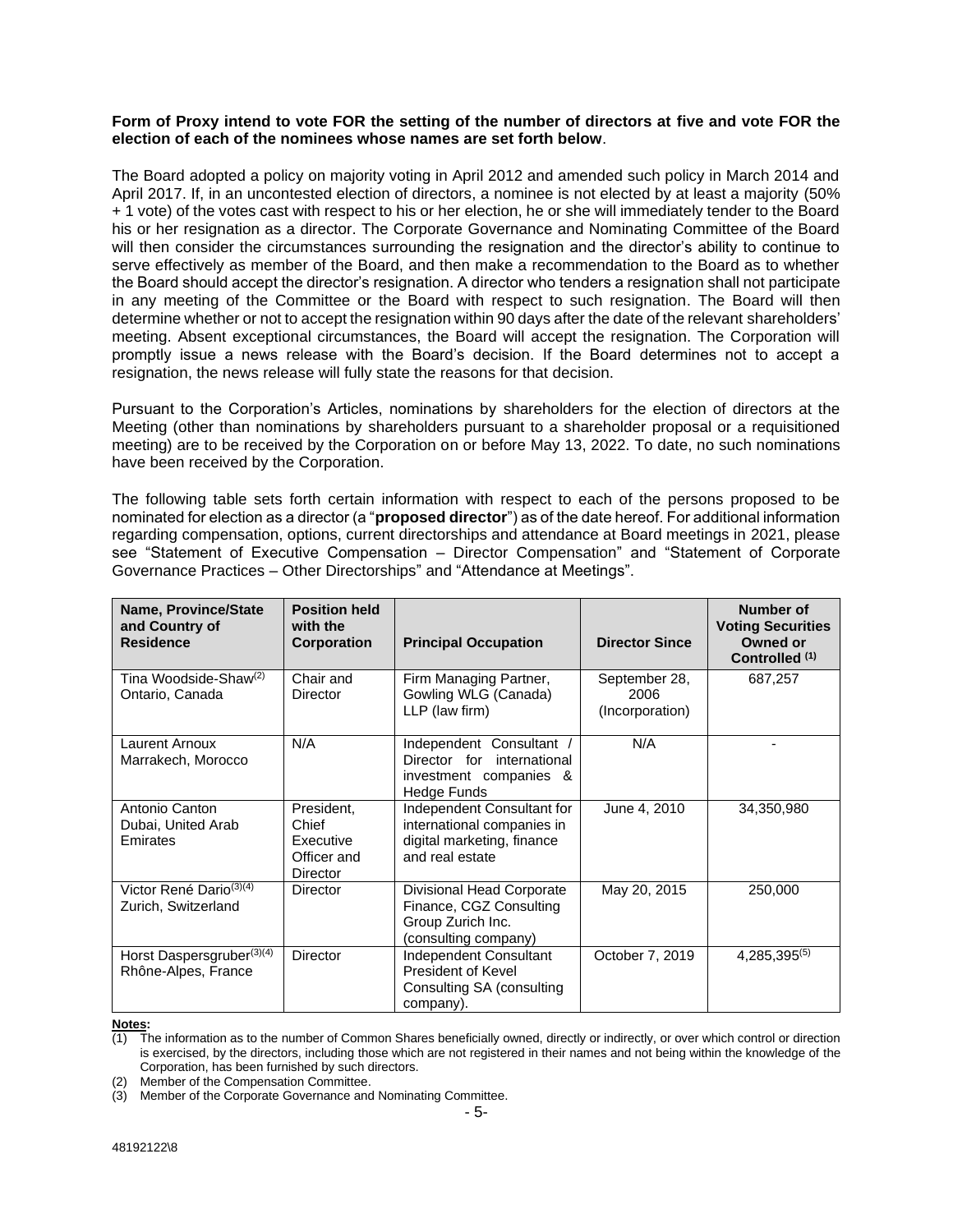- (4) Member of the Audit Committee.
- (5) Includes 1,581,395 common shares held by Kevel Consulting SA, a company controlled by Mr. Daspersgruber.

### **Appointment of Auditors**

The auditors of the Corporation are PricewaterhouseCoopers LLP, Chartered Professional Accountants.

**Unless otherwise instructed, the persons named in the enclosed Form of Proxy intend to vote FOR the appointment of PricewaterhouseCoopers LLP, as auditors of the Corporation to hold office until the next annual meeting of shareholders, and to authorize the directors to fix the remuneration of the auditors.**

Disclosure of fees received by PricewaterhouseCoopers LLP and its affiliates from the Corporation and its subsidiary entities for the years ended December 31, 2021 and December 31, 2020 is set out under the heading "Audit Committee Information – External Auditor Service Fees (By Category)" in the Corporation's Annual Information Form which is available on [www.sedar.com.](http://www.sedar.com/)

### **STATEMENT OF EXECUTIVE COMPENSATION**

### **Compensation Discussion and Analysis**

### *Compensation Governance*

The Corporation has a compensation committee (the "**Compensation Committee**") composed of two directors, Ms. Tina Woodside-Shaw (Chair) and Mr. Roman Mironchik, each of whom is considered "independent" within the meaning of section 1.4 of National Instrument 52-110 – *Audit Committees* ("**NI 52- 110**"). Mr. Mironchik is not standing for re-election.

Each member of the Compensation Committee has direct experience that is relevant to their responsibilities in executive compensation. Skills and experience that enable the Compensation Committee to make decisions on the suitability of the Corporation's compensation policies and practices include:

| <b>Name</b>                | <b>Skills and Experience</b>                                                                                                                                                                                                                                                                                                                                                                                                                                                                                          |
|----------------------------|-----------------------------------------------------------------------------------------------------------------------------------------------------------------------------------------------------------------------------------------------------------------------------------------------------------------------------------------------------------------------------------------------------------------------------------------------------------------------------------------------------------------------|
| Tina Woodside-Shaw (Chair) | Ms. Woodside-Shaw has chaired or been a<br>member of the<br>compensation committees of various TSX and TSX Venture Exchange<br>listed companies for over 16 years. She is a partner at a national<br>Canadian law firm specializing in corporate and securities law and has<br>served in a number of senior management positions at her firm, several<br>of which involved determining the compensation of partners, associates<br>and staff. She is a Certified Director of the Institute of Corporate<br>Directors. |
| Roman Mironchik            | Mr. Mironchik has been a member of the Corporation's Compensation<br>Committee since 2013. He is a founder of Izurium Capital - a UK-based<br>investment firm. Mr. Mironchik currently runs real estate focused<br>investment firm Flybridge Asset Management. He brings extensive<br>experience in assisting investee companies with budgeting, strategic<br>planning, financing and M&A activities.                                                                                                                 |

The Compensation Committee was established by the Board to assist the Board in fulfilling its responsibilities relating to compensation matters. The Compensation Committee is responsible for, among other things:

• reviewing the Corporation's overall compensation philosophy;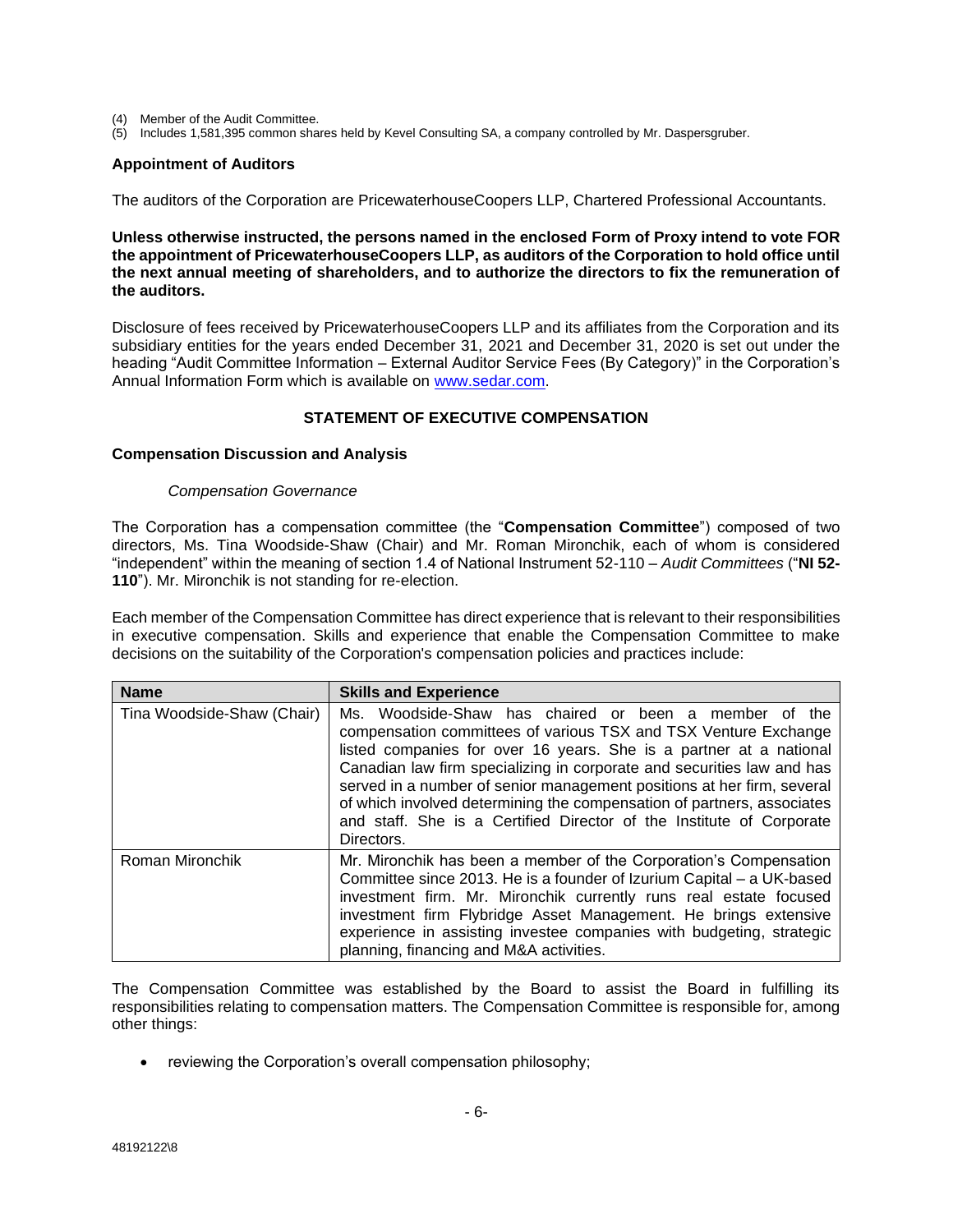- reviewing and approving corporate goals and objectives relevant to CEO compensation (taking into account both short-term and long-term compensation goals), evaluating the CEO's performance in light of stated corporate goals and objectives and recommending to the Board the CEO's compensation level based on this evaluation;
- making recommendations for approval by the Board with respect to succession planning for the CEO;
- in consultation with the CEO, overseeing the evaluation of the Corporation's senior officers and determining the compensation of senior officers other than the Chief Executive Officer;
- assisting the Board in fulfilling its obligation to identify the principal risks associated with the Corporation's compensation and human resources policies and practices, including in the design of compensation policies intended to meet the Corporation's compensation objectives;
- reviewing the adequacy, amount and form of compensation paid to each director (and considering whether such compensation realistically reflects the time commitment, responsibilities and risks of directors) and making recommendations to the Board thereon;
- making recommendations to the Board with respect to the adoption or amendment of incentive compensation plans; and
- making recommendations to the Board with respect to the adoption or amendment of equity-based compensation plans, including the designation of those who may participate in such plans and the issuance of incentive options in accordance with such plans.

The Compensation Committee has the authority to retain and receive advice from compensation consultants to carry out its duties. In 2021, neither the Board nor the Compensation Committee retained any compensation consultant or advisor to assist them in determining compensation.

### *Compensation Philosophy and Objectives*

The Corporation's executive compensation program is designed to provide both short and long-term rewards to the Corporation's executive officers that are consistent with their individual and corporate performance and their contribution to the Corporation's objectives.

The Corporation's overall compensation philosophy is that compensation should be sufficiently competitive to attract and retain talented employees, but that compensation should ultimately focus on the interests of employees at all levels of the Corporation being aligned with the interests of the Corporation's shareholders. The Corporation is of the view that individual employee compensation should be linked to the performance of both the Corporation and each individual employee.

The Corporation's compensation program is designed to reward executive officers for:

- superior corporate performance relative to pre-set internal objectives; and
- exceptional levels of individual performance consistent with, and contributing to the achievement of, the Corporation's strategic objectives.

The Corporation's compensation program is also influenced by the financial position of the Corporation.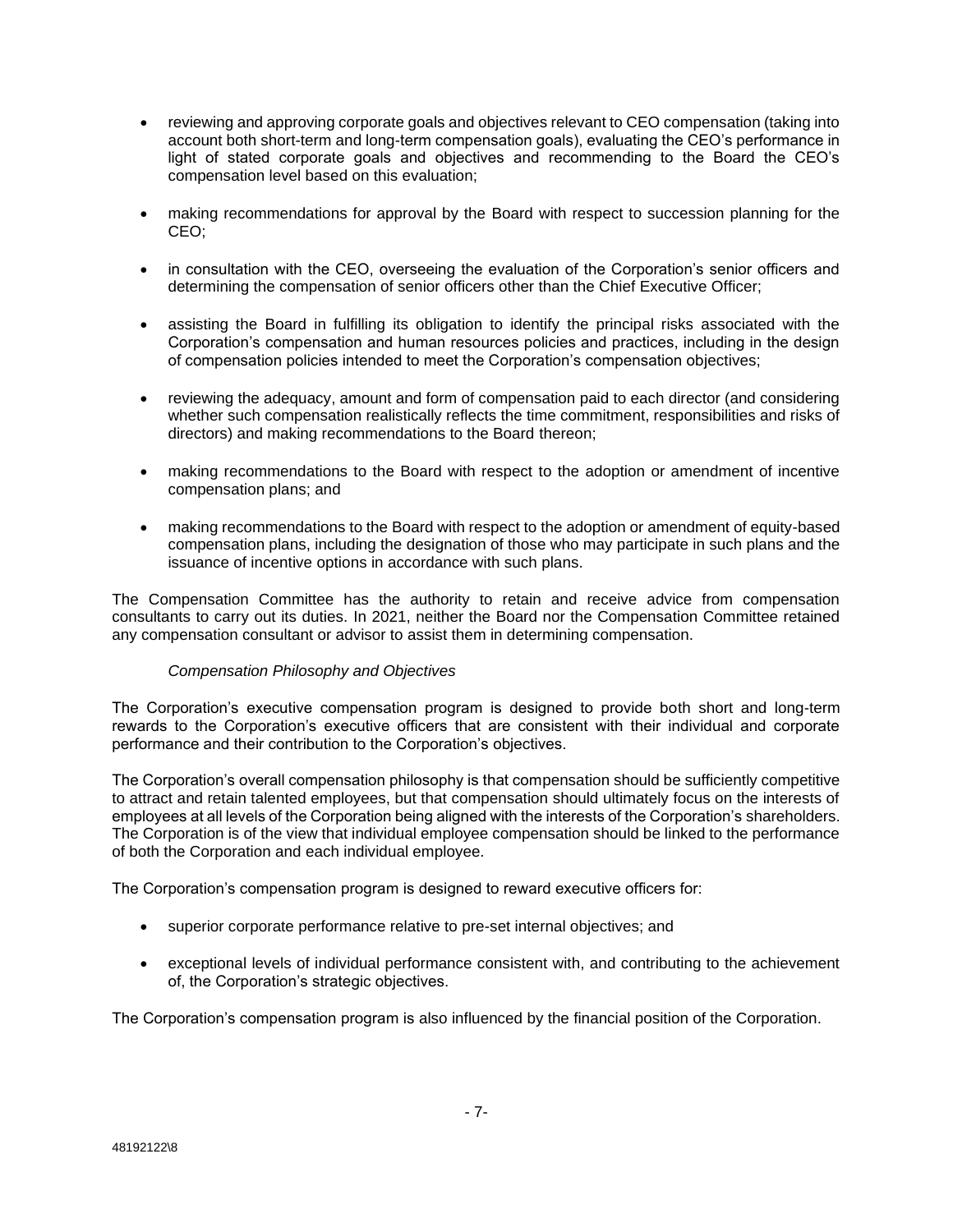## *Risk Management*

The Board is responsible for identifying the principal risks of the Corporation's business and ensuring the implementation of appropriate systems to manage these risks. The Board fulfils these responsibilities through the various committees including through the Compensation Committee in relation to compensation aspects. The Board is ultimately responsible for considering the implications of risks associated with the Corporation's compensation policies and practices, if any. Through the Compensation Committee, the Board is involved in the design of compensation policies to meet the specific compensation objectives discussed above and considers the risks relating to such policies, if any. The Compensation Committee is ultimately responsible for ensuring compliance of the compensation policies and practices of the Corporation. To date, the Board and Compensation Committee have not identified any risks arising from the Corporation's compensation policies and practices that would be reasonably likely to have a material adverse effect on the Corporation.

# *Elements of Compensation*

The Corporation's current President and Chief Executive Officer, Mr. Antonio Canton, provides his services to the Corporation pursuant to a consulting agreement between Reial Consulting & Investment SA and the Corporation. See "Employment, Advisor and Consulting Agreements – Antonio Canton". The Corporation's current Chief Financial Officer, Mr. Killian Ruby, provides his services to the Corporation pursuant to a consulting agreement between Malaspina Consultants Inc. and the Corporation. See "Employment, Advisor and Consulting Agreements – Killian Ruby".

The Corporation currently provides a compensation program for executive officers comprised of base compensation, annual incentive bonus and stock options. The Corporation also provides basic perquisites and benefits to its executive officers on the same basis that they are generally available to all employees. Messrs. Canton and Moore have termination and change of control provisions in their agreements with the Corporation. The Corporation does not provide a defined benefit pension plan or a defined contribution pension plan for any of its executive officers, nor does it have a deferred compensation plan for any of its executive officers.

# (a) Base Compensation

The Board determines the base compensation payable to the CEO after consideration of the evaluation conducted by and the recommendation of the Compensation Committee. The Compensation Committee, in consultation with the CEO, oversees the evaluation of and determines the base compensation of the other executive officers of the Corporation.

The base compensation of each Named Executive Office ("**NEO**") (as defined below) is influenced by the levels of compensation paid to executive officers of other publicly-traded mineral exploration and development companies. The base salary for each individual is also influenced by the person's level of responsibility, the importance of the position to the Corporation, the amount of the individual's time dedicated to the Corporation and the individual's contribution to the Corporation's performance.

The base salaries for the management team are also influenced by the financial position of the Corporation.

(b) Annual Incentive Bonus

The Board determines the annual incentive bonus payable to the CEO after consideration of the evaluation conducted by and the recommendations of the Compensation Committee. The Compensation Committee, in consultation with the CEO, oversees the evaluation of and determines the annual incentive bonuses of the other executive officers of the Corporation.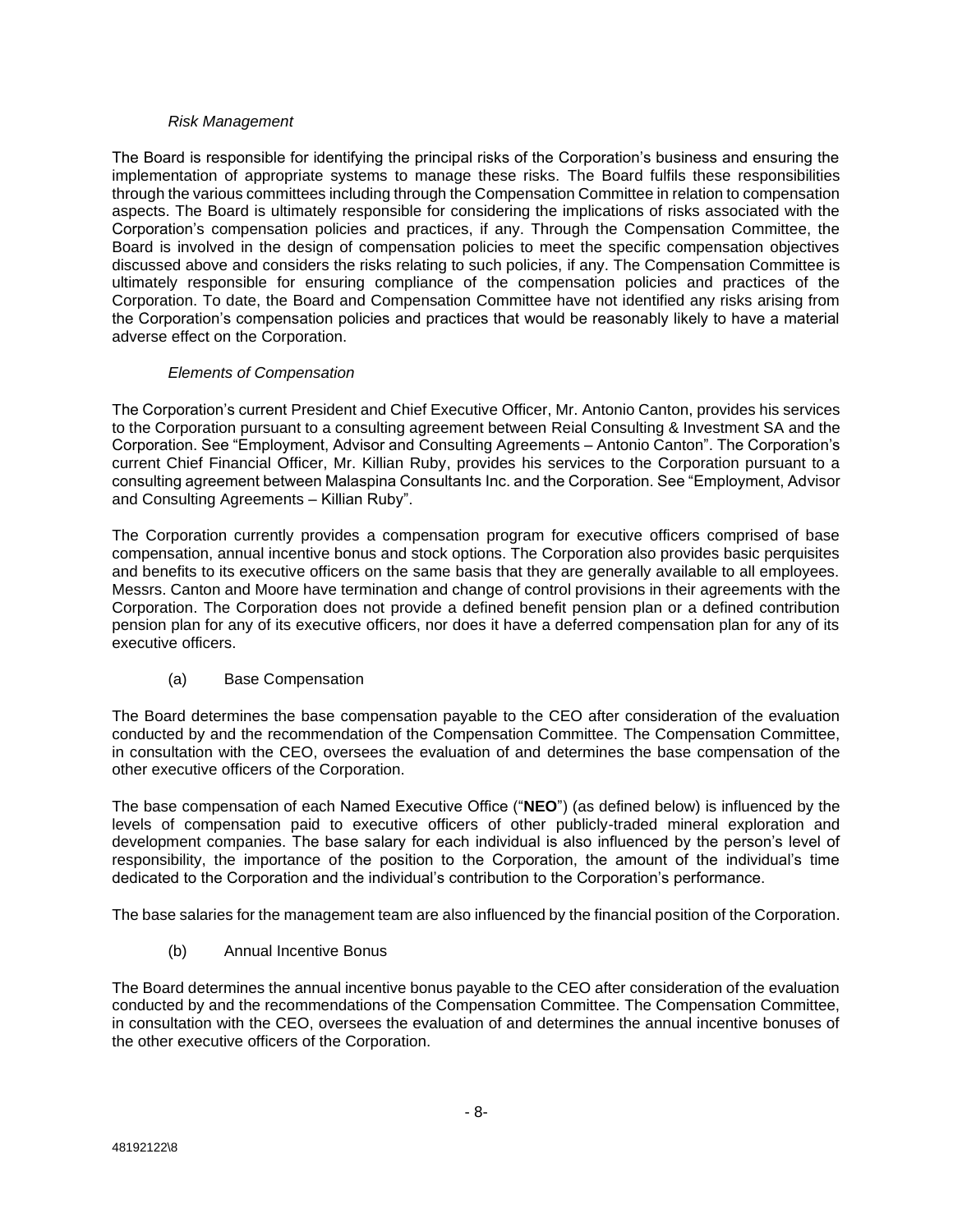Annual incentive bonuses for NEOs are directly related to individual and corporate performance. At the beginning of each financial year, the Board approves the corporate goals and objectives for the year and determines which of the executive officers is responsible, and to what extent, for the achievement of each goal, the timeline for achievement and how the success of each goal will be measured. Following the end of the year, the Compensation Committee, in consultation with the CEO, reviews the prior year's goals and determines the extent to which each goal has been achieved. These determinations then factor into the assessment of each executive officer's performance for the year and the amount of the annual incentive bonus to be paid to that executive officer.

Given the Corporation's need to conserve cash, no annual incentive bonuses were awarded to the Corporation's executive officers in respect of 2019, 2020 or 2021.

# (c) Stock Options

The Corporation provides long-term incentives to executive officers through the grant of stock options under the Corporation's share incentive plan. The objective in granting stock options is to encourage an ownership interest in the Corporation over a period of time, which acts as a financial incentive to consider the longterm interest of the Corporation and its shareholders.

The Compensation Committee makes recommendations from time to time to the Board in respect of stock option grants to each executive officer taking into consideration the level of responsibility and the importance of the position to the Corporation. Previous grants are not taken into consideration when considering new grants. The Board then makes the final determination of stock option grants to executive officers, with each recipient abstaining from discussing or voting on any resolution in respect of option grants to themselves. The Compensation Committee also periodically reviews the Corporation's Share Incentive Plan to consider if any amendments are advisable. See "Incentive Plan Awards - Outstanding Share-Based Awards and Option-Based Awards".

# *Payments on "Change of Control"*

The consulting agreement between the Corporation and Reial Consulting & Investment SA and the employment agreement between the Corporation and Mr. Moore contain payment provisions relating to a "change of control" of the Corporation. The employment agreement between the Corporation and Mr. Herrero, contained payment provisions relating to a "change of control", as more fully described below under the heading "Termination and Change of Control Benefits". Mr. Herrero resigned as an officer and director of the Corporation on June 30, 2021.

### *Other Compensation-Related Matters*

*Financial Instruments:* The Corporation's Share Trading Policy requires pre-approval for trades by insiders, including the entering into of any "equity monetization" transactions or purchases of financial instruments, including prepaid variable forward contracts, equity swaps, collars or units of exchange funds, that are designed to hedge or offset a decrease in market value of equity securities.

*Anticipated Changes to Compensation Policies and Practices:* The Corporation does not intend to make any significant changes to its compensation policies and practices for fiscal 2022.

### *Performance Graph*

The chart below compares the total shareholder return on a \$100 investment in Common Shares to the total return of the S&P/TSX Composite Index and the S&P/TSXV Composite Index for five most recently completed financial years.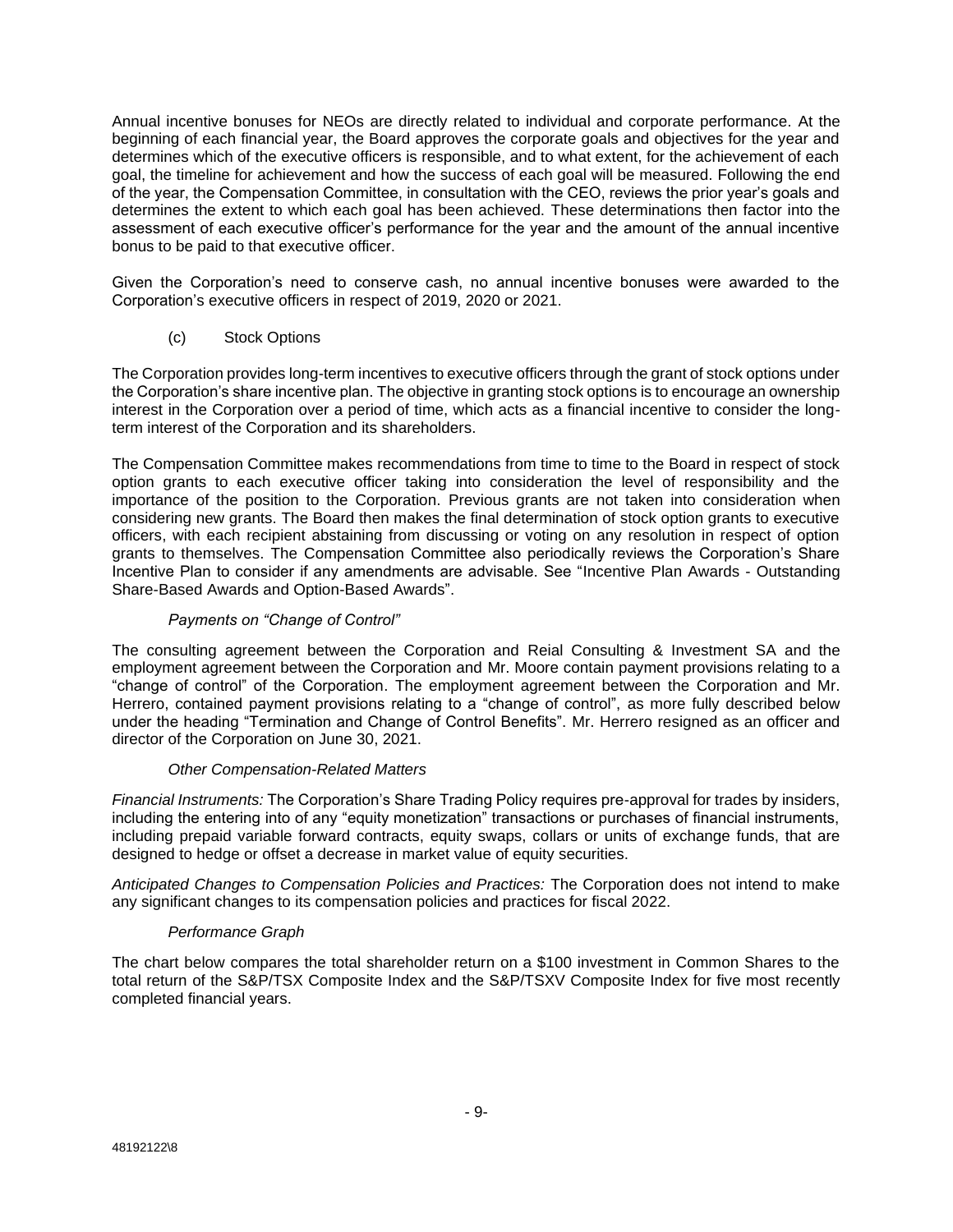



| <b>Cumulative Return</b> | Investment<br>(CAD\$) | 2017<br>(CAD\$) | 2018<br>(CAD\$) | 2019<br>(CAD\$) | 2020<br>(CAD\$) | 2021<br>(CAD\$) |
|--------------------------|-----------------------|-----------------|-----------------|-----------------|-----------------|-----------------|
| The Corporation*         | \$100.00              | \$68.89         | \$17.78         | \$44.44         | \$53.33         | \$106.67        |
| S&P/TSX Composite Index  | \$100.00              | \$106.03        | \$93.69         | \$111.62        | \$114.01        | \$138.82        |
| S&P/TSXV Composite Index | \$100.00              | \$111.59        | \$73.09         | \$75.76         | \$114.82        | \$123.19        |

The Common Shares are listed for trading on the TSX, however, the S&P/TSXV Composite Index may be a more appropriate comparison for the Corporation given that it is a mineral exploration and development company. In 2017, the Corporation's share price declined in contrast to the S&P/TSXV Composite Index which increased. In 2018, the Corporation's share price followed the downward trend in the S&P/TSXV Composite Index but more steeply than in 2017. In 2019, the Corporation's share price reversed its trend, and followed the general upward trend in the S&P/TSXV Composite Index, albeit more steeply than the S&P/TSX Composite Index in part due to the positive news of the arbitration settlement with the Government of Bolivia. In 2020, the Corporation's share price followed the general upward trend in the S&P/TSXV Composite Index, but not as steeply as in 2019. In 2021, the Corporation's share price followed the general upward trend in the S&P/TSXV Composite Index, but more steeply than in 2020. The Corporation's upward trend in 2020 and 2021 was partly impacted by positive news of the Corporation recommencing its drilling and exploration activities as well as securing non-dilutive funding for the aggressive expansion of its exploration program.

### **Named Executive Officers' Summary Compensation Table**

The following table (presented in accordance with Form 51-102F6 *– Statement of Executive Compensation* ("**Form 51-102F6**") under NI 51-102) sets forth all direct and indirect compensation for, or in connection with, services provided to the Corporation and its subsidiaries for the financial years ended December 31, 2021, 2020, and 2019 in respect of the Chief Executive Officer, the Chief Financial Officer, and each of the other most highly compensated executive officers of the Corporation whose total compensation exceeded CAD\$150,000 for the year ended December 31, 2021 (the "**Named Executive Officers**" or "**NEOs**").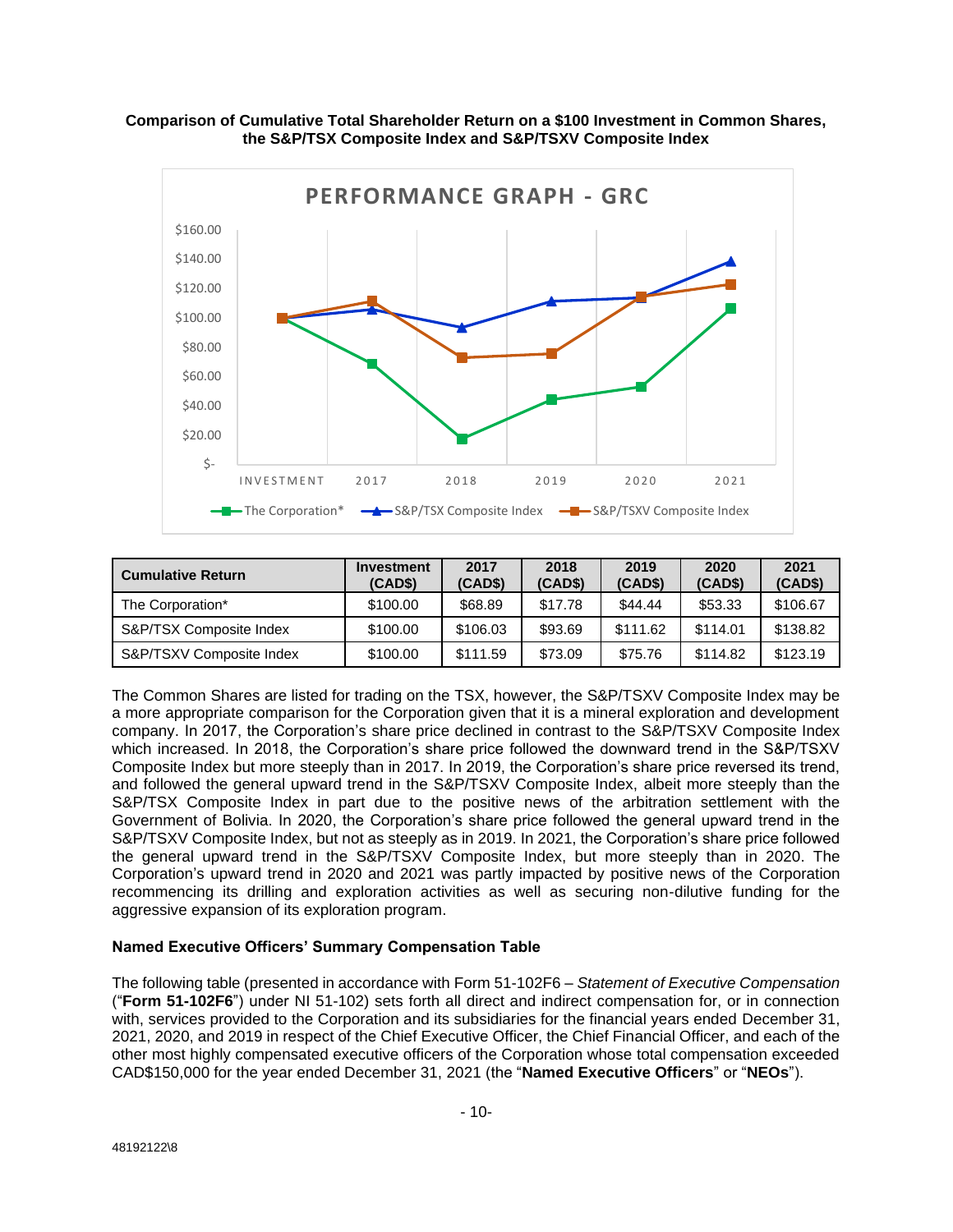|                                         |      |                         |                                     |                                             | <b>Non-equity incentive</b><br>plan compensation |                                                |                                                        |                                             |
|-----------------------------------------|------|-------------------------|-------------------------------------|---------------------------------------------|--------------------------------------------------|------------------------------------------------|--------------------------------------------------------|---------------------------------------------|
| Name and<br>principal<br>position       | Year | <b>Salary</b><br>(US\$) | Share-<br>based<br>awards<br>(US\$) | Option-<br>based<br>awards<br>$(US$)^{(1)}$ | Annual<br>incentive<br>plans<br>(US\$)           | Long-<br>term<br>incentiv<br>e plans<br>(US\$) | <b>All other</b><br>compen-<br>sation<br>$(US$)^{(2)}$ | <b>Total</b><br>compen-<br>sation<br>(US\$) |
| Antonio Canton,<br>President and        | 2021 | Nil <sup>(3)</sup>      |                                     | 458,135                                     |                                                  |                                                | $93,848^{(3)(7)}$                                      | 551,983                                     |
| <b>Chief Executive</b>                  | 2020 | Nil <sup>(3)</sup>      |                                     | Nil                                         |                                                  |                                                | $9,900^{(7)}$                                          | 9,900                                       |
| Office $r^{(3)}$                        | 2019 | Nil <sup>(3)</sup>      |                                     | 98,950                                      |                                                  |                                                | $9,300^{(7)}$                                          | 108,250                                     |
| Matias Herrero,<br>Former               | 2021 | 95,672                  |                                     | Nil                                         |                                                  |                                                |                                                        | 95,672                                      |
| President and<br><b>Chief Executive</b> | 2020 | 161,667                 |                                     | Nil                                         |                                                  |                                                |                                                        | 161,667                                     |
| $Officer^{(4)}$                         | 2019 | 84,000                  |                                     | 117,072                                     |                                                  |                                                |                                                        | 201,072                                     |
| Killian Ruby,<br><b>Chief Financial</b> | 2021 | Nil                     |                                     | $11,441^{(6)}$                              |                                                  |                                                | $30,345^{(5)}$                                         | 41,786                                      |
| Officer                                 | 2020 | Nil                     |                                     | $12,171^{(6)}$                              |                                                  |                                                | $35,650^{(5)}$                                         | 47,821                                      |
|                                         | 2019 | Nil                     |                                     | Nil                                         |                                                  |                                                | 81,776(5)                                              | 81,776                                      |
| Randall Moore,<br>Vice-President        | 2021 | 185,000                 |                                     | 133,361                                     |                                                  |                                                |                                                        | 318,361                                     |
| of Exploration                          | 2020 | 161,667                 |                                     | Nil                                         |                                                  |                                                |                                                        | 161,667                                     |
|                                         | 2019 | 103,658                 |                                     | 12,984                                      |                                                  |                                                |                                                        | 116,642                                     |

#### **Notes (***dollar amounts disclosed are stated in US dollars/US dollar equivalents***):**

- (1) The fair values of the options granted have been estimated using the Black-Scholes option-pricing model. Assumptions used in the pricing model are as follows: weighted average risk-free interest rate – 2021: 0.62% (2020: 0.24% and 2019: 1.64%); weighted average expected life – 2021: 3.00 years (2020: 3.00 years and 2019: 3.00 years); weighted expected volatility – 2021: 100.9% (2020: 86.4% and 2019: 84.4%); and weighted average expected dividends – nil (2020: nil and 2019: nil).
- (2) The aggregate value of perquisites and other personal benefits was less than 10% of the annual salary of such executive officer.
- (3) On June 30, 2021 Mr. Antonio Canton was appointed President and Chief Executive Officer of the Corporation. This amount consists of consulting fees of \$83,648 paid to Reial Consulting & Investment SA pursuant to a consulting agreement between Reial Consulting & Investment SA and the Corporation and Director's fees of \$10,200<sup>(7)</sup>.
- (4) On February 1, 2019 Mr. Matias Herrero was appointed Chief Executive Officer and President of the Corporation and resigned as President and Chief Executive Officer on June 30, 2021. All unvested options and SARs were cancelled as at that date, and all vested options and SARs held as at that date remained exercisable until the earlier of 60 days following such date and expiry of the exercise period. See "Incentive Plan Awards".
- (5) This amount consists of consulting fees paid to Malaspina Consultants Inc. ("**Malaspina**") pursuant to a consulting agreement between Malaspina and the Corporation. Killian Ruby is an employee of Malaspina. The Corporation paid Malaspina the sum of \$30,345 for the year ended December 31, 2021 (2020: \$35,650, 2019: \$81,776) for the services of Mr. Ruby, as Chief Financial Officer of the Corporation. See "Employment, Advisor and Consultant Agreements – Killian Ruby".
- (6) The fair value of the options granted includes \$6,865 with respect to 120,000 options (2020: \$7,303 with respect to 120,000 options) granted to Malaspina Consultants Inc., a corporation controlled by Mr. Ruby.
- (7) Mr. Canton earned the following directors' fees during the year ended December 31, 2021: \$5,400 for serving on the board of directors; \$3,600 for attending 12 board meetings by conference call; \$900 for serving as Chair of the corporate governance and nominating committee prior to his appointment as President & CEO of the Corporation on June 30, 2021; and \$300 for attending 1 board committee meeting.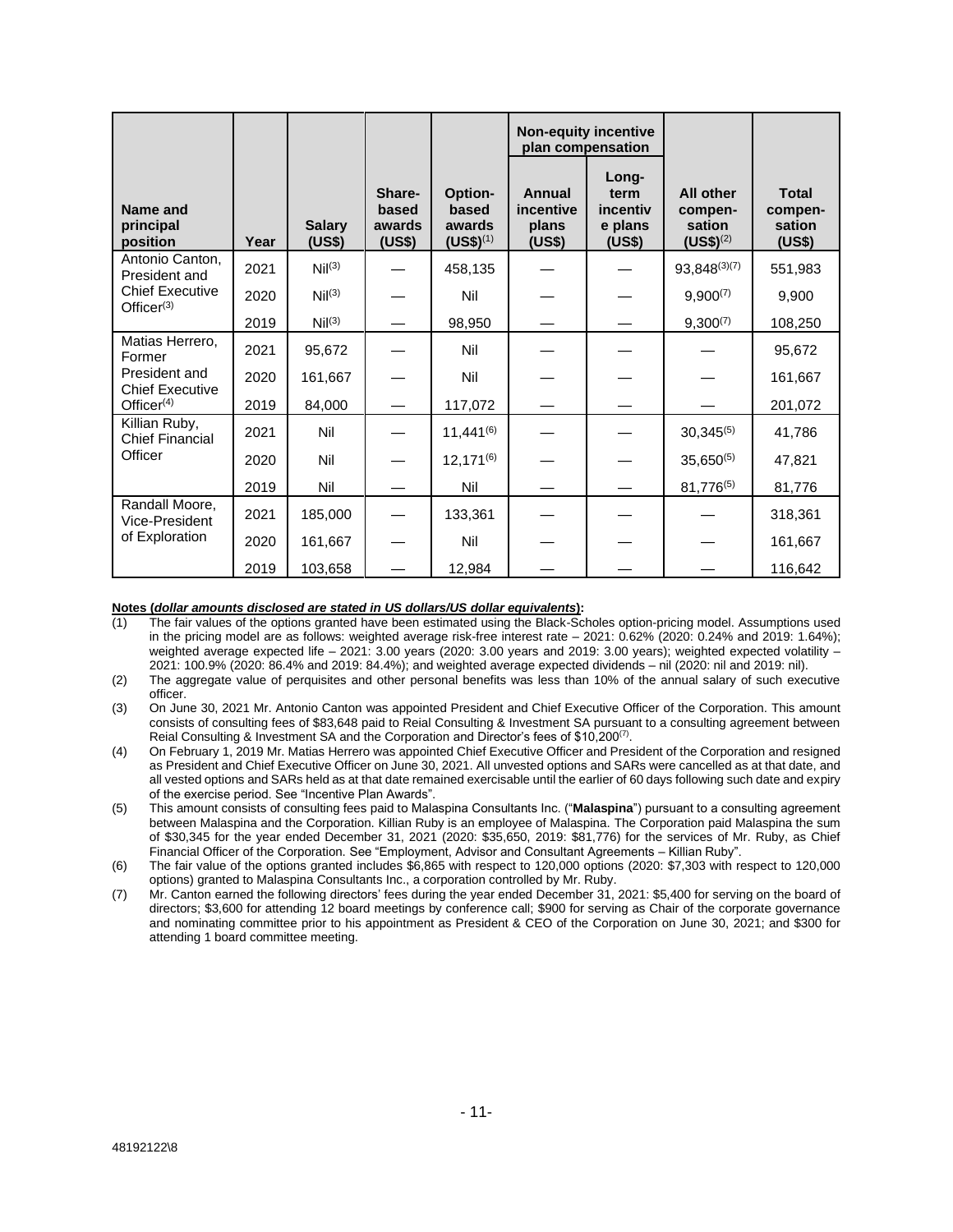### *Employment, Advisor and Consultant Agreements*

### Antonio Canton

On September 1, 2021, the Corporation entered into a consulting agreement with Reial Consulting & Investment SA ("**Reial**") and Antonio Canton, whereby Reial provides the services of Antonio Canton to the Corporation, and provides for Antonio Canton to serve as CEO and President of the Corporation at the pleasure of the Board. Reial is controlled by Antonio Canton. Pursuant to the consulting agreement the Corporation is required to pay Reial a monthly consulting fee of Euros 12,000 (CDN\$17,269 equivalent) for Antonio Canton's services, subject to periodic review, and pursuant to which he is eligible for stock options as determined by the Board of Directors of the Corporation from time to time. The consulting Agreement is effective September 1, 2021 and shall continue indefinitely until terminated in accordance with its terms. See "Termination and Change of Control Benefits" below.

Mr. Canton is eligible to participate in the Share Incentive Plan and, as of April 29, 2022, holds 5,825,000 options with tandem share appreciation rights, which are each exercisable for one Common Share.

### Matias Herrero

The Corporation entered into a part-time executive compensation agreement pursuant to which Mr. Herrero was paid a base salary of US\$5,000 per month from February 1, 2019 to August 1, 2019. In addition, Mr. Herrero was granted 2,000,000 options, with tandem share appreciation rights pursuant to the Corporation's share incentive plan, exercisable for 3 years, and vesting immediately as of February 15, 2019, the Effective Date of Grant, and with an exercise price of CAD\$0.06. Mr. Herrero's employment provided that should Mr. Herrero be terminated by Corporation not for cause, the 2,000,000 options would remain exercisable for a period of 12 months from the date of Mr. Herrero's cessation of employment, notwithstanding any provision to the contrary in the Share Incentive Plan. Effective September 5, 2019, the Board of Directors amended Mr. Herrero's compensation such that he was paid a base salary of US\$150,000 per year. On September 9, 2019, Mr. Herrero was also granted an additional 2,000,000 options with tandem share appreciation rights pursuant to the Corporation's share incentive plan, which options vested immediately and were exercisable for 3 years, at an exercise price of CAD\$0.08. On September 1, 2020, the Corporation entered into an employment agreement with Mr. Herrero pursuant to which Mr. Herrero was paid a base salary of US\$185,000 per year (as of September 1, 2020), subject to periodic review, and pursuant to which he was eligible for an annual incentive bonus as determined by the Board of Directors of the Corporation from time to time. On April 13, 2021, the Corporation entered into an employment agreement with Mr. Herrero pursuant to which Mr. Herrero was paid a base salary of US\$92,500 per year (as of April 31, 2021) for providing his employment services on a 50% basis. On June 30, 2021, Mr. Herrero resigned as President, and Chief Executive Officer of the Corporation.

Mr. Herrero, up to the point of his resignation, was eligible to participate in the Share Incentive Plan and, as of April 29, 2022, held no options with tandem share appreciation rights, which are each exercisable for one Common Share.

### Killian Ruby

The Corporation entered into a consulting agreement effective August 15, 2018 with Malaspina, whereby Malaspina provides the Corporation with the services of Killian Ruby as the Chief Financial Officer of the Corporation. The agreement with Malaspina incorporates the Chief Financial Officer services of Mr. Ruby and also accounting support staff services for an aggregate fee of \$7,000 per month plus expenses incurred on behalf of the Corporation. The term of the agreement is in force on a month-to-month basis and the agreement may be terminated by either party at any time by giving 60 days written notice.

Mr. Ruby is eligible to participate in the Share Incentive Plan and, as of April 29, 2022, holds 400,000 options with tandem share appreciation rights (of which 240,000 are held on behalf of Malaspina Consultants Inc., a company controlled by Mr. Ruby), which are each exercisable for one Common Share.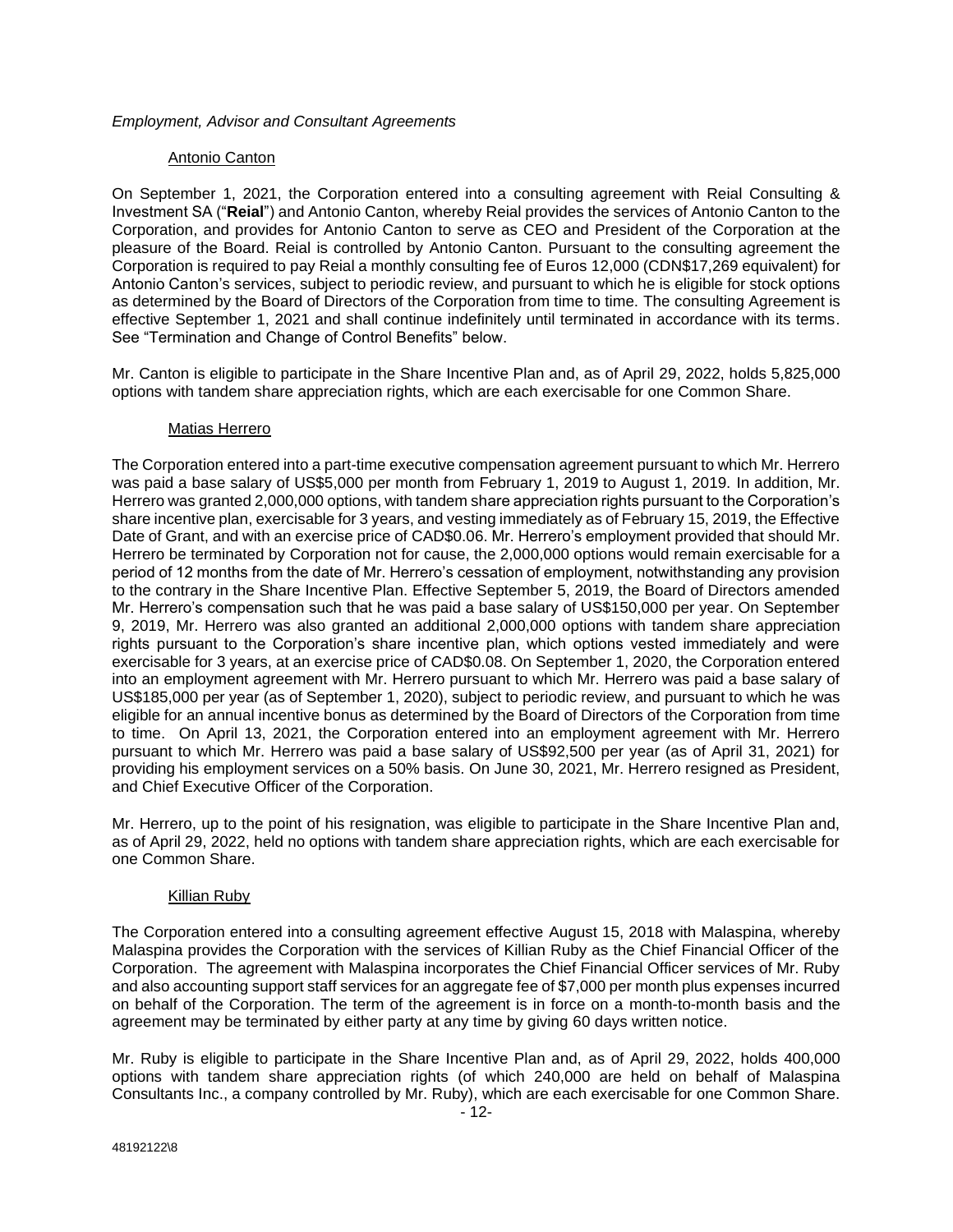### Randall Moore

The Corporation has entered into an employment agreement pursuant to which Mr. Moore was to be paid a base salary of US\$185,000 per year (as of December 20, 2013), subject to periodic review, and pursuant to which he was eligible for an annual incentive bonus up to US\$25,000 as determined by the Board of Directors of the Corporation from time to time. As of September 1, 2018, Mr. Moore's annual base salary was reduced by 50% to US\$92,500. Effective March 1, 2019 his annual salary was further reduced to US\$63,000. Effective September 5, 2019, Mr. Moore's salary was increased to US\$150,000 and on September 1, 2020 Mr. Moore's salary was reinstated to his original base salary of US\$185,000.

Mr. Moore is eligible to participate in the Share Incentive Plan and, as of April 29, 2022, he holds 2,400,000 options with tandem share appreciation rights each exercisable for one Common Share. See also "Termination and Change of Control Benefits" below.

### **Incentive Plan Awards**

### *Option-Based Awards*

Option-based awards are stock options with or without tandem share appreciation rights granted pursuant to the Corporation's Share Incentive Plan. All other awards are exercisable for one Common Share. For a description of the Corporation's Share Incentive Plan, see "Other Information – Share Incentive Plan".

### *Outstanding Share-Based Awards and Option-Based Awards*

The following table (presented in accordance with Form 51-102F6) sets forth for each NEO all awards outstanding at the end of the most recently completed financial year ended December 31, 2021, including awards granted before the most recently completed financial year.

|                        |                                                                                         |                                               | <b>Option-based Awards</b>       |                                                                                | <b>Share-based Awards</b>                                                                      |                                                                                                              |
|------------------------|-----------------------------------------------------------------------------------------|-----------------------------------------------|----------------------------------|--------------------------------------------------------------------------------|------------------------------------------------------------------------------------------------|--------------------------------------------------------------------------------------------------------------|
| <b>Name</b>            | Number of<br>securities<br>underlying<br>unexercised<br>options<br>$(4)$ <sup>(1)</sup> | <b>Option</b><br>exercise<br>price<br>(CAD\$) | <b>Option expiration</b><br>date | Value of<br>unexercised<br>in-the-<br>money<br>options<br>(CAD\$)<br>(1)(2)(3) | <b>Number</b><br>of shares<br>or units<br>of shares<br>that have<br>not<br>vested<br>$($ # $)$ | <b>Market or</b><br>payout<br>value of<br>share-<br>based<br>awards<br>that have<br>not<br>vested<br>(CAD\$) |
| Antonio                | 4,000,000                                                                               | 0.06                                          | April 8, 2022                    | 720,000                                                                        |                                                                                                |                                                                                                              |
| Canton <sup>(4)</sup>  | 175,000<br>900.000                                                                      | 0.30<br>0.12                                  | June 12, 2022<br>June 11, 2024   | Nil<br>108.000                                                                 |                                                                                                |                                                                                                              |
|                        | 4,750,000                                                                               | 0.1750                                        | July 12, 2024                    | 308,750                                                                        |                                                                                                |                                                                                                              |
| <b>Matias</b>          |                                                                                         |                                               |                                  |                                                                                |                                                                                                |                                                                                                              |
| Herrero <sup>(5)</sup> |                                                                                         |                                               |                                  |                                                                                |                                                                                                |                                                                                                              |
| Killian Ruby           | $200,000^{(6)}$                                                                         | 0.145                                         | August 31, 2023                  | 19,000                                                                         | $\qquad \qquad \blacksquare$                                                                   |                                                                                                              |
|                        | $200,000^{(6)}$                                                                         | 0.12                                          | June 11, 2024                    | 24,000                                                                         |                                                                                                |                                                                                                              |
| Randall Moore          | 400,000                                                                                 | 0.30                                          | June 12, 2022                    | Nil                                                                            |                                                                                                |                                                                                                              |
|                        | 250,000                                                                                 | 0.080                                         | September 9, 2022                | 40,000                                                                         |                                                                                                |                                                                                                              |
|                        | 350,000                                                                                 | 0.12                                          | June 11, 2024                    | 42,000                                                                         |                                                                                                |                                                                                                              |
|                        | 1,400,000                                                                               | 0.1750                                        | July 12, 2024                    | 91,000                                                                         |                                                                                                |                                                                                                              |

### **Notes:**

(1) Each option is exercisable for one Common Share.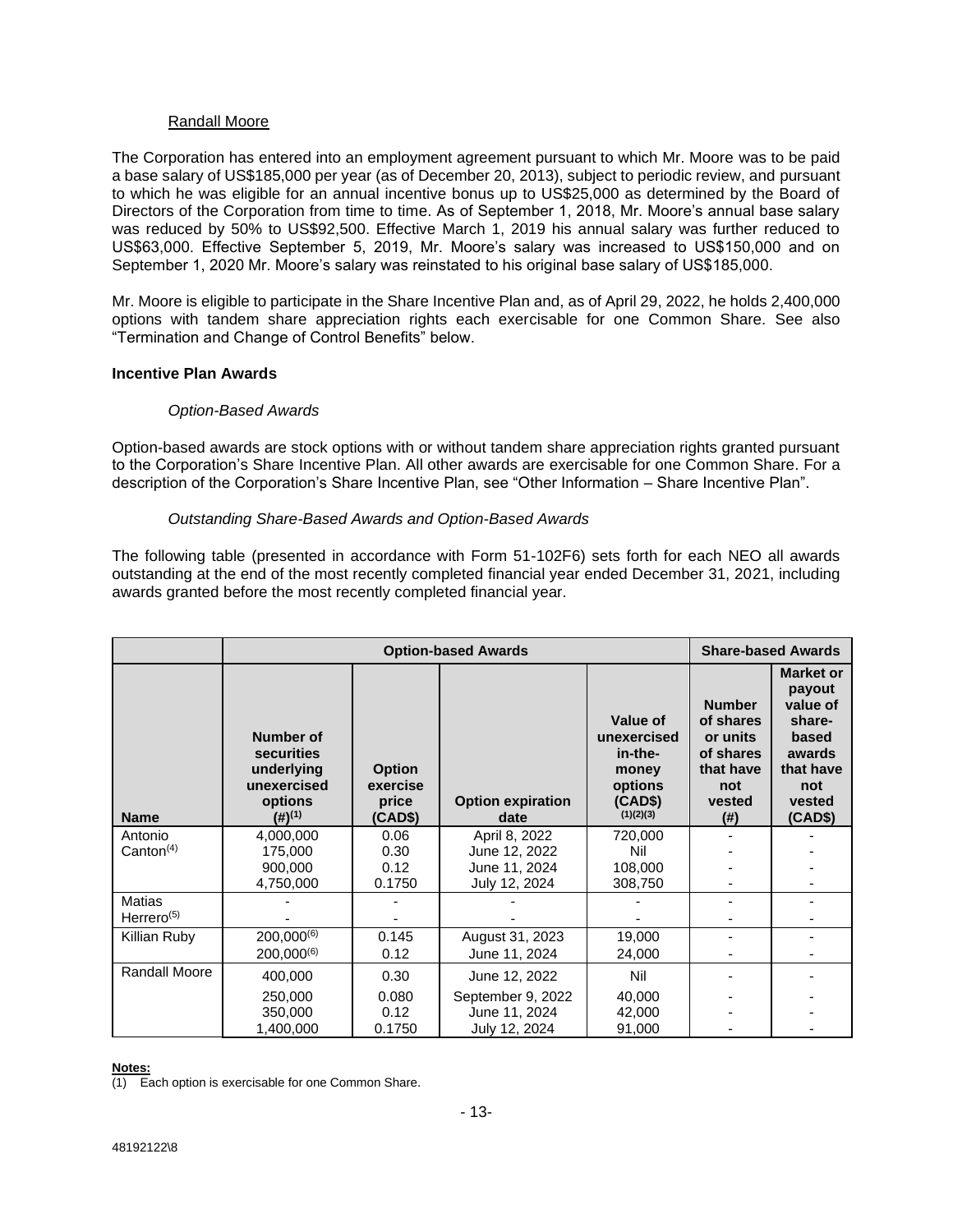- (2) Based on the December 31, 2021 closing price of one Common Share of CAD\$0.24.
- (3) Although the Corporation's financial statements are reported in US\$, the Common Shares are listed on the TSX, thus trade in CAD\$. Option fair values were calculated in Canadian dollars.
- (4) Mr. Canton was appointed President and Chief Executive Officer of the Corporation on June 30, 2021.
- (5) Mr. Herrero resigned as President and Chief Executive Officer of the Corporation on June 30, 2021. On such resignation, all unvested options and SARs were cancelled as at the date of termination, and all vested options and SARs held as at the date termination remained exercisable until the earlier of 60 days following such date and expiry of the exercise period.
- (6) Of this amount, 240,000 options are held by Malaspina Consultants Inc., a company controlled by Mr. Ruby.

#### *Incentive Plan Awards – Value Vested or Earned During The Year*

The following table (presented in accordance with Form 51-102F6) sets forth details of the value vested or earned during the most recently completed financial year ended December 31, 2021 for each incentive plan award.

| <b>Name</b>                   | Option-based awards -<br>Value vested during the<br>year<br>(CAD\$) | Share-based awards -<br>Value vested during the<br>year<br>(CAD\$) | <b>Non-equity incentive</b><br>plan compensation -<br>Value earned during the<br>year<br>(CAD\$) |
|-------------------------------|---------------------------------------------------------------------|--------------------------------------------------------------------|--------------------------------------------------------------------------------------------------|
| Antonio Canton <sup>(1)</sup> | $17,500^{(3)}$                                                      |                                                                    |                                                                                                  |
| Matias Herrero <sup>(2)</sup> | Nil                                                                 |                                                                    |                                                                                                  |
| Killian Ruby                  | Nil <sup>(4)(5)(7)</sup>                                            |                                                                    |                                                                                                  |
| Randall Moore                 | Nil <sup>(6)</sup>                                                  |                                                                    |                                                                                                  |

#### **Notes:**

- (1) Mr. Canton was appointed President and Chief Executive Officer of the Corporation on June 30, 2021.
- (2) Mr. Herrero resigned as President and Chief Executive Officer of the Corporation on June 30, 2021. On such resignation, all unvested options and SARs were cancelled as at the date of termination, and all vested options and SARs held as at the date termination remained exercisable until the earlier of 60 days following such date and expiry of the exercise period.
- (3) Based on (i) 300,000 options with an exercise price of CAD\$0.12 which vested on June 11, 2021 when Common Shares last traded at CAD\$0.12, (ii) 333,333 options with an exercise price of CAD\$0.175 which vested on July 12, 2021 when Common Shares last traded at CAD\$0.175 and (iii) 250,000 options with an exercise price of CAD\$0.175 which vested on October 22, 2021 when Common Shares last traded at CAD\$0.245.
- (4) Based on (i) 26,667 options with an exercise price of CAD\$0.145 which vested on May 31, 2021 when Common Shares last traded at CAD\$0.11, (ii) 40,000<sup>(7)</sup> options with an exercise price of CAD\$0.145 which vested on May 31, 2021 when Common Shares last traded at CAD\$0.11, (iii) 26,667 options with an exercise price of CAD\$0.12 which vested on June 11, 2021 when Common Shares last traded at CAD\$0.12 and (iv)  $40,000^{(7)}$  options with an exercise price of CAD\$0.12 which vested on June 11, 2021 when Common Shares last traded at CAD\$0.12.
- (5) Includes 80,000 vested options held by Malaspina Consultants Inc., a company controlled by Mr. Ruby.
- (6) Based on 116,667 options with an exercise price of CAD\$0.12 which vested on June 11, 2021 when Common Shares last traded at CAD\$0.12.
- (7) Options are held by Malaspina Consultants Inc., a company controlled by Mr. Ruby.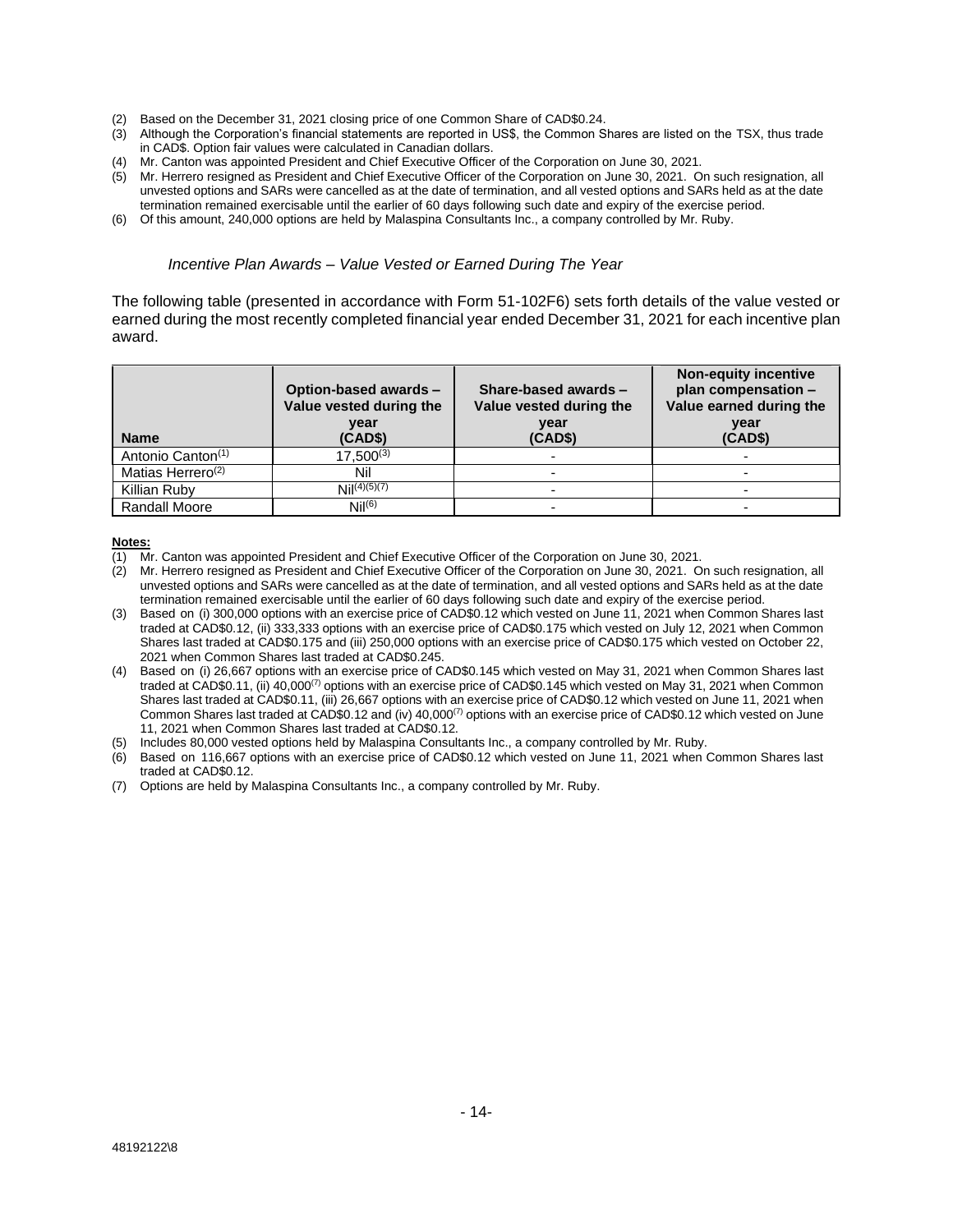## *Incentive Plan Awards – Option-based Awards Exercised During the Year*

The following table sets forth the particulars of option-based awards exercised during the Corporation's last completed financial year by the NEOs.

| <b>Name</b>                   | <b>Securities</b><br><b>Acquired on</b><br><b>Exercise</b><br>(#) | <b>Exercise Price</b><br>(CAD\$) | Date of<br><b>Exercise</b> | Aggregate<br>Value<br><b>Realized</b><br>$(CAD$)^{(1)}$ |
|-------------------------------|-------------------------------------------------------------------|----------------------------------|----------------------------|---------------------------------------------------------|
| Antonio Canton <sup>(2)</sup> | 250,000                                                           | 0.05                             | November 5, 2021           | 47,500                                                  |
| Matias Herrero <sup>(3)</sup> | 409.091                                                           | 0.06                             | May 3, 2021                | 45,000                                                  |
|                               | 471.429                                                           | 0.06                             | June 7, 2021               | 49,500                                                  |
|                               | 360,000                                                           | 0.08                             | June 15, 2021              | 45,000                                                  |
|                               | 466.667                                                           | 0.08                             | July 5, 2021               | 70,000                                                  |
| Killian Ruby                  | Nil                                                               | N/A                              | N/A                        | N/A                                                     |
| <b>Randall Moore</b>          | 189.024                                                           | 0.05                             | November 17, 2021          | 38,750                                                  |

### **Notes:**

 $(1)$  Calculated using the closing price of the Common Shares on the TSX on the date of exercise and subtracting the exercise price of in-the-money stock options.

(2) Mr. Canton was appointed President and Chief Executive Officer of the Corporation on June 30, 2021.

(3) Mr. Herrero resigned as President and Chief Executive Officer of the Corporation on June 30, 2021.

### **Termination and Change of Control Benefits**

The consulting agreement between the Corporation and Reial contains payment provisions following a "change of control" of the Corporation.

The employment agreement between the Corporation and Mr. Moore contains payment provisions in connection with a termination of employment, and following a "change of control" of the Corporation.

The Corporation may terminate Mr. Moore's employment at any time, without cause, on payment of three months' base salary, without giving effect to any reduction of base salary as set out above.

Pursuant to the Corporation's Share Incentive Plan and Reial's consulting agreement, in the case of termination of the consulting agreement without cause, all outstanding options held by Mr. Canon vest immediately and remain exercisable until the earlier of the date that is 12 months after the date such notice is given, and the original expiry date of such options (representing a value of CAD\$1,136,750 if vesting had occurred at December 31, 2021).

Pursuant to the Corporation's Share Incentive Plan and Mr. Moore's employment agreement, in the case of termination of employment without cause, all outstanding options held by Mr. Moore vest immediately and remain exercisable until the earlier of the date that is 12 months after the date such notice is given, and the original expiry date of such options (representing a value of CAD\$173,000 if vesting had occurred at December 31, 2021).

In addition, Reial may terminate the consulting agreement at any time by providing the Corporation with three months' advance written notice.

In addition, Mr. Moore may resign at any time by providing the Corporation with three months' advance written notice. The Corporation may waive such notice in whole or in part, in which case the resignation shall become effective on the day elected by the Corporation provided that the Corporation pays to Mr. Moore the lesser of (i) pay in lieu of notice that would have been applicable under employment standards legislation if his employment with the Corporation had been terminated without just cause; and (ii) pay in lieu of the period of notice provided by Moore that has been waived by the Corporation.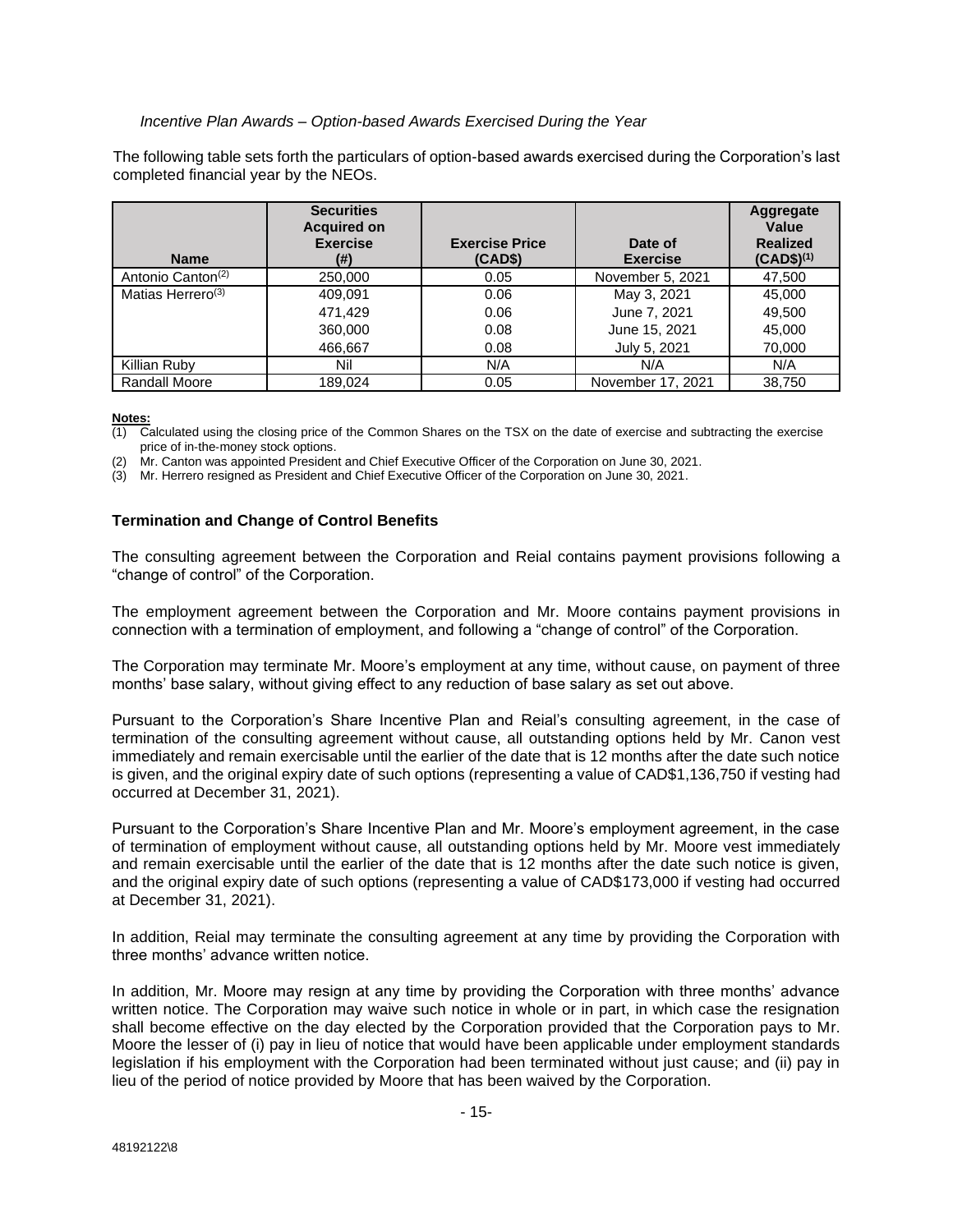A "change of control" is defined in each of Reial's consulting agreement and Moore's employment agreement as:

- (i) a consolidation, merger, amalgamation, arrangement or other reorganization or acquisition involving the Corporation or any of its affiliates and another corporation or other entity, as a result of which the holders of shares of the Corporation prior to the completion of the transaction hold less than 50% of the outstanding shares of the successor corporation after completion of the transaction;
- (ii) the sale, lease, exchange or other disposition, in a single transaction or a series of related transactions, of assets, rights or properties of the Corporation and/or any of its subsidiaries which have an aggregate book value greater than 75% of the book value of the assets, rights and properties of the Corporation and its subsidiaries on a consolidated basis to any other person or entity, other than a disposition to a wholly-owned subsidiary of the Corporation in the course of a reorganization of the assets of the Corporation and its subsidiaries;
- (iii) a resolution is adopted to wind-up, dissolve or liquidate the Corporation;
- (iv) any person, entity or group of persons or entities acting jointly or in concert (an "**Acquiror**") acquires or acquires control (including without limitation the right to vote or direct the voting) of voting securities of the Corporation which, when added to the voting securities owned of record or beneficially by the Acquiror or which the Acquiror has the right to vote or in respect of which the Acquiror has the right to direct the voting, would entitle the Acquiror and/or associates and/or affiliates of the Acquiror to cast or to direct the casting of 35% or more of the votes attached to all of the Corporation's outstanding voting securities which may be cast to elect directors of the Corporation or the successor corporation;
- (v) as a result of or in connection with:
	- (i) a contested election of directors; or
	- (ii) a consolidation, merger, amalgamation, arrangement or other reorganization or acquisition involving the Corporation or any of its affiliates and another corporation or other entity,

the nominees named in the most recent management information circular of the Corporation for election to the Board shall not constitute a majority of the Board; or

(vi) the Board adopts a resolution to the effect that a "change of control" as defined herein has occurred or is imminent.

In the event of the resignation or termination of employment within 12 months following a "change of control" of the Corporation, Mr. Moore is entitled to receive from the Corporation a lump sum amount equal to six months' base salary without giving effect to any reduction of base salary as set out above (which, in the case of Mr. Moore, would have resulted in a payment of US\$92,500 if triggered on December 31, 2021).

In the event of the resignation or termination of employment within 12 months following a "change of control" of the Corporation, Reial is entitled to receive from the Corporation a lump sum amount equal to six months of monthly consulting fees at the rate in effect at the time notice of termination is given (which, in the case of Reial, would have resulted in a payment of US\$41,824 if triggered on December 31, 2021).

In addition, if there is a consolidation, merger, take-over bid, statutory amalgamation or arrangement of the Corporation with or into another corporation, a separation of the business of the Corporation into two or more entities, a transfer of all or substantially all of the assets of the Corporation to another entity or a transaction of similar effect, all unvested options and share appreciation rights under the Share Incentive Plan held outstanding vest immediately and remain exercisable for the duration of their original term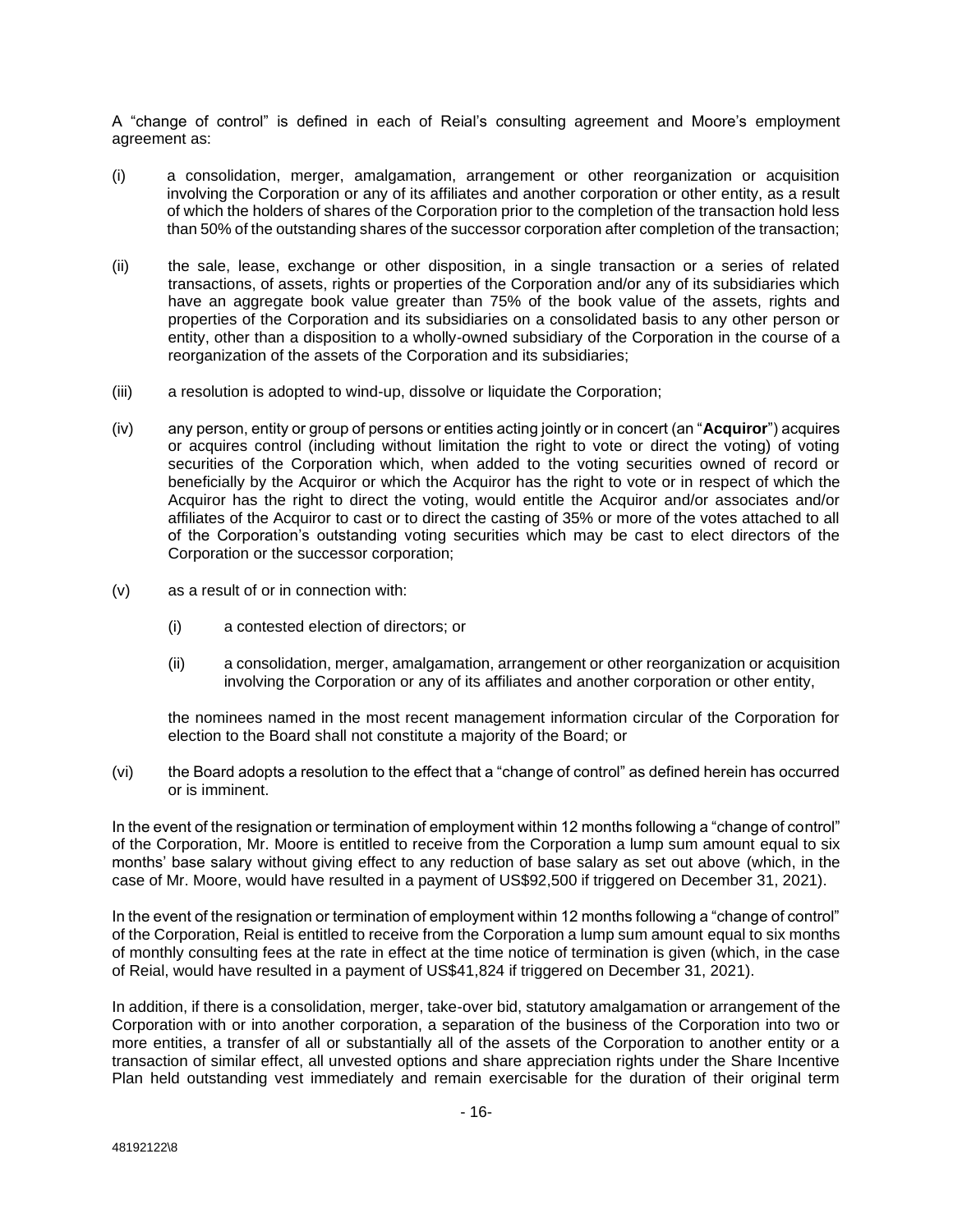(representing (i) for Mr. Moore CAD\$173,000 value and (ii) for Reial CAD\$1,136,750 value if vesting, for each, had occurred at December 31, 2021)

Payment of all remuneration and benefits under the consulting agreement and employment agreement is conditional upon Reial and each executive abiding by the confidentiality, non-solicitation, non-competition and other provisions set out below:

Confidential Information: Reial and each executive is obligated to protect the confidentiality of information concerning the Corporation and its business activities. Confidential Information may not be disclosed or used except in the course of performing duties to the Corporation with the knowledge and consent of the Corporation in its interest.

Pursuant to the employment Agreement, "Confidential Information" means information known and used by the Corporation in connection with its business and affairs that is not known to the general public and includes research, strategic plans and objectives, unpublished financial information, customer and supplier lists and all intellectual property, including trade secrets, software, trademarks, copyrights and patents.

Pursuant to the consulting agreement, "Confidential Information" means any information, whether oral or written or otherwise recorded, which is non-public, proprietary or confidential information of or relating to the Corporation in connection with its business and affairs including, without limitation:

- (i) information, trade secrets or know-how as to customers, suppliers, mineral extraction or other processes, property, products or services of the Corporation, including those relating to research, strategic plans and objectives, unpublished financial and technical information, development, purchasing, business or financial affairs, accounting, engineering, process engineering, marketing, merchandising or selling of products and services of the Corporation;
- (ii) information, trade secrets and know-how which other persons shall require the Corporation and its employees, agents and consultants to treat as confidential; and
- (iii) all Intellectual Property (as defined below) to the extent not including in (i) and (ii) above.

Non-Solicitation: During his employment with the Corporation under the employment agreement, and during the term of the consulting agreement, and for a period of one year after his employment terminates or after termination of the consulting agreement, as applicable, for any reason whatsoever, Reial and each executive is prohibited from soliciting, directly or indirectly, employees of the Corporation for the purpose of having them terminate their employment with the Corporation.

Non-Competition: Given the highly confidential and industry-specific information and knowledge that Reial and each executive has and will acquire throughout his employment with the Corporation or as a consultant of the Corporation, Reial and each executive is prohibited from, either during his employment with the Corporation, or as a consultant of the Corporation under the consulting agreement, or for a period of one year following his resignation or termination of the consulting agreement, as applicable, other than following a change of control, being employed or retained by, promoting or assisting, financially or otherwise, any company or business that competes, directly or indirectly, with the Corporation or any of its affiliates in respect of one or more properties or interests of such company or business that are located within a 10 kilometre radius of the exterior boundary of any property owned or controlled by the Corporation or any of its subsidiaries at any time while Reial was retained by the Corporation pursuant to its consulting agreement, or the executive was employed by the Corporation pursuant to his employment agreement or otherwise. In addition, during the term of the consulting agreement or during his employment with the Corporation, as applicable, and for a period of one year after termination of the consulting agreement or his employment terminates for any reason whatsoever, Reial and each executive is prohibited from appropriating for itself, himself or for any organization or person by which he is employed or retained, any of the Corporation's property or business opportunities that had arisen through the use of the Corporation's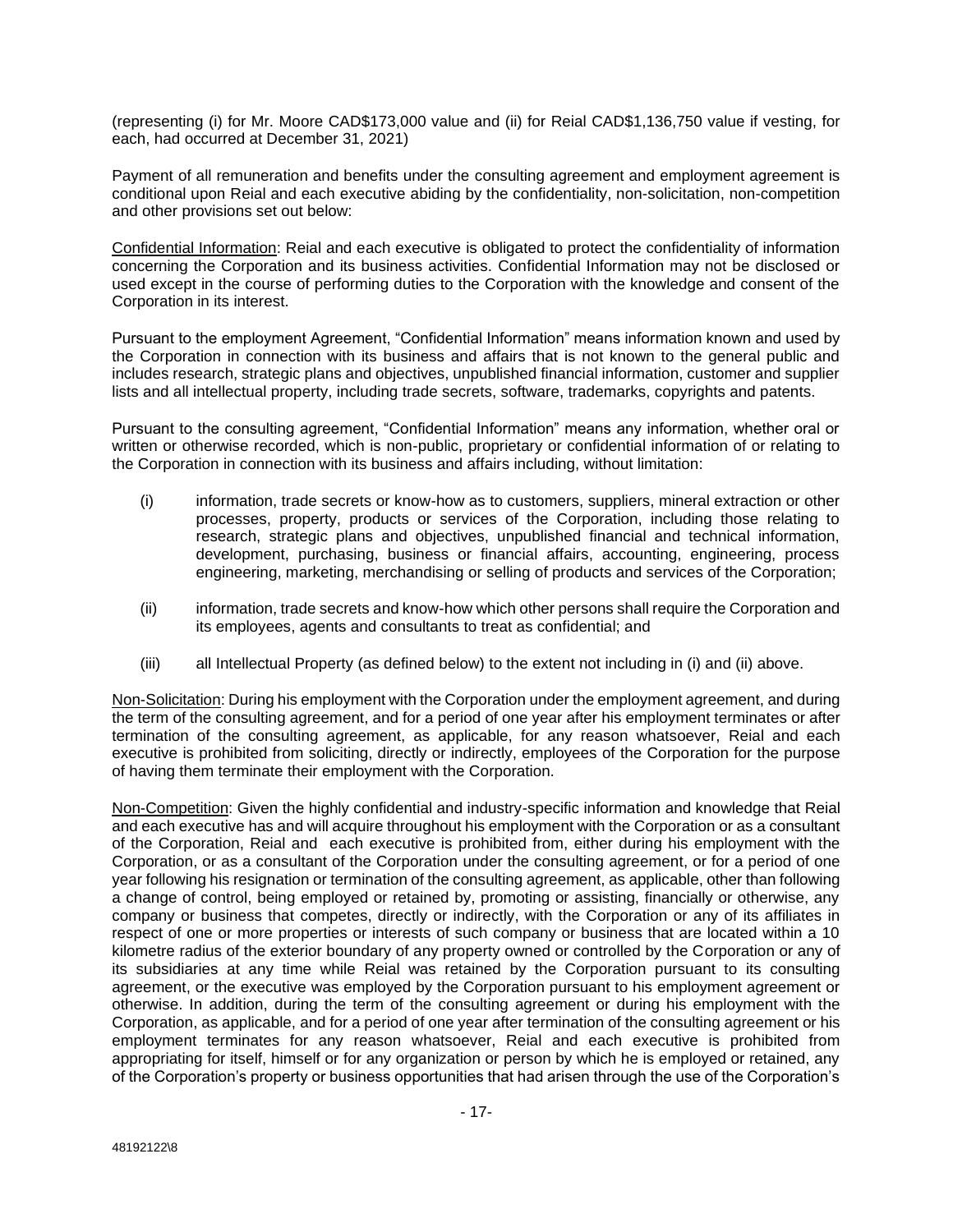property, information or by virtue of Reial's consulting agreement or the executive's employment with the Corporation.

Intellectual Property: The consulting agreement of Reial and the employment agreement of the executive contains provisions regarding the Corporation's and Reial's and the executive's intellectual property rights.

## **Director Compensation**

# *Director Compensation Table*

The following table (presented in accordance with Form 51-102F6) sets forth all amounts of compensation provided to the directors, other than Mr. Canton, for the Corporation's most recently completed financial year ended December 31, 2021. Mr. Canton's director compensation is included as part of the disclosure in the Summary Compensation Table.

| <b>Name</b>                       | <b>Fees</b><br>earned<br>(US\$) | Share-<br>based<br>awards | Option-<br>based<br>awards<br>(US\$) | Non-equity<br>incentive plan<br>compensation | <b>All other</b><br>compensation<br>(USS) | <b>Total</b><br>(US\$) |
|-----------------------------------|---------------------------------|---------------------------|--------------------------------------|----------------------------------------------|-------------------------------------------|------------------------|
| Tina Woodside-Shaw <sup>(2)</sup> | 12,900                          |                           | 51,485                               |                                              |                                           | 64,385                 |
| Victor Dario                      | 10,200                          |                           | 80,957                               |                                              |                                           | 91,157                 |
| Horst Daspersgruber               | 9,900                           |                           | 80,957                               |                                              |                                           | 90,857                 |
| Roman Mironchik <sup>(3)</sup>    | 11,700                          |                           | 40.897                               |                                              |                                           | 52.597                 |
| Robert van Doorn <sup>(4)</sup>   | 9,900                           |                           | 31,675                               |                                              |                                           | 41,575                 |

### **Notes:**

- (2) Paid to Gowling WLG (Canada) LLP.
- (3) Mr. Mironchik is not standing for re-election to the Board.

(4) Mr. Van Doorn resigned as a director of the Corporation on December 31, 2021.

In 2021, non-management Board members were compensated as follows (all pro-rated as required): an annual retainer of US\$5,400 for serving as a Board member, an annual retainer of US\$1,800 for serving as a committee chair, US\$600 for each in-person Board meeting attended and US\$300 for each Board meeting attended by conference call and each committee meeting attended.

Ms. Woodside-Shaw earned the following fees during the year ended December 31, 2021: US\$1,800 for serving as Chair of the board of directors; US\$5,400 for serving on the board of directors; US\$3,600 for attending 12 board meetings by conference call; US\$1,800 for serving as Chair of the compensation committee; and US\$300 for attending one board committee meeting. All cash fees earned by Ms. Woodside-Shaw are paid by the Corporation to Gowling WLG (Canada) LLP, a law firm in which Ms. Woodside-Shaw is a partner.

Mr. Dario earned the following fees during the year ended December 31, 2021: US\$5,400 for serving on the board of directors; US\$3,600 for attending 12 board meetings by conference call; and US\$1,200 for attending 4 board committee meetings.

Mr. Daspersgruber earned the following fees during the year ended December 31, 2021: US\$5,400 for serving on the board of directors and US\$3,600 for attending 12 board meetings by conference call and US\$900 for serving as Chair of the corporate governance and nomination committee from June 30, 2021, being the date of his appointment as Chair of the committee.

<sup>(1)</sup> The fair values of the options granted have been estimated using the Black-Scholes option-pricing model. Assumptions used in the pricing model are as follows: weighted average risk-free interest rate – 0.38%; weighted average expected life –3.00 years; weighted expected volatility – 92.3%; and weighted average expected dividends – nil.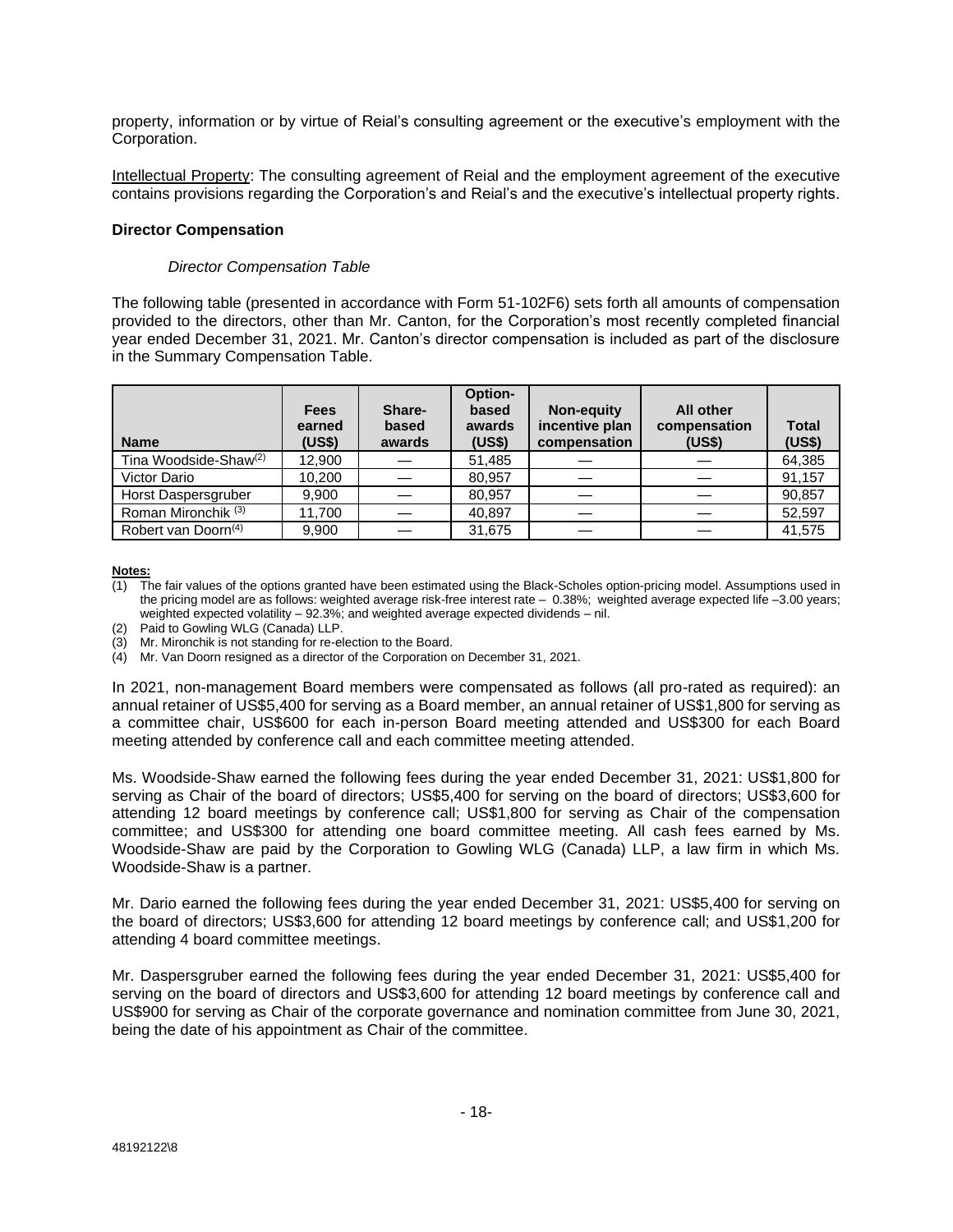Mr. Mironchik earned the following fees during the year ended December 31, 2021: US\$5,400 for serving on the board of directors; US\$3,000 for attending 10 board meetings by conference call; US\$1,800 for serving as Chair of the audit committee and US\$1,500 for attending 5 board committee meetings.

Mr. van Doorn earned the following fees during the year ended December 31, 2021: US\$5,400 for serving on the board of directors; US\$3,600 for attending 11 board meetings by conference call and US\$1,200 for attending 4 board committee meetings.

### *Incentive Plan Awards for Directors*

The directors of the Corporation are eligible to receive awards under the Corporation's Share Incentive Plan described below under the heading "Other Information – Share Incentive Plan".

### *Outstanding Share-Based Awards and Option-Based Awards*

The following table (presented in accordance with Form 51-102F6) sets forth for each director all awards outstanding at the end of the most recently completed financial year ended December 31, 2021, including awards granted before the most recently completed financial year.

|                                 |                                                                                         |                                               | <b>Option-based Awards</b>          |                                                                                |                                                                             | <b>Share-based Awards</b>                                                                                 |  |  |
|---------------------------------|-----------------------------------------------------------------------------------------|-----------------------------------------------|-------------------------------------|--------------------------------------------------------------------------------|-----------------------------------------------------------------------------|-----------------------------------------------------------------------------------------------------------|--|--|
| <b>Name</b>                     | Number of<br>securities<br>underlying<br>unexercised<br>options<br>$(H)$ <sup>(1)</sup> | <b>Option</b><br>exercise<br>price<br>(CAD\$) | <b>Option</b><br>expiration<br>date | Value of<br>unexercised<br>in-the-<br>money<br>options<br>(CAD\$)<br>(1)(2)(3) | Number of<br>shares or<br>units of<br>shares that<br>have not<br>vested (#) | <b>Market or</b><br>payout<br>value of<br>share-<br>based<br>awards that<br>have not<br>vested<br>(CAD\$) |  |  |
| Tina Woodside-                  | 250,000                                                                                 | 0.060                                         | April 8, 2022                       | 45,000                                                                         |                                                                             |                                                                                                           |  |  |
| Shaw                            | 175,000                                                                                 | 0.300                                         | June 12, 2022                       | Nil                                                                            |                                                                             |                                                                                                           |  |  |
|                                 | 450,000                                                                                 | 0.120                                         | June 11, 2024                       | 54,000                                                                         |                                                                             |                                                                                                           |  |  |
|                                 | 250.000                                                                                 | 0.175                                         | July 12, 2024                       | 16,250                                                                         |                                                                             |                                                                                                           |  |  |
|                                 | 250,000                                                                                 | 0.175                                         | July 12, 2024                       | 16,250                                                                         |                                                                             |                                                                                                           |  |  |
| Victor Dario                    | 250,000                                                                                 | 0.060                                         | April 8, 2022                       | 45,000                                                                         |                                                                             |                                                                                                           |  |  |
|                                 | 125,000                                                                                 | 0.300                                         | June 12, 2022                       | Nil                                                                            |                                                                             |                                                                                                           |  |  |
|                                 | 350.000                                                                                 | 0.120                                         | June 11, 2024                       | 42,000                                                                         |                                                                             |                                                                                                           |  |  |
| Horst                           | $2,000,000^{(4)}$                                                                       | 0.045                                         | May 1, 2022                         | 390,000                                                                        |                                                                             |                                                                                                           |  |  |
| Daspersgruber                   | 350,000                                                                                 | 0.120                                         | June 11, 2024                       | 42,000                                                                         |                                                                             |                                                                                                           |  |  |
| Roman Mironchik                 | 125,000                                                                                 | 0.300                                         | June 12, 2022                       | Nil                                                                            |                                                                             |                                                                                                           |  |  |
|                                 | 400,000                                                                                 | 0.12                                          | June 11, 2024                       | 48,000                                                                         |                                                                             |                                                                                                           |  |  |
| Robert van Doorn <sup>(5)</sup> | 175,000                                                                                 | 0.30                                          | June 12, 2022                       | Nil                                                                            |                                                                             |                                                                                                           |  |  |
|                                 | 350,000                                                                                 | 0.12                                          | June 11, 2024                       | 42,000                                                                         |                                                                             |                                                                                                           |  |  |

### **Notes:**

- (1) Each option is exercisable for one Common Share.
- (2) Based on the December 31, 2021 closing price of one Common Share of CAD\$0.24.
- (3) Although the Corporation's financial statements are reported in US\$, the Common Shares are listed on the TSX, thus trade in CAD\$. Option fair values were calculated in Canadian dollars.
- (4) Mr. Daspersgruber was appointed to the Board on October 7, 2019. The option awards were granted to Kevel Consulting S.A., of which Mr. Daspersgruber is President, prior to his joining the Board of the Corporation.
- (5) Mr. Van Doorn resigned as a director of the Corporation on December 31, 2021. On such resignation, all unvested options and SARs were cancelled as at the date of termination, and all vested options and SARs held as at the date termination remained exercisable until the earlier of 60 days following such date and expiry of the exercise period.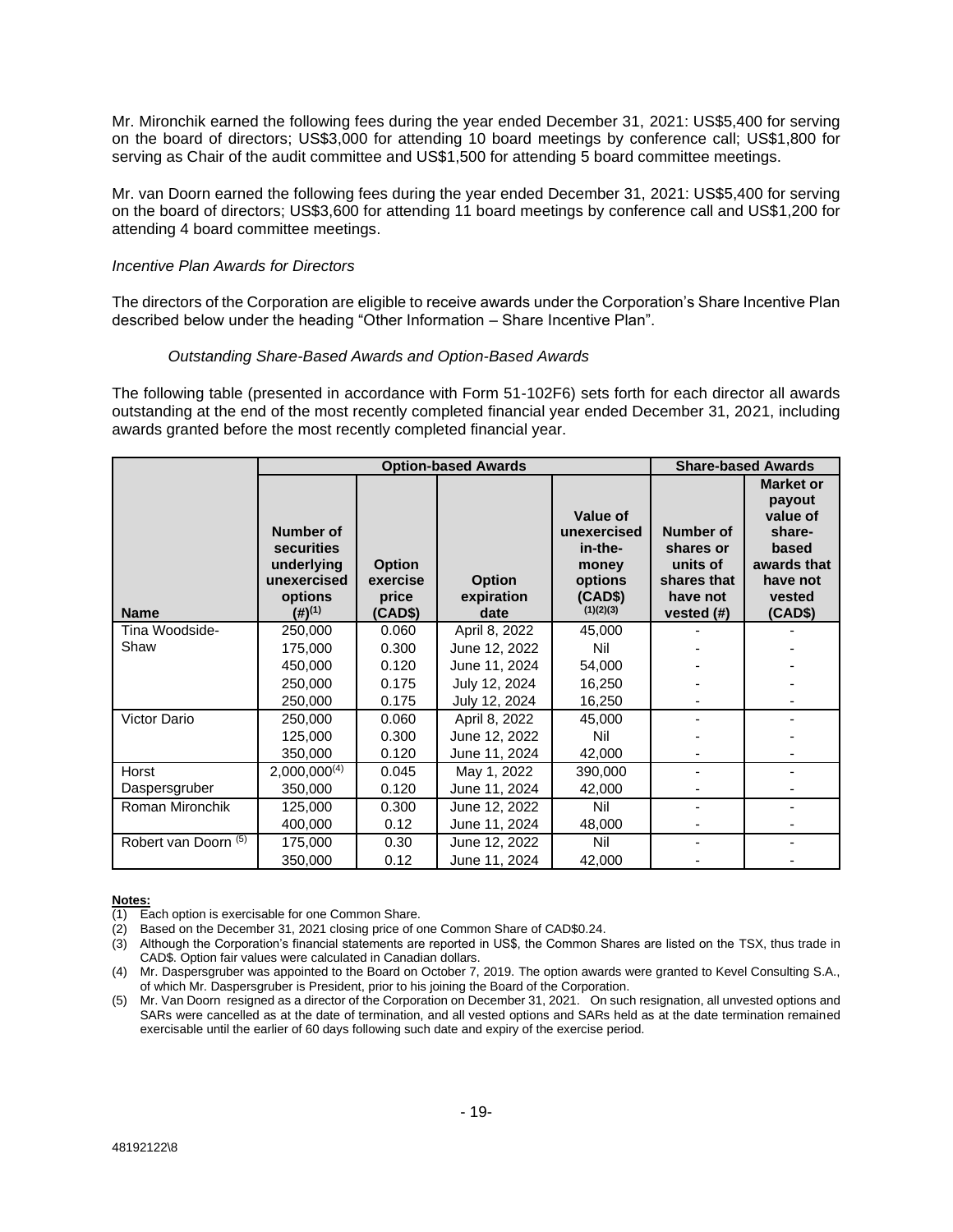## *Incentive Plan Awards – Value Vested or Earning During The Year*

The following table (presented in accordance with Form 51-102F6) sets forth details of the value vested or earned by each director during the most recently completed financial year ended December 31, 2021 for each incentive plan award.

| <b>Name</b>                     | <b>Option-based awards - Value</b><br>vested during the year<br>(CAD\$) | Share-based awards -<br>Value vested during<br>the year<br>(CAD\$) | <b>Non-equity</b><br>incentive plan<br>compensation -<br>Value earned<br>during the year<br>(CAD\$) |
|---------------------------------|-------------------------------------------------------------------------|--------------------------------------------------------------------|-----------------------------------------------------------------------------------------------------|
| Tina Woodside-Shaw              | $17.500^{(1)}$                                                          | N/A                                                                | N/A                                                                                                 |
| Victor Dario                    | Nil <sup>(2)</sup>                                                      | N/A                                                                | N/A                                                                                                 |
| Horst Daspersgruber             | Nil <sup>(2)</sup>                                                      | N/A                                                                | N/A                                                                                                 |
| Roman Mironchik                 | Nil <sup>(3)</sup>                                                      | N/A                                                                | N/A                                                                                                 |
| Robert van Doorn <sup>(4)</sup> | Nil <sup>(2)</sup>                                                      | N/A                                                                | N/A                                                                                                 |

#### **Notes:**

- (1) Based on (i) 150,000 options with an exercise price of CAD\$0.12 which vested on June 11, 2021 when Common Shares last traded at CAD\$0.12, (ii) 83,333 options with an exercise price of CAD\$0.175 which vested on July 12, 2021 when Common Shares last traded at CAD\$0.175 and (iii) 250,000 options with an exercise price of CAD\$0.175 which vested on October 22, 2021 when Common Shares last traded at CAD\$0.245.
- (2) Based on 116,667 options with an exercise price of CAD\$0.12 which vested on June 11, 2021 when Common Shares last traded at CAD\$0.12.
- (3) Based on 133,333 options with an exercise price of CAD\$0.12 which vested on June 11, 2021 when Common Shares last traded at CAD\$0.12.
- (4) Mr. Van Doorn resigned as a director of the Corporation on December 31, 2021. On such resignation, all unvested options and SARs were cancelled as at the date of termination, and all vested options and SARs held as at the date termination remained exercisable until the earlier of 60 days following such date and expiry of the exercise period.

### *Incentive Plan Awards – Option-based Awards Exercised During the Year*

The following table sets forth the particulars of option-based awards exercised during the Corporation's last completed financial year by the directors.

| <b>Name</b>                     | <b>Securities</b><br><b>Acquired on</b><br><b>Exercise</b><br>(#) | <b>Exercise Price</b><br>(CAD\$) | Date of<br><b>Exercise</b> | Aggregate<br>Value<br><b>Realized</b><br>$(CAD$)^{(1)}$ |
|---------------------------------|-------------------------------------------------------------------|----------------------------------|----------------------------|---------------------------------------------------------|
| Tina Woodside-Shaw              | 197,917                                                           | 0.05                             | November 5, 2021           | 47,500                                                  |
| Victor Dario                    | 250,000                                                           | 0.05                             | November 26, 2021          | 37,500                                                  |
| Horst Daspersgruber             | Nil                                                               | N/A                              | N/A                        | N/A                                                     |
| Roman Mironchik                 | 197.917                                                           | 0.05                             | November 8, 2021           | 47,500                                                  |
| Robert van Doorn <sup>(2)</sup> | 260.256                                                           | 0.05                             | August 18, 2021            | 50,750                                                  |
|                                 | 2,000,000                                                         | 0.06                             | August 18, 2021            | 270,000                                                 |

### **Notes:**

 $(1)$  Calculated using the closing price of the Common Shares on the TSX on the date of exercise and subtracting the exercise price of in-the-money stock options.

<sup>(2)</sup> Mr. Van Doorn resigned as a director of the Corporation on December 31, 2021. On such resignation, all unvested options and SARs were cancelled as at the date of termination, and all vested options and SARs held as at the date termination remained exercisable until the earlier of 60 days following such date and expiry of the exercise period.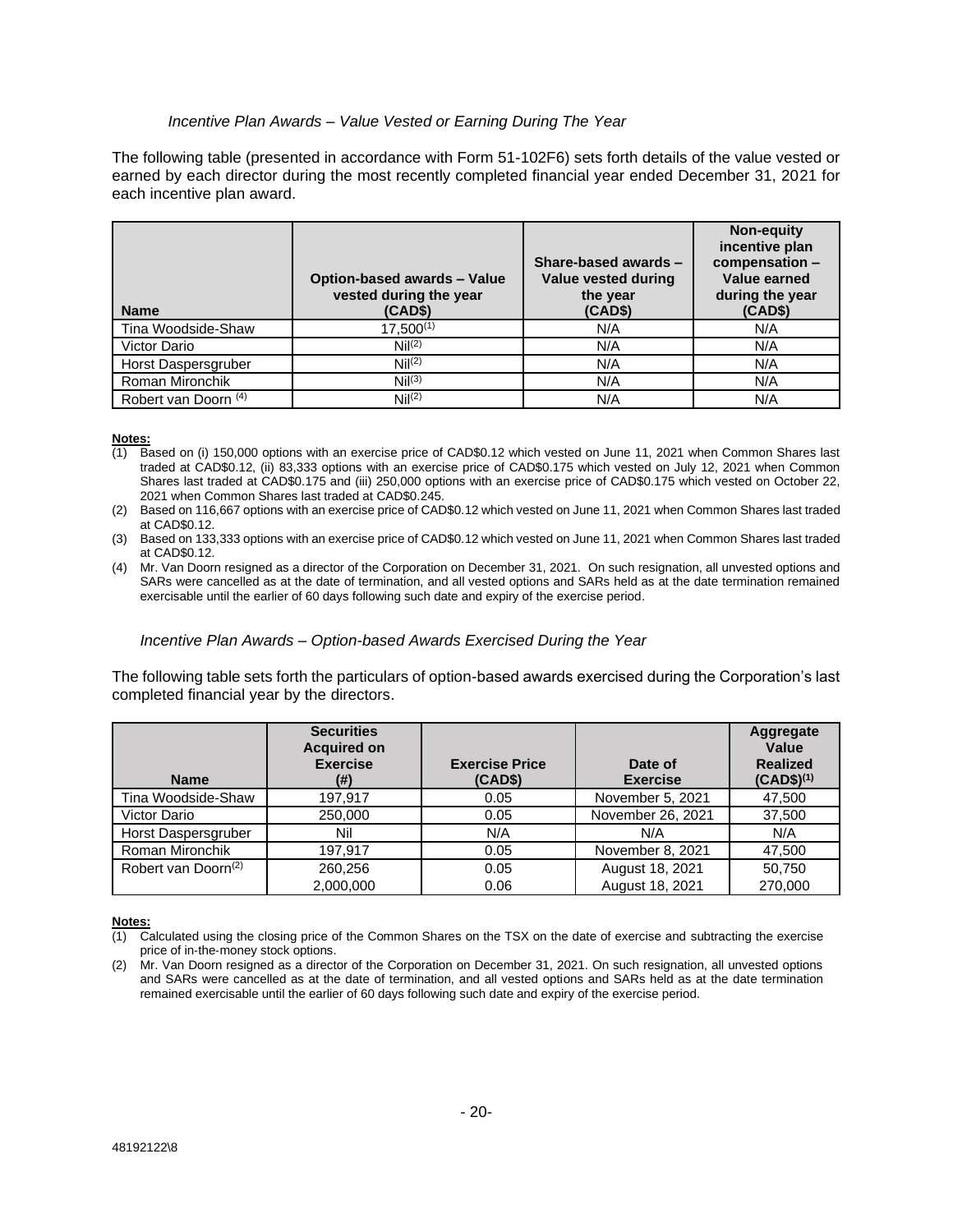# **OTHER INFORMATION**

## **Securities Authorized for Issuance Under Equity Compensation Plans**

The following table (presented in accordance with Form 51-102F5) sets forth all compensation plans under which, equity securities of the Corporation are authorized for issuance as of the end of the most recently completed financial year.

| <b>Plan Category</b>                                                               | Number of securities to<br>be issued upon exercise<br>of outstanding options,<br>warrants and rights $(1)$ | Weighted-average<br>exercise price of<br>outstanding<br>options, warrants<br>and rights | <b>Number of securities</b><br>remaining available for<br>future issuance under<br>equity compensation<br>plans |
|------------------------------------------------------------------------------------|------------------------------------------------------------------------------------------------------------|-----------------------------------------------------------------------------------------|-----------------------------------------------------------------------------------------------------------------|
| Equity compensation plans<br>approved by securityholders<br>- Share Incentive Plan | 19,477,500<br>Common Shares <sup>(2)</sup>                                                                 | CAD\$0.13                                                                               | 5,931,637<br>Common Shares <sup>(1)</sup>                                                                       |
| Equity compensation plans<br>not approved by<br>securityholders                    |                                                                                                            |                                                                                         |                                                                                                                 |
| <b>Total</b>                                                                       | 19,477,500<br>Common Shares <sup>(2)</sup>                                                                 | CAD\$0.13                                                                               | 5,931,637<br>Common Shares <sup>(1)</sup>                                                                       |

### **Note:**

- (1) Based on Corporation's "10% rolling" Share Incentive Plan and 254,091,374 Common Shares issued and outstanding as of December 31, 2021. See "Share Incentive Plan" below. This table does not include warrants issued as part of the secured rights funding. Under that transaction, On April 27, 2021, the Corporation closed a first tranche of the secured rights funding for gross proceeds of US\$2,000,000 Series A Secured Rights along with 2,000,000 warrants. Each warrant entitled the holder to purchase one common share of the Corporation for a period of two years until April 27, 2023 at a price of CAD\$0.11 per share. On June 24, 2021, the Corporation closed an additional tranche of the secured rights funding for gross proceeds of US\$1,000,000 Series A Secured Rights of the Corporation along with 1,000,000 additional tranche warrants, with each additional tranche warrant entitling the holder to purchase one common share of the Corporation for a period of two years until June 24, 2023 at a price of CAD\$0.14 per share.
- (2) This represents less than 7.7% of the Shares outstanding on December 31, 2021. Of the 19,477,500 options outstanding at December 31, 2021, 11,360,834 were exercisable and 8,116,666 were not.

### **Share Incentive Plan**

The Corporation has established a share incentive plan (the "**Share Incentive Plan**") for the benefit of fulltime and part-time employees, officers, directors and consultants of the Corporation and its affiliates. The Share Incentive Plan last ratified by the Corporation's shareholders at the annual general meeting held on November 10, 2020 is a share option plan (with or without associated share appreciation rights), and the maximum number of Common Shares issuable thereunder consists of a "rolling" 10% of the Corporation's issued and outstanding Common Shares from time to time.

The objectives of the Share Incentive Plan are:

- to assist the Corporation in recruiting and subsequently retaining highly qualified directors, officers, employees and service providers by offering an overall compensation package which is competitive with that offered by other mining companies at the Corporation's stage of development; and
- to align the interests of participants with the long-term interests of shareholders by encouraging the purchase and ownership of the Common Shares.

For the purposes of the Share Incentive Plan, a "Common Share" means a Common Share, as adjusted in accordance with the provisions of Share Incentive Plan.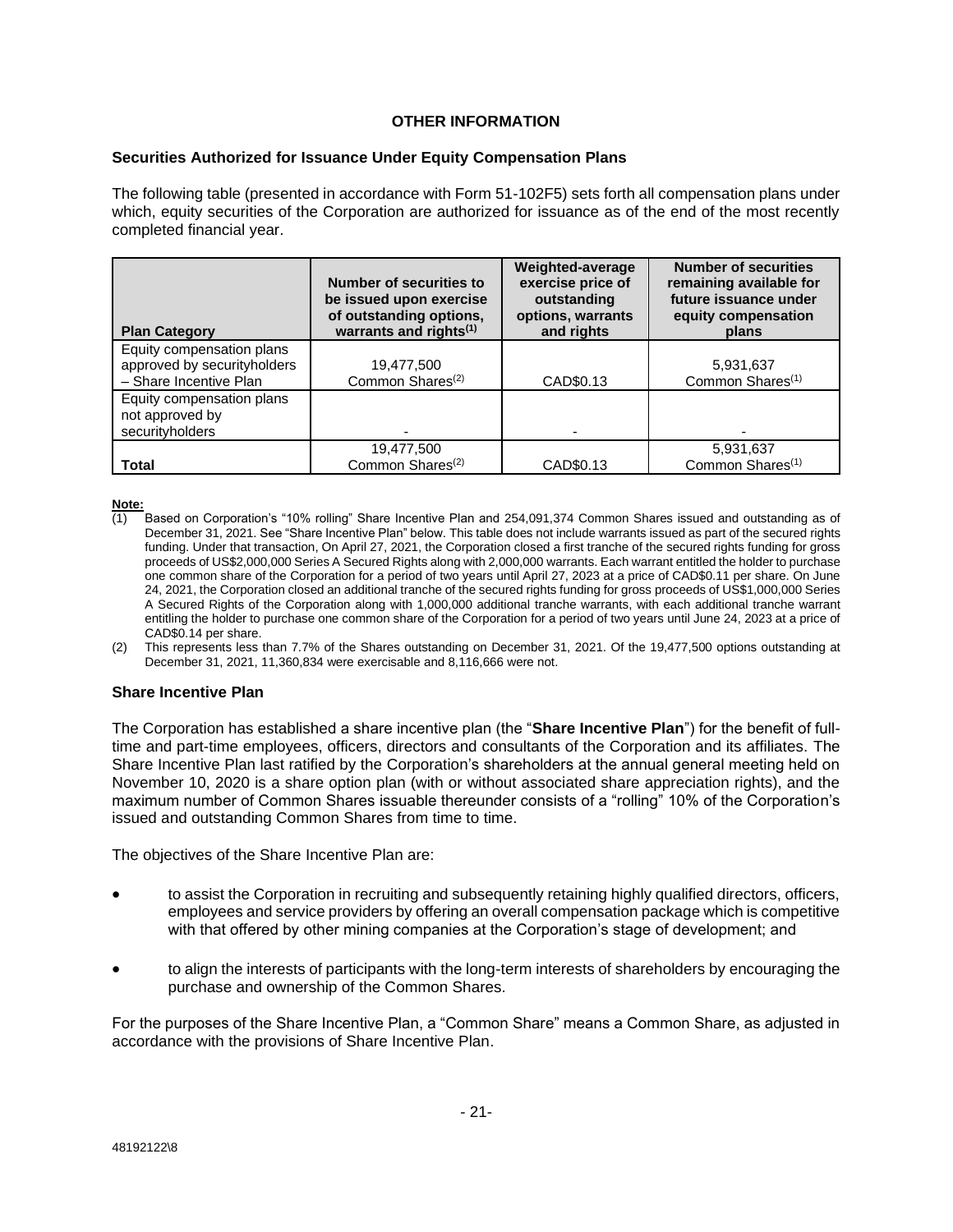The fixed maximum percentage of Common Shares issuable under the Share Incentive Plan is 10% of the issued and outstanding Common Shares from time to time. The Share Incentive Plan automatically "reloads" after the issuance of Common Shares under an award provided that the number of Common Shares issuable under the Share Incentive Plan does not then exceed the maximum percentage of 10%.

On April 25, 2017, the Board approved certain additional amendments to the Share Incentive Plan which amendments were approved by the shareholders of the Corporation on May 24, 2017.

The following table summarizes the burn rate (being the number of options granted under the Share Incentive Plan during the applicable fiscal year divided by the weighted average number of common shares outstanding for the applicable fiscal year) in respect of the Share Incentive Plan for the past three years:

| <b>Fiscal Year</b> | <b>Burn Rate</b> |  |  |
|--------------------|------------------|--|--|
| 2021               | 4.43%            |  |  |
| 2020               | $0.08\%$         |  |  |
| 2019               | 5.59%            |  |  |

The following summary provides details regarding the Share Incentive Plan.

Under the current Share Incentive Plan, stock options, free-standing share appreciation rights ("**SARs**") or SARs that are granted in tandem with a related option ("**Tandem SARs**") may be granted.

The Board determines the participants who may participate in the Share Incentive Plan, as well as the number and the exercise price of each option or the basis value of each SAR at the time the option or SAR, as applicable, is granted. Participant means each eligible employee, eligible director and eligible consultant.

The number of Common Shares:

- (a) issued to insiders of the Corporation, within any one-year period; and
- (b) issuable to insiders of the Corporation, at any time,

under the Share Incentive Plan or when combined with all of the Corporation's other security-based compensation arrangements (as defined by the TSX), shall not exceed 10% of the Corporation's total issued and outstanding Common Shares, respectively. "Insider" is defined in the Share Incentive Plan as having the same meaning as "reporting insider" in National Instrument 55-104 *Insider Reporting Requirements and Exemptions*. In addition, the number of Common Shares issuable in any one fiscal year to all non-employee directors shall not exceed 1% of the outstanding Common Shares at that time.

The exercise price of an option or the basis value of a SAR cannot be lower than the most recent closing price of the Common Shares on the TSX, or another stock exchange where the majority of the trading volume and value of the Common Shares occurs, at the time the option or SAR is granted.

The period of time during which a particular option or SAR may be exercised is determined by the Board, subject to any Employment Contract or Consulting Contract (both as hereinafter defined), provided that no such period shall exceed 10 years. If an option or SAR expiration date falls within a "black-out period" (a period during which certain persons cannot trade Common Shares pursuant to a policy of the Corporation respecting restrictions on trading), or immediately following a black-out period, the expiration date is automatically extended to the date which is the tenth business day after the end of the black-out period, provided that no such extended exercise period shall exceed 10 years.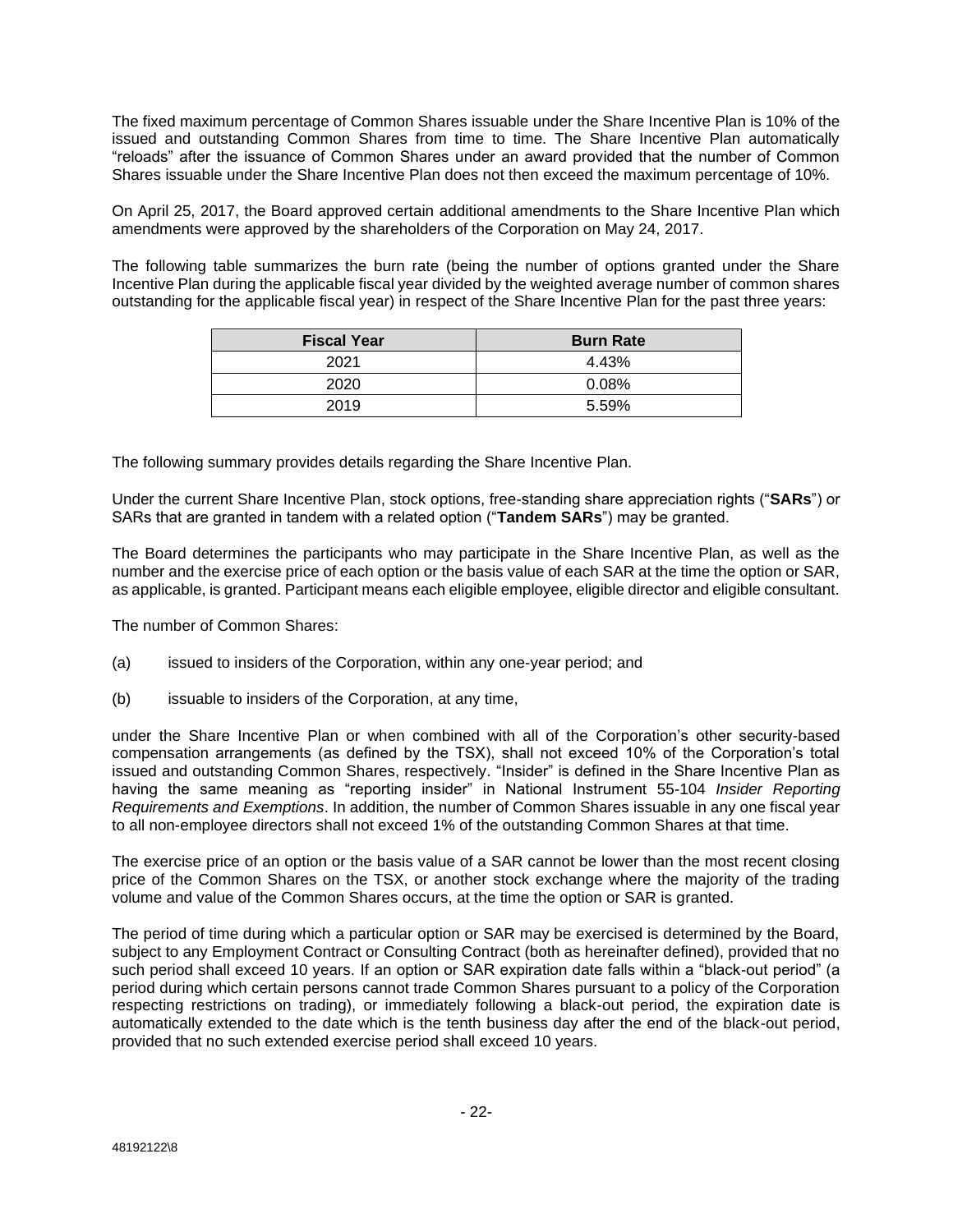Upon exercise of a SAR, the participant is entitled to receive payment from the Corporation in an amount determined by multiplying the excess of the market price of a Common Share on the date of exercise over the basis value at which the SAR was originally granted. All payments are made in Common Shares, the number of which is calculated by dividing the payment amount by the market price of the Common Shares on the exercise date.

Tandem SARs are SARs granted in tandem with a related option or added to an outstanding option which give the awardee the right to surrender to the Corporation the vested portion of the option and to receive a distribution of Common Shares in an amount equal to the excess of the market price of a specified number of shares as of the date the SAR is exercised over the exercise price of the related option. To the extent a Tandem SAR is exercised, the related option will terminate at the time of such exercise.

Unless otherwise determined by the Board, each option or SAR becomes exercisable as to 33⅓% on a cumulative basis on the date of grant and at the end of each of the first and second years following the date of grant. Options with tandem SARs granted to non-management directors generally vest immediately.

Options and SARs may terminate prior to expiry of the exercise period in the following circumstances:

- on death of an awardee, options and SARs held as at the date of death become immediately exercisable notwithstanding any vesting provisions thereof and remain exercisable until the earlier of 12 months from such date and expiry of the exercise period; and
- if an awardee ceases to be a director, officer, employee and consultant of the Corporation or an affiliate for any reason other than death, including receipt of notice from the Corporation of the termination of his, her or its Employment Contract or Consulting Contract, all unvested options and SARs are cancelled as at the date of termination, and all vested options and SARs held as at the date termination remain exercisable until the earlier of 60 days following such date and expiry of the exercise period,

subject however to any contract between the Corporation and any employee relating to, or entered into in connection with, the employment of the employee or between the Corporation and any director with respect to his or her directorship or resignation therefrom (an "**Employment Contract**"), any contract between the Corporation and consultant relating to, or entered into in connection with, services to be provided to the Corporation (a "**Consulting Contract**") or any other agreement to which the Corporation is a party with respect to the rights of such person upon termination or change in control of the Corporation. See "Termination and Change of Control Benefits".

In order for options granted to U.S. participants to be considered Incentive Stock Options ("**ISOs**") for U.S. tax purposes, the maximum number of shares available for ISOs must be set out in the Share Incentive Plan. Accordingly, the Share Incentive Plan provides that not more than 3,000,000 Common Shares will be available for issuance pursuant to ISOs. There is no obligation on the Corporation to issue that number of ISOs and the inclusion of this maximum does not in any way restrict the number of Common Shares available for issuance otherwise pursuant to the Share Incentive Plan. To date, no ISOs have been granted under the Share Incentive Plan.

Rights under the Share Incentive Plan are not assignable or transferable except on the death of the participant.

If there is a consolidation, merger, take-over, amalgamation or arrangement of the Corporation with or into another corporation, a separation of the business of the Corporation into two or more entities, a transfer of all or substantially all of the assets of the Corporation to another entity, or a transaction of similar effect all unvested options, SARs and Tandem SARs will become vested and the holder shall be entitled to exercise such awards immediately prior to such event, unless the Board otherwise determines the basis upon which it shall be exercisable. In such event and in the event of a securities exchange take-over bid, the Corporation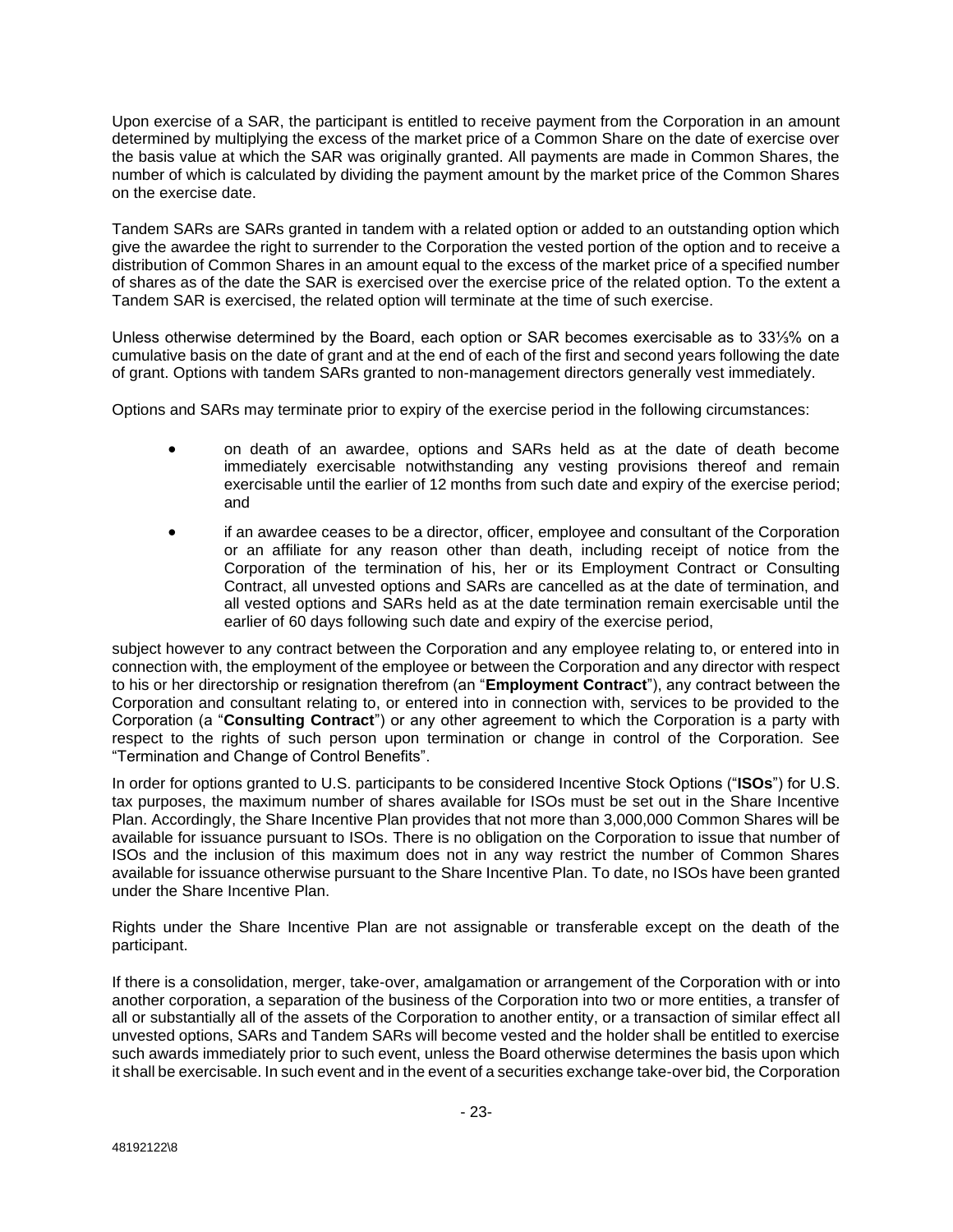may, in certain circumstances, provide holders with the choice of exchanging their options if replacement options are offered.

Pursuant to Section 6.02 of the Share Incentive Plan, the Board may from time to time in its absolute discretion amend, modify and change the provisions of the Share Incentive Plan or any awards granted thereunder, provided that any amendment, modification or change to the provisions of the Share Incentive Plan or any awards granted pursuant thereto shall:

- not adversely alter or impair any award previously granted except as permitted thereunder;
- be subject to any regulatory approvals, where required, including the approval of the TSX, where required;
- be subject to shareholder approval in accordance with the rules of the TSX in circumstances where the amendment, modification or change to the Share Incentive Plan or award granted thereunder would:
	- reduce the exercise price of an option issued under the Share Incentive Plan (for this purpose, a cancellation or termination of an option of a participant prior to its expiry for the purpose of re-issuing options to the same participant with a lower exercise price shall be treated as an amendment to reduce the exercise price of an option),
	- extend the term of an award beyond the original expiration date (other than as permitted under the Share Incentive Plan),
	- amend the insider participation limits in section 2.05 of the Share Incentive Plan which result in the security holder approval to be required on a disinterested basis,
	- remove or increase the insider participation limit under Section 2.05 of the Share Incentive Plan,
	- remove or increase the non-employee director participation limit under Section 2.06 of the Share Incentive Plan;
	- increase the fixed maximum percentage of Common Shares which may be issued under the Share Incentive Plan,
	- grant additional powers to the Board to amend the Share Incentive Plan,
	- amend Section 6.03 of the Share Incentive Plan that would permit options to be assigned or transferred, other than for normal estate settlement purposes, or
	- amend the provisions in Section 6.02 of the Share Incentive Plan;
- not be subject to shareholder approval in any circumstance (other than as set out above), including, but not limited to, circumstances where the amendment, modification or change to the Share Incentive Plan or award would:
	- be of a "housekeeping nature", including any amendment to the Share Incentive Plan or an award granted thereto that is necessary to comply with applicable law or the requirements of any regulatory authority or stock exchange and any amendment to the Share Incentive Plan or an award granted thereto to correct or rectify any ambiguity, defective provision, error or omission therein, including any amendment to any definitions therein;
	- alter, extend or accelerate any vesting terms or conditions in the Share Incentive Plan or any awards granted thereto;
	- amend or modify any mechanics for exercising any award;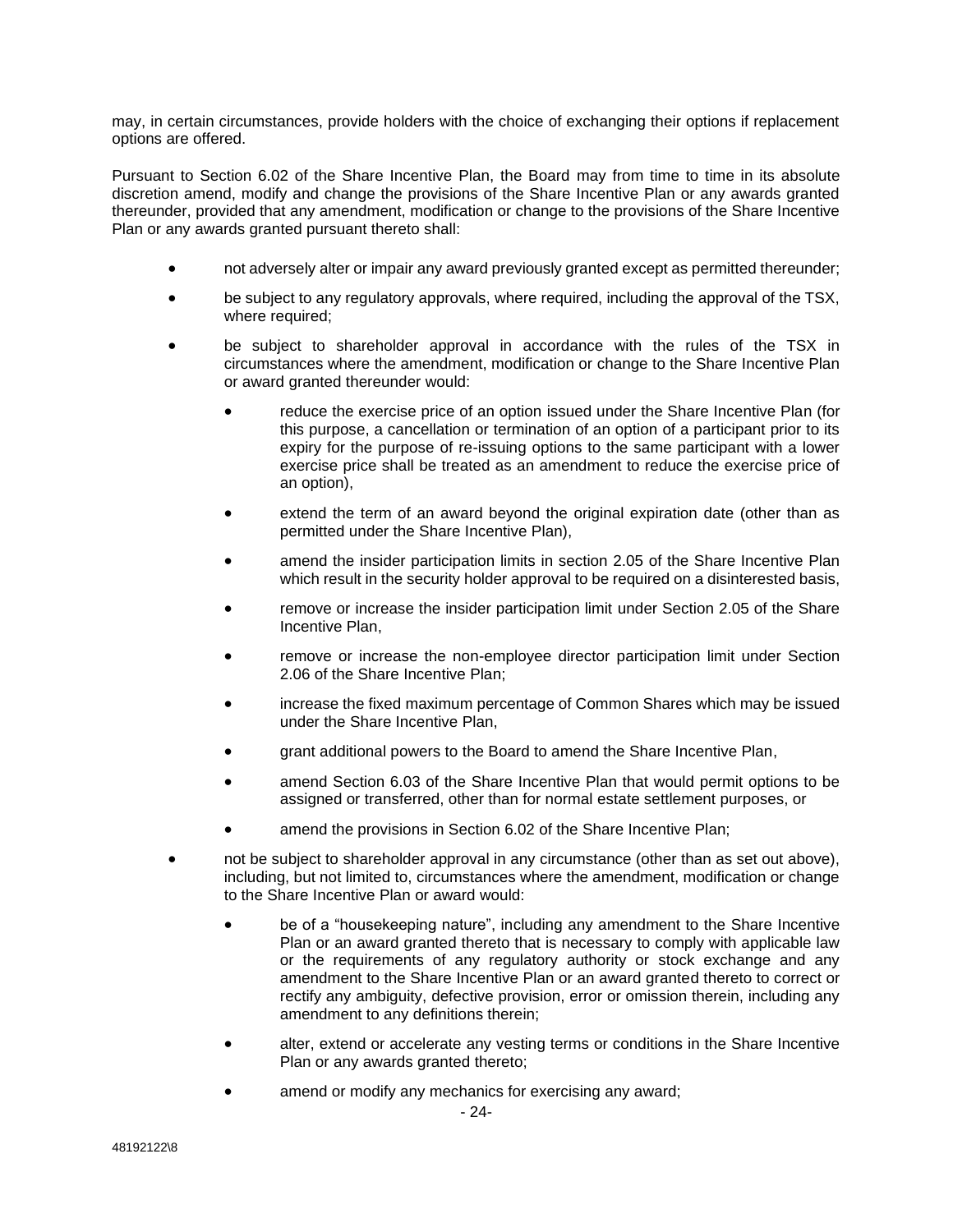- change the expiration date (including acceleration thereof) or change any termination provision in any award, provided that such change does not entail an extension beyond the original expiration date of such award (subject to such date being extended by virtue of the black-out period provisions of the Share Incentive Plan);
- introduce a cashless exercise feature, payable in securities, whether or not such feature provides for a full deduction of the number of underlying securities from the Share Incentive Plan maximum;
- change the application of the consolidation, merger, take-over bid, etc.; adjustment in number of shares subject to the Share Incentive Plan; or securities exchange take-over bid provisions of the Share Incentive Plan;
- add a form of financial assistance or amend a financial assistance provision which is adopted;
- change the eligible participants; or
- add a deferred or restricted share unit provision or any other provision which results in participants receiving securities while no cash consideration is received by the Corporation.

The Board may discontinue the Share Incentive Plan at any time without consent of the participants thereunder provided that such discontinuance shall not adversely alter or impair any award previously granted.

As of April 29, 2022, a total of 12,252,500 Common Shares are reserved for issuance pursuant to options outstanding under the Share Incentive Plan (being approximately 4.78% of the issued and outstanding Common Shares). Up to an additional 13,382,494 Common Shares may be reserved for issuance pursuant to options or other awards which may be granted under the Share Incentive Plan for a total of 25,634,994 Common Shares.

### **Indebtedness of Directors and Officers**

During the most recently completed financial year and as at the date hereof, no director, proposed nominee for election as a director, officer, employee or associate of any such persons has been or is indebted to the Corporation.

## **Interest of Informed Persons in Material Transactions**

Other than as set forth below and in this Information Circular, management of the Corporation is not aware of a material interest, direct or indirect, of any informed person of the Corporation (as defined in NI 51-102), any proposed nominee for election as a director of the Corporation, or any associate or affiliate of any such person, in any transaction since the commencement of the Corporation's most recently completed financial year or in any proposed transaction which has materially affected or would materially affect the Corporation or any of its subsidiaries.

On April 20, 2021 the Corporation announced a private placement (the "**Offering**") of up to: (i) US\$10 million Series A Rights ("**Series A Rights**") together with 10 million common share purchase warrants ("**Warrants**"); and (ii) US\$10 million Series B rights ("**Series B Rights**") without Warrants, to fund the Corporation's exploration program (the "**Resource Expansion Program**") at its Gold Springs Project, located on the border of Nevada and Utah, USA (the "**Gold Springs Project**"). If the Corporation's drilling results from the Resource Expansion Program are successful at supporting at least a 3 million goldequivalent (gold and silver) ounce mineral resource estimate, the Corporation would turn its focus to selling the Gold Springs Project (an "**Exit Transaction**"). The Series A Rights entitle holders thereof, upon the occurrence of an Exit Transaction, to receive payment of 1.5% of the net sales proceeds received pursuant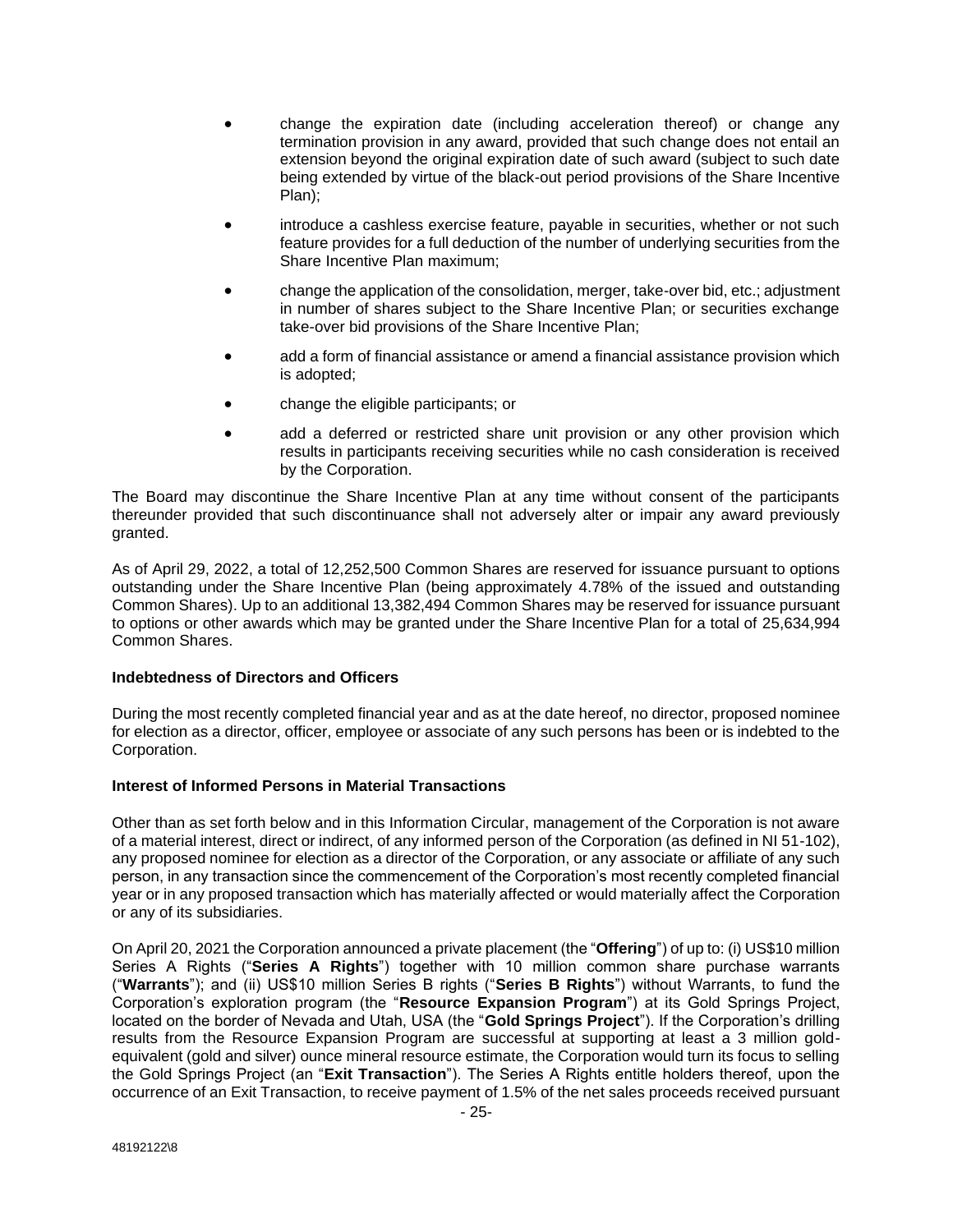to the Exit Transaction for every US\$1 million invested by holders. Investors who have invested in Series A Rights prior to when the Corporation has issued its first drill results from the Resource Expansion Program are to be issued 1,000,000 Warrants for every US\$1 million invested in the Series A Rights. Antonio Canton, President, Chief Executive Officer and a director of the Corporation of Rua do Casal dos Altos, 2 900-737, Setubal (Lisbon), Portugal, subscribed for US\$1 million of the Series A Rights and was issued 1,000,000 Warrants at an initial closing of US\$2 million of Series A Rights that occurred on April 27, 2021. Each Warrant entitles Mr. Canton to purchase one common share of the Corporation at a price of \$0.11 per share for a period of two years.

On June 24, 2021 the Corporation closed an additional tranche (the "**Additional Tranche"**) of its secured rights Offering. The Additional Tranche closing was for a total of US\$1,000,000 Series A Secured Rights of the Corporation and the investor in the Additional Tranche was also issued 1,000,000 Warrants, with each Warrant entitling the holder to purchase one common share of the Corporation for a period of two years from the closing date of the Additional Tranche at a price of CAD\$0.14 per share. Antonio Canton, President, Chief Executive Officer and a director of the Corporation subscribed for an additional US\$1 million of the Series A Rights and was issued 1,000,000 Warrants. Each Warrant entitles Mr. Canton to purchase one common share of the Corporation at a price of \$0.14 per share for a period of two years. Prior to the April 27, 2021 and Additional Tranche Offering, Antonio Canton owned and controlled 5,327,192 common shares and he held stock options and warrants of the Corporation entitling him to acquire 5,600,000 common shares representing 4.28% of the Corporation's issued and outstanding common shares on a partially diluted basis. Following the issuance of such Series A Rights, as at the date hereof, Antonio Canton would own or control a total of 34,350,980 (approximately 13.40%) common shares of the Corporation and assuming exercise of the 7,825,000 Warrants and options held by Antonio Canton, would own or control a total of 42,175,980 common shares representing approximately 15.53% of the outstanding shares of the Corporation.

# **STATEMENT OF CORPORATE GOVERNANCE PRACTICES**

The following information is provided in accordance with Form 58-101F1 under National Instrument 58-101 – *Disclosure of Corporate Governance Practices* ("**NI 58-101**").

# **Board of Directors**

# *Composition of the Board*

The Board is currently comprised of five directors (Ms. Woodside-Shaw and Messrs. Canton, Dario, Daspersgruber, and Mironchik). Following the election of the directors at the Meeting, the Board is to be comprised of five directors (Ms. Woodside-Shaw and Messrs. Canton, Dario, Daspersgruber, and Arnoux). The Board has considered the independence of each of its directors. Consistent with NI 58-101, to be considered independent, the Board must conclude that a director has no material relationship with the Corporation. A "material relationship" is a relationship which could, in the view of the Board, reasonably interfere with the exercise of a director's independent judgment and includes an indirect material relationship.

The Board has concluded that four of its current directors (Ms. Woodside-Shaw and Messrs., Dario, Daspersgruber and Mironchik) are "independent" for purposes of board membership as defined in NI 58- 101. The Board has concluded that four of its nominees for election as a director at the Meeting (Ms. Woodside-Shaw and Messrs. Dario, Daspersgruber and Arnoux) will be "independent" for purposes of board membership as defined in NI 58-101. Mr. Canton, the President and Chief Executive Officer of the Corporation, is "inside" or management director and accordingly is considered not "independent".

48192122\8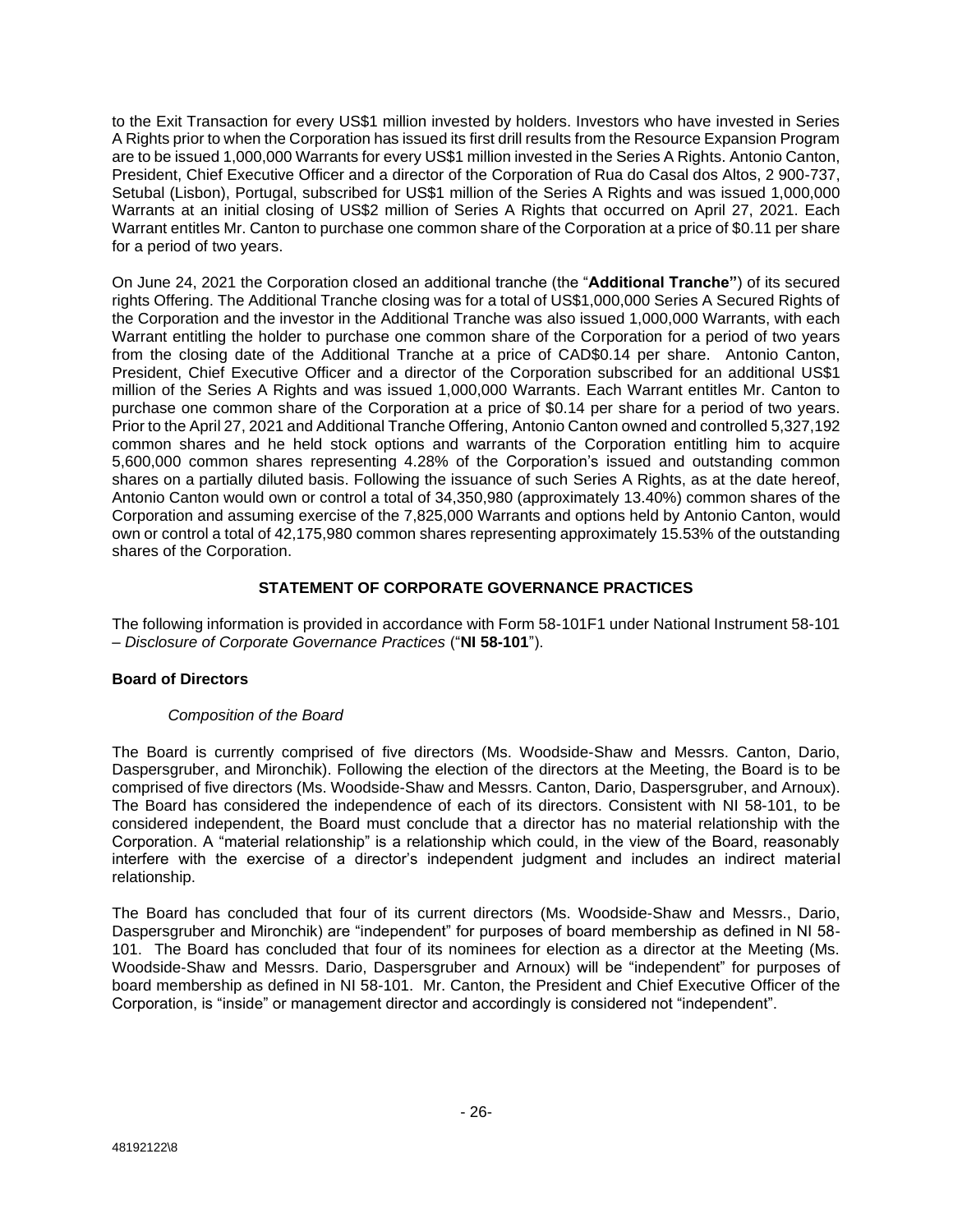## *Other Directorships*

Certain nominees and current directors of the Corporation are also presently directors of other issuers that are reporting issuers (or the equivalent) in Canada or elsewhere. Information as to such other directorships is set out below.

| <b>Director</b> | <b>Public Corporation</b>                                    |
|-----------------|--------------------------------------------------------------|
| Victor Dario    | Voyager Metals Inc. (formerly, Vanadium One<br>Energy Corp.) |

# *Independent Directors' Meetings*

The independent directors hold regularly scheduled meetings at which non-independent directors and members of management are not in attendance. During 2021, the independent directors did not hold any such meeting.

# *Chair of the Board*

Ms. Woodside-Shaw is the Chair of the Board. She is an independent director of the Corporation. The Chair is responsible for developing and setting the Board's agenda, in consultation with the other members of the Board and senior management.

# *Attendance at Meetings*

The Board meets regularly to review the activities and financial results of the Corporation and as necessary to review and consider significant impending actions of the Corporation. The attendance record of each current director for all Board and committee meetings held during the financial year ended December 31, 2021 is as follows:

| <b>Name</b>                           | <b>Board Meetings</b> | Audit<br><b>Committee</b><br><b>Meetings</b> | Compensation<br><b>Committee</b><br><b>Meetings</b> | Corporate<br>Governance and<br><b>Nominating</b><br><b>Committee Meetings</b> |
|---------------------------------------|-----------------------|----------------------------------------------|-----------------------------------------------------|-------------------------------------------------------------------------------|
| Tina Woodside-Shaw                    | 12/12 (Chair)         |                                              | 1/1 (Chair)                                         |                                                                               |
| Antonio Canton <sup>(1)</sup>         | 12/12                 |                                              | 1/1                                                 |                                                                               |
| Victor Dario                          | 12/12                 | 4/4                                          |                                                     |                                                                               |
| Horst Daspersgruber <sup>(2)(3)</sup> | 12/12                 | $\overline{\phantom{0}}$                     | $\overline{\phantom{0}}$                            |                                                                               |
| Roman Mironchik                       | 10/12                 | 4/4 (Chair)                                  | 1/1                                                 |                                                                               |
| Robert van Doorn <sup>(4)</sup>       | 11/12                 | 4/4                                          | ۰                                                   |                                                                               |

### **Note:**

(1) Member of (i) the Compensation Committee and (ii) the Corporate Governance and Nominating Committee until appointment as President and Chief Executive Officer effective July 1, 2021.

(2) Member of the Audit Committee since January 1, 2022.

Member of the Corporate Governance and Nominating Committee since June 30, 2021.

(4) Member of the Audit Committee until December 31, 2021. Mr. Van Doorn resigned as a director of the Corporation on December 31, 2021.

### **Board Mandate**

A copy of the Board's written mandate is attached as Schedule A to this Circular.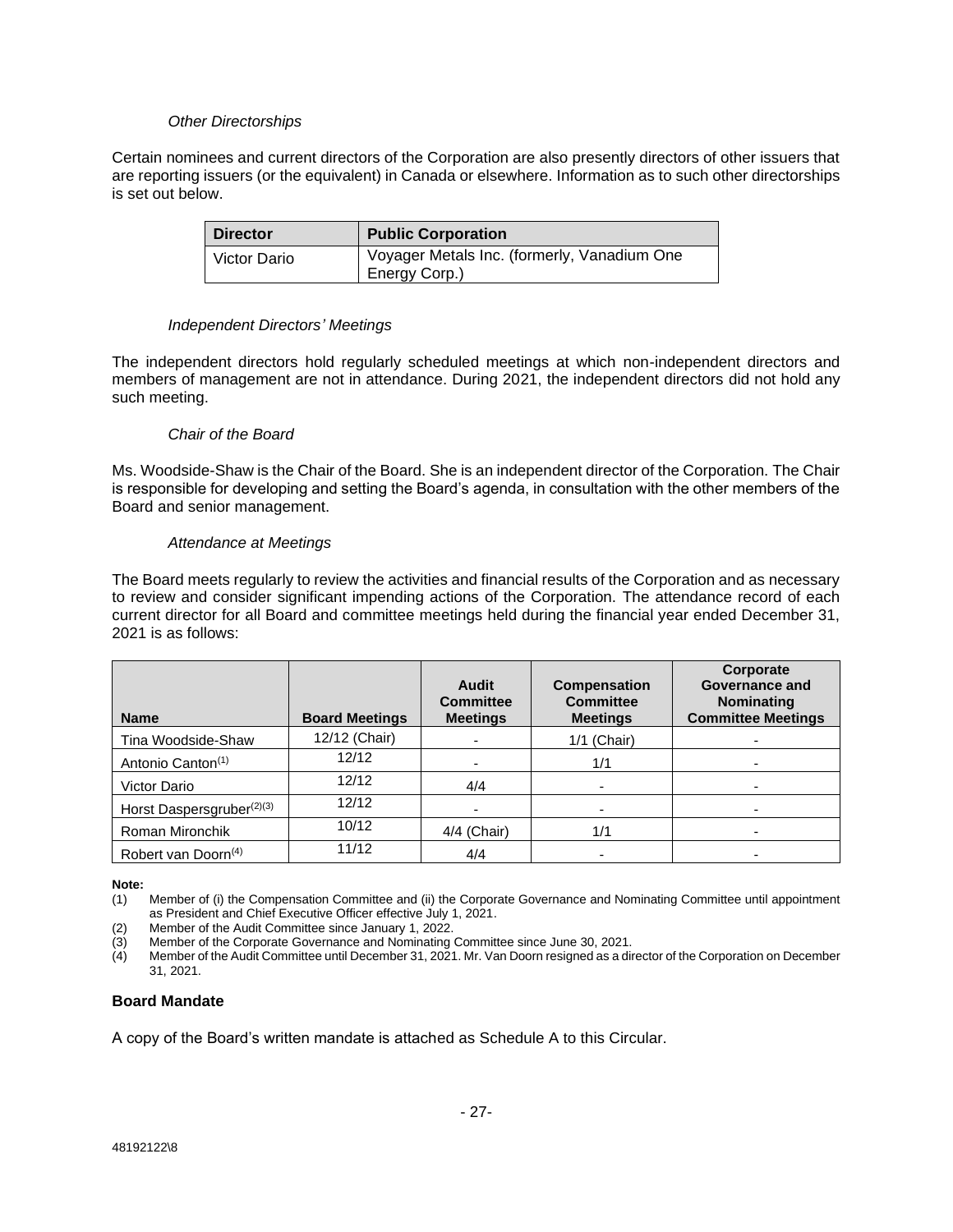## **Board Committees**

There are currently three committees of the Board: the Audit Committee, the Compensation Committee, and the Corporate Governance and Nominating Committee.

### *Audit Committee*

The Corporation has an Audit Committee which is currently composed of Messrs. Mironchik (Chair), Dario and Daspersgruber. All three members are "independent" and "financially literate" directors (as such terms are defined in NI 52-110. The Audit Committee is responsible for, among other things:

- reviewing the annual financial statements and the interim financial statements, MD&A and related news releases and recommending their approval by the full Board;
- reviewing the proposed audit plan and proposed audit fees;
- overseeing the performance of the external auditors and recommending the appointment and compensation of the Corporation's auditor;
- identifying the principal financial risks and reviewing related risk management policies;
- reviewing and approving, or recommending approval to the full Board, all related party transactions, other than transactions entered into in the ordinary course of business;
- reviewing complaints and concerns under the Corporation's Code of Business Conduct and Ethics (see "Ethical Business Conduct" below); and
- pre-approving all non-audit services to be provided to the Corporation or its subsidiary entities by the Corporation's auditors.

The Board has adopted a charter for the Audit Committee which sets out the mandate and purpose of the Audit Committee, as well as its duties and responsibilities. A copy of the Audit Committee Charter is set out in Schedule "A" to the Corporation's Annual Information Form which is available on SEDAR at [www.sedar.com,](http://www.sedar.com/) and also on the Corporation's website at [https://www.goldspringsresource.com/company/governance/.](https://www.goldspringsresource.com/company/governance/)

### *Compensation Committee*

The Corporation has a Compensation Committee which is composed of Ms. Woodside-Shaw (Chair) and Mr. Mironchik. All members are "independent" directors (as such term is defined in NI 58-101). The Compensation Committee is responsible for, among other things:

- reviewing the Corporation's overall compensation philosophy;
- reviewing and approving corporate goals and objectives relevant to the CEO's compensation (taking into account both short-term and long-term compensation goals), evaluating the CEO's performance in light of stated corporate goals and objectives and recommending to the Board the CEO's compensation level based on this evaluation;
- in consultation with the CEO, overseeing the evaluation of the Corporation's other senior officers and determining the compensation of senior officers other than the CEO;
- assisting the Board in fulfilling its obligation to identify the principal risks associated with the Corporation's compensation and human resources policies and practices, including in the design of compensation policies intended to meet the Corporation's compensation objectives;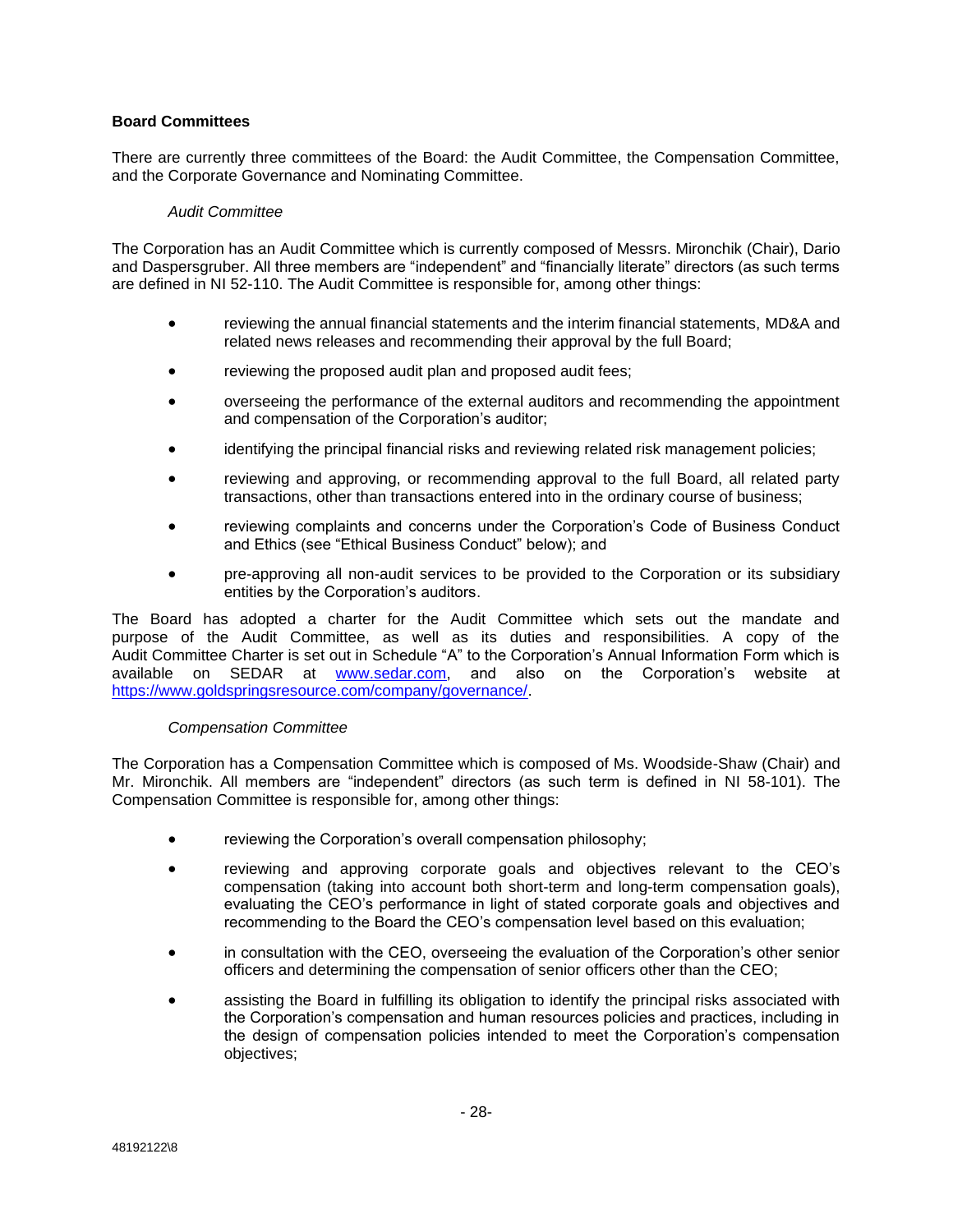- reviewing the adequacy, amount and form of compensation paid to each director (and considering whether such compensation realistically reflects the time commitment, responsibilities and risks of directors) and making recommendations to the Board thereon;
- making recommendations to the Board with respect to the adoption or amendment of incentive compensation plans; and
- making recommendations to the Board with respect to the adoption or amendment of equity-based compensation plans, including the designation of those who may participate in such plans and the issuance of incentive options in accordance with such plans.

The Board has adopted a charter for the Compensation Committee which sets out the mandate and purpose of the Compensation Committee, as well as its duties and responsibilities. A copy of the Compensation Committee Charter can be found on the Corporation's website at [https://www.goldspringsresource.com/company/governance/.](https://www.goldspringsresource.com/company/governance/)

# *Corporate Governance and Nominating Committee*

The Corporation has a Corporate Governance and Nominating Committee (the "**CG&N Committee**"), which is composed of Messrs. Dario (Chair) and Daspersgruber. All members are "independent" directors (as such term is defined in NI 58-101). The CG&N Committee is responsible for, among other things:

- identifying individuals qualified to become new Board members and recommending to the Board the new director nominees for the next annual meeting of shareholders;
- considering what the competencies and skills the Board, as a whole, should possess taking into account the tangible and intangible skills and qualities necessary for an effective Board given the Corporation's stage of development, operational and financial condition, and strategic outlook;
- considering the length of service of each director and the level of representation of women on the Board;
- assessing what competencies and skills each existing director possesses (including the personality and other qualities of each director);
- considering the appropriate size of the Board, with a view to facilitating effective decisionmaking;
- identifying and making recommendations to the Board as to the structure of the Board and the committees of the Board to be constituted from time to time and the structure of those committees; and
- conducting an annual review and assessment of the Board's performance and effectiveness, as well as the effectiveness and contribution of each Board committee and each individual director.

The Board has adopted a charter for the CG&N Committee which sets out the mandate and purpose of the CG&N Committee, as well as its duties and responsibilities. A copy of the Corporate Governance and Nominating Charter can be found on the Corporation's website at [https://www.goldspringsresource.com/company/governance/.](https://www.goldspringsresource.com/company/governance/)

### **Position Descriptions**

The Board has developed written position descriptions for the Chair, the Chief Executive Officer, the Chairs of the Board committees and individual directors. The CG&N Committee is responsible for, at least annually, reviewing and making recommendations to the Board regarding the position descriptions.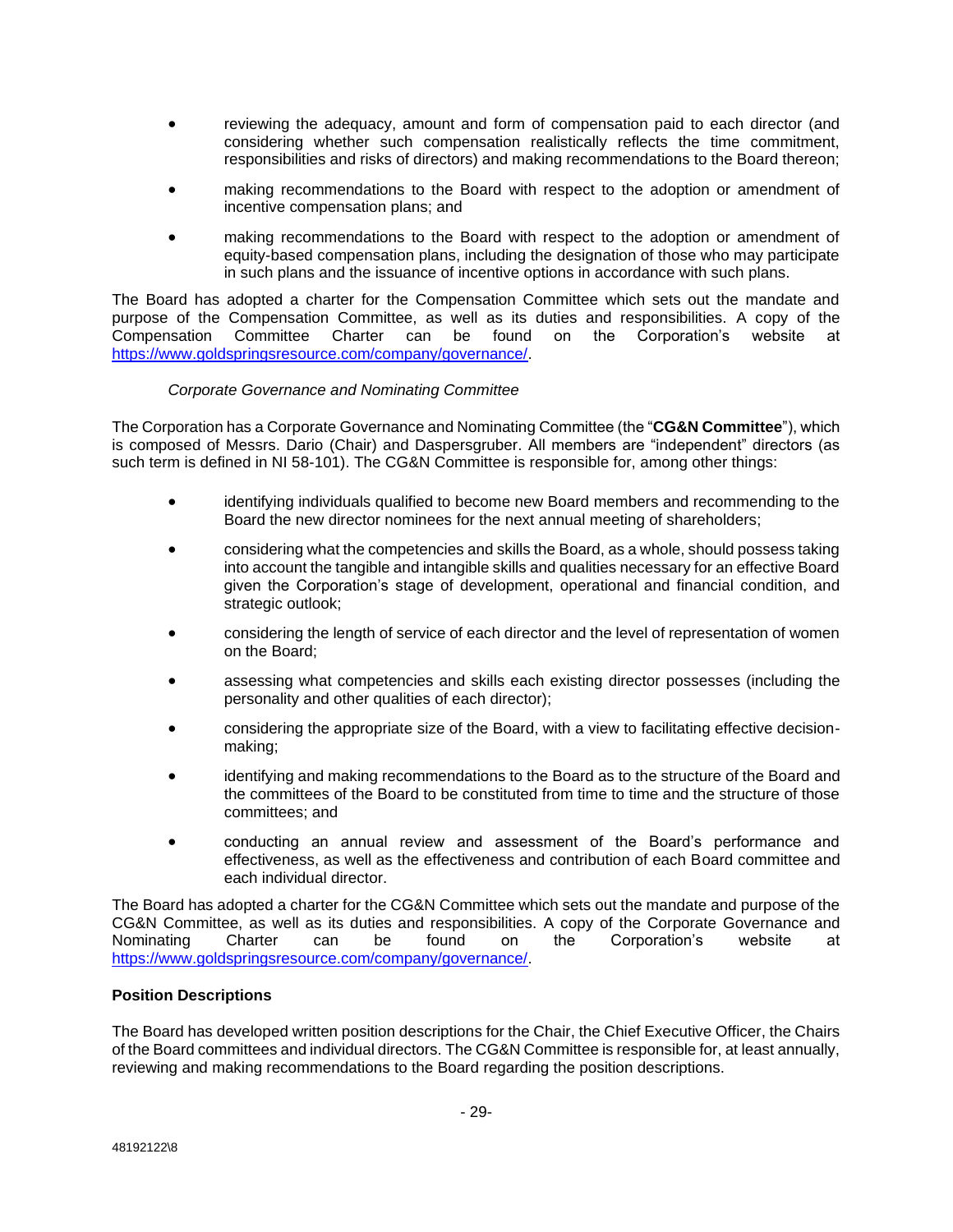# **Orientation and Continuing Education**

The CG&N Committee is responsible for reviewing and making recommendations to the Board regarding orientation to be provided to all new members of the Board to ensure that all new directors receive a comprehensive orientation enabling them to fully understand the role of the Board and its committees, as well as the contribution individual directors are expected to make, and the nature and operation of the Corporation's business.

To provide orientation to new directors regarding the role of the Board and its committees, new directors are provided with copies of relevant position descriptions, the Board mandate and the charters of the Board committees. To orient new directors on the nature and operation of the Corporation's business, new directors are provided with copies of the most recent public filings of the Corporation. New directors also meet with the President and CEO to review in detail the business of the Corporation.

The CG&N Committee is responsible for reviewing and making recommendations to the Board regarding continuing education opportunities to be provided to all directors, so individuals may maintain or enhance their skills and abilities as directors, as well as to ensure that their knowledge and understanding of the Corporation's business remains current. The Board has no current formal continuing education program. One of the Corporation's independent director, Ms. Woodside-Shaw, has conducted site visits to the Gold Springs property on the Nevada/Utah border. From time to time, the President and Chief Executive Officer meets with individual directors to update them on issues relating to the business, and, in between Board meetings, the Chief Executive Officer and the Chief Financial Officer also provide updates (in writing and verbally) to the directors regarding the Corporation's business and financial condition to ensure that the directors maintain the level of knowledge regarding the Corporation and its industry necessary for them to meet their obligations as directors.

Directors are individually responsible for updating their skills necessary to meet their obligations as directors. Several directors have either public company senior officer experience or extensive experience on other boards. One of the independent directors has graduated from formal director education programs, Ms. Woodside-Shaw being a Certified Director of the Institute of Corporate Directors.

# **Ethical Business Conduct**

The Board has adopted a written Code of Business Conduct and Ethics (the "**Code**") that applies to all directors, officers and employees of the Corporation and its subsidiaries. A copy of the Code is available under the Corporation's profile on SEDAR at [www.sedar.com](http://www.sedar.com/) and also on the Corporation's website at [https://www.goldspringsresource.com/company/governance/.](https://www.goldspringsresource.com/company/governance/) The CG&N Committee is responsible for monitoring compliance with the Code. A waiver of the Code will be granted only in exceptional circumstances and by the full Board only. The Code requires all Corporation personnel to promptly report any problems or concerns and any actual or potential violations of the Code pursuant to the Corporation's whistleblower policy. Concerns or complaints can be reported on an anonymous basis. To ensure that directors exercise independent judgment in considering transactions and agreements in respect of which a director or executive officer has a material interest, the Code requires directors and executive officers who have a material interest in any transaction that the Corporation proposes to enter into, to disclose such interest to the Board and comply with the applicable laws, rules and policies which govern conflicts of interest in connection with such transaction or agreement.

# **Nomination of Directors**

The Board is responsible for nominating directors on the recommendations of the CG&N Committee. The CG&N Committee is composed entirely of independent directors. The responsibilities, powers and operation of the CG&N Committee with respect to nomination matters are summarized above under "Corporate Governance and Nominating Committee".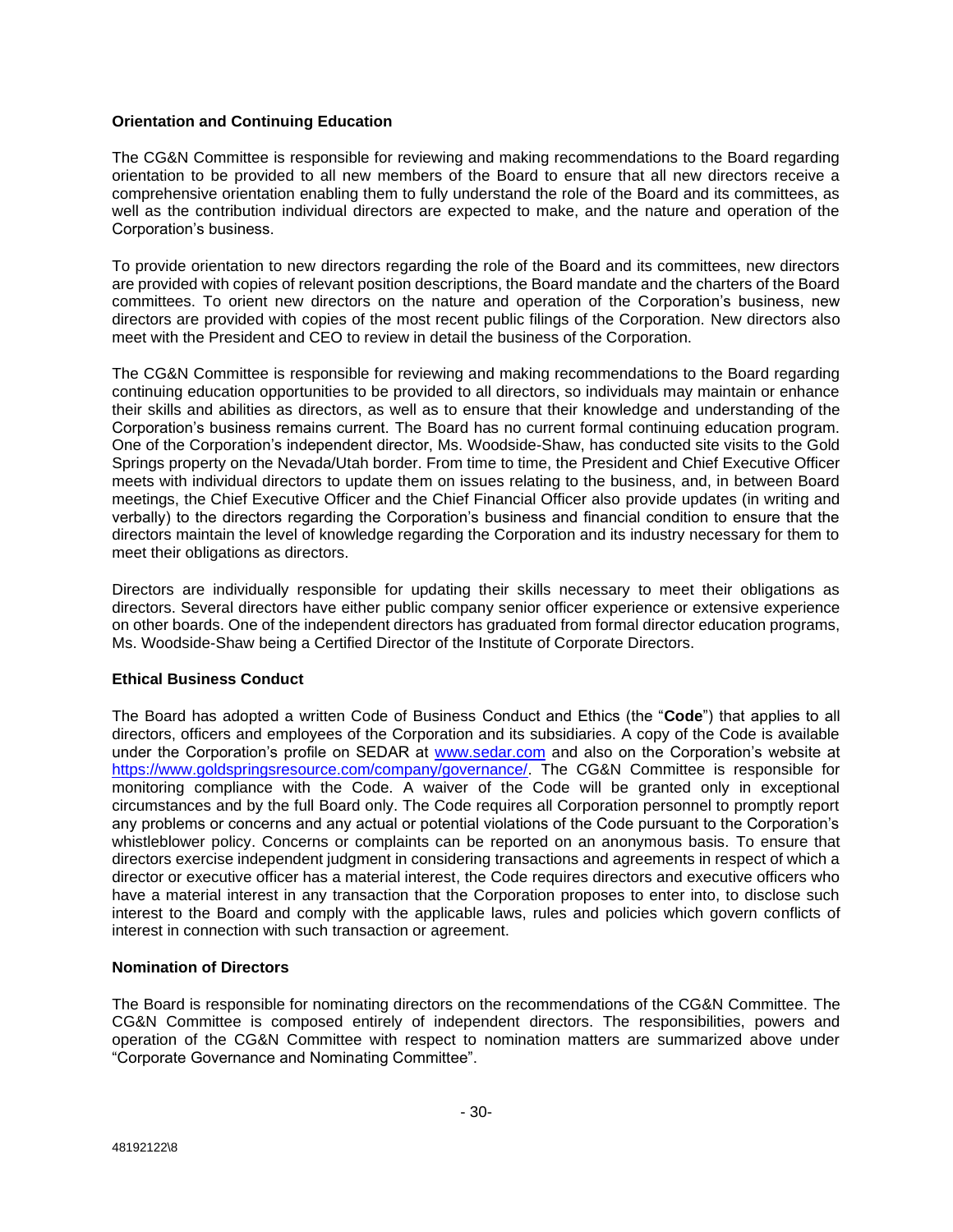## **Compensation**

The Board determines the compensation of the Corporation's directors and the Chief Executive Officer based on the recommendations of the Compensation Committee. The Compensation Committee, in consultation with the Chief Executive Officer, determines the compensation of the Corporation's other senior officers. The Compensation Committee is composed entirely of independent directors. The responsibilities, powers and operation of the Compensation Committee with respect to compensation matters are summarized above under "Compensation Committee".

### **Board Assessment**

The CG&N Committee is responsible for conducting an annual review and assessment of the Board's performance and effectiveness, as well as the effectiveness and contribution of each Board committee and each individual director. Such an assessment considers: (i) in the case of the Board or a Board committee, compliance with its respective mandate or charter; and (ii) in the case of an individual director, the applicable position description(s), as well as the competencies and skills each individual director is expected to bring to the Board.

The current annual review and assessment process includes the completion of annual assessment questionnaires assessing the performance of the Board, the Chair and the director's own performance as a director, and the performance of the Chair of any Board committees on which the director serves. The CG&N Committee reviews the assessment of the Board as a whole and considers the appropriate size of the Board with a view to facilitating effective decision-making and striking the appropriate balance between independent and non-independent directors, taking into account securities law and proxy advisory firm requirements for independence. The Chair of the CG&N Committee meets with the Chair to provide feedback on the annual assessment of the Board as a whole and the Chair, and the Chair reports to the Board the results of the annual assessment of the Board as a whole. The Chair also meets with each individual director and provides feedback on individual's performance as a director, committee member and committee Chair, if applicable.

### **Director Term Limits and Other Mechanisms of Board Renewal**

The Corporation has not adopted term limits for the directors or other formal mechanisms of Board renewal as term limits could restrict the Corporation's ability to benefit from the contributions of otherwise qualified, experienced directors. As noted above, the CG&N Committee is responsible for assessments of the Board and director nominees and considers the potential contributions of new directors. In six of the last nine years, the list of management nominees for the election of directors at the annual shareholder meeting of the Corporation has included at least one new director who was not elected to the Board at the previous annual shareholder meeting.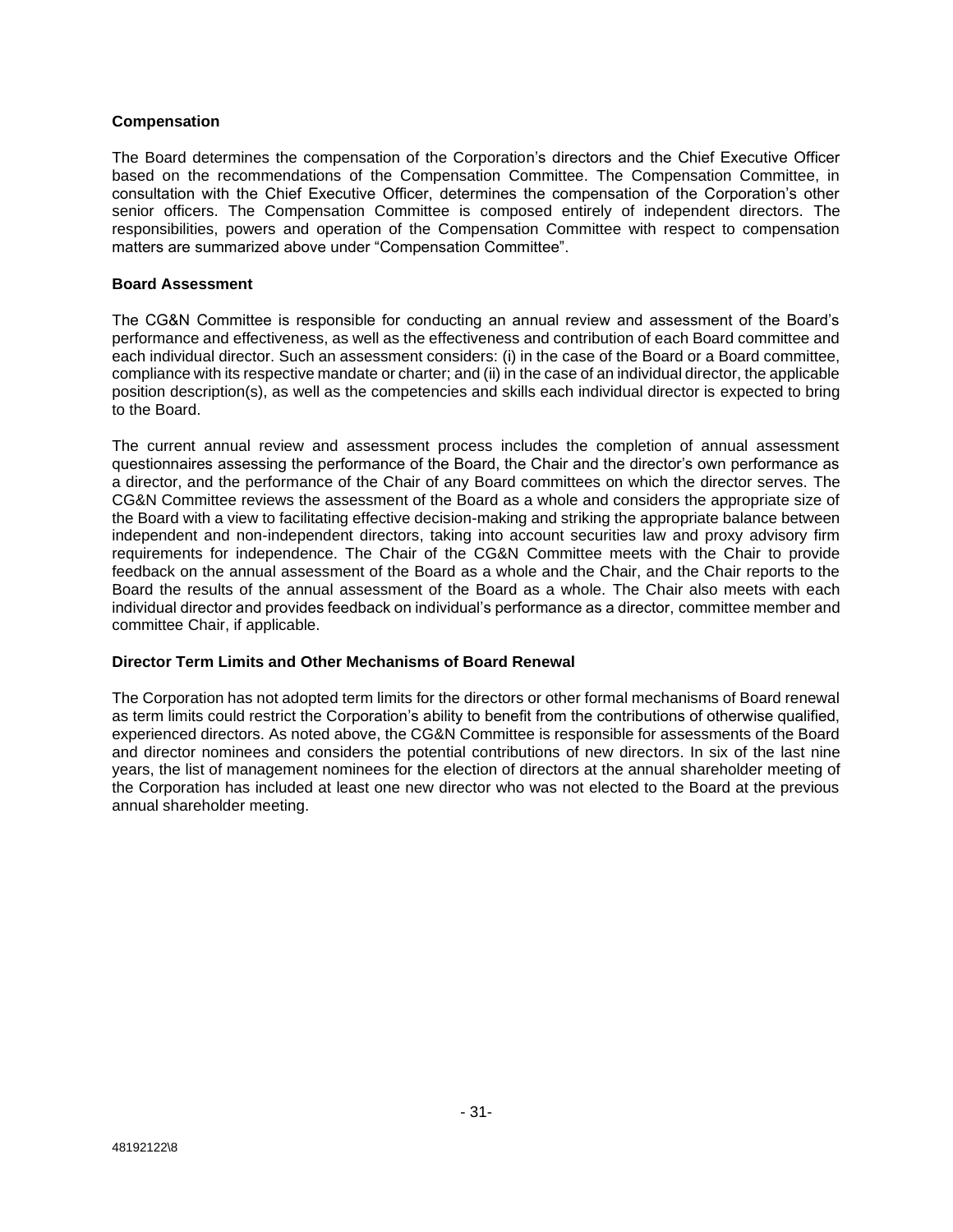# **Representation of Women on the Board and in Executive Officer Positions**

The Corporation has not adopted a written policy relating specifically to the identification and nomination of women directors as the Corporation's written director nomination procedure takes into account a broader range of relevant considerations. The Corporation does consider the level of representation of women on the Board in identifying and nominating candidates for election or re-election to the Board, however gender is only one factor in the consideration of the competencies and skills the Board, as a whole, should possess taking into account the tangible and intangible skills and qualities necessary for an effective Board given the Corporation's stage of development, operational and financial condition, and strategic outlook. Other factors include the qualities of the proposed nominee such as integrity, business judgment, independence, business or professional expertise, residency and familiarity with nature of business and geographic regions relevant to the Corporation's strategic priorities. At this time the Corporation has not adopted a target regarding the number or percentage of women on the Board. Currently, the Corporation has one woman on the Board, representing 20% of the number of directors of the Corporation.

The Corporation has not considered the level of representation of women in executive officer positions when making the limited number of executive officer appointments. One of the Corporation's four executive officers are long standing employees of the Corporation or its predecessors, and the Corporation's Chief Executive Officer and Chief Financial Officer were appointed with consideration of their unique experience relevant to the Corporation's strategic priorities. One of the Corporation's former executive officers was a woman. In the future, the Corporation may consider the level of representation of additional women in executive officer positions when making executive officer appointments, however the Corporation has not adopted a target regarding the number or percentage of women in executive officer positions given the infrequency of such appointments and need to consider all qualifications of potential appointees in selecting the best candidate for the position. The Corporation currently has no executive officer who is a woman, representing 0% of the Corporation's executive officers.

# **SHAREHOLDER PROPOSALS FOR NEXT MEETING**

The *Business Corporations Act* (British Columbia), which governs the Corporation, provides that shareholder proposals must be received at the registered office of the Corporation at least three months before the anniversary date of the Meeting to be considered for inclusion in the proxy statement and the form of proxy for the 2023 annual general meeting of shareholders.

### **ADDITIONAL INFORMATION**

Additional information relating to the Corporation is available on SEDAR at [www.sedar.com.](http://www.sedar.com/) Financial information is provided in the Corporation's comparative financial statements and management's discussion and analysis ("**MD&A**") for the year ended December 31, 2021.

In addition, copies of the Corporation's audited financial statements and MD&A may be obtained upon request to the Chief Financial Officer of the Corporation. The Corporation may require the payment of a reasonable charge if the request is made by a person who is not a shareholder of the Corporation.

The Corporation's investor relations group responds to inquiries from shareholders and other interested parties.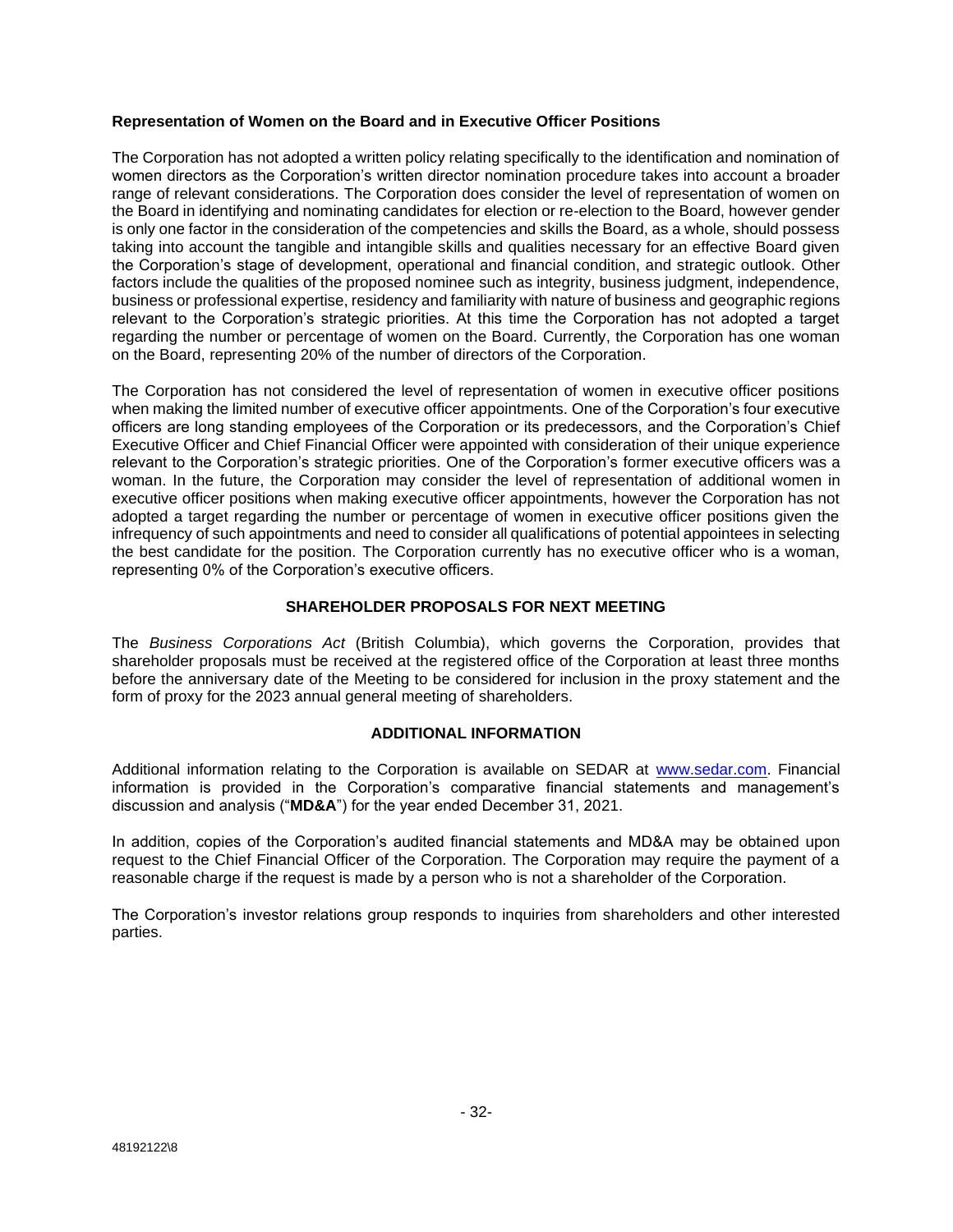# **DIRECTORS' APPROVAL**

The directors of the Corporation have approved the contents and the sending of this Circular.

# **BY ORDER OF THE BOARD**

"*Antonio Canton*"

Vancouver, British Columbia Antonio Canton

April 29, 2022 **President and Chief Executive Officer**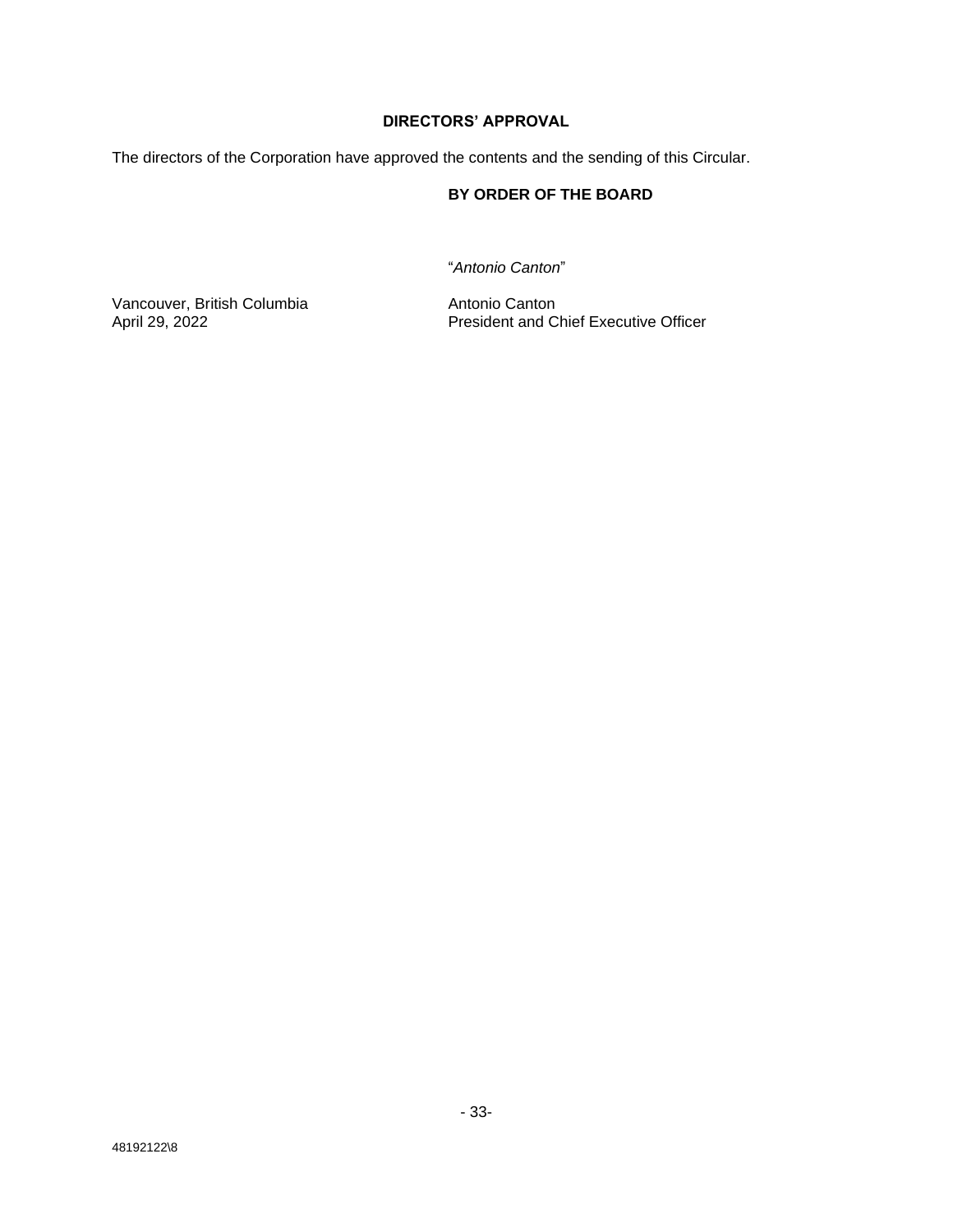# **SCHEDULE A**

# **BOARD OF DIRECTORS MANDATE**

### I. Mandate

The board of directors (the "**Board**") of Gold Springs Resource Corp. (the "**Company**") is responsible for the stewardship of the Company and discharges such responsibility by supervising the management of the business and affairs of the Company, with a view to preserving and enhancing shareholder value.

II. Expectations and Responsibilities of Directors

The Board expects that each director will, among other things:

- (a) act honestly, in good faith with a view to the best interests of the Company;
- (b) exercise the care, diligence and skill that a reasonably prudent person would exercise in comparable circumstances;
- (c) commit the time and energy necessary to properly carry out his or her duties;
- (d) attend all Board and committee meetings, as applicable; and
- (e) review in advance all meeting materials and otherwise adequately prepare for all Board and committee meetings, as applicable.

The Board expects that the chief executive officer ("**CEO**") and the other executive officers of the Company will conduct themselves with integrity and that the CEO and other executive officers will create a culture of integrity throughout the Company.

### III. Authority

The Board is responsible for implementing a system which enables an individual director, the Board or a committee to engage an external advisor at the expense of the Company in appropriate circumstances. Unless otherwise specified in a committee charter, the engagement of the external advisor shall be subject to the approval of the Board.

The Board has the authority to delegate to individual members or committees of the Board where appropriate.

The Board shall have complete access to appropriate Company personnel in order to secure all information necessary to fulfill its duties.

IV. Composition

To the extent feasible, the Board shall be composed of a majority of "independent" directors as such term is defined under applicable securities legislation.

The Board shall appoint one director to act as a Chair of the Board. Where the Chair is not independent, an independent director may be appointed as "lead director", to act as the effective leader of the Board and ensure that the Board's agenda will enable it to successfully carry out its duties. If in any year the Board does not appoint a Chair or lead director, if applicable, the incumbent Chair and lead director, if applicable, will continue in office until a successor is appointed. If the Chair or lead director, if applicable, is absent from any meeting, the Board shall select one of the other directors present to preside at that meeting.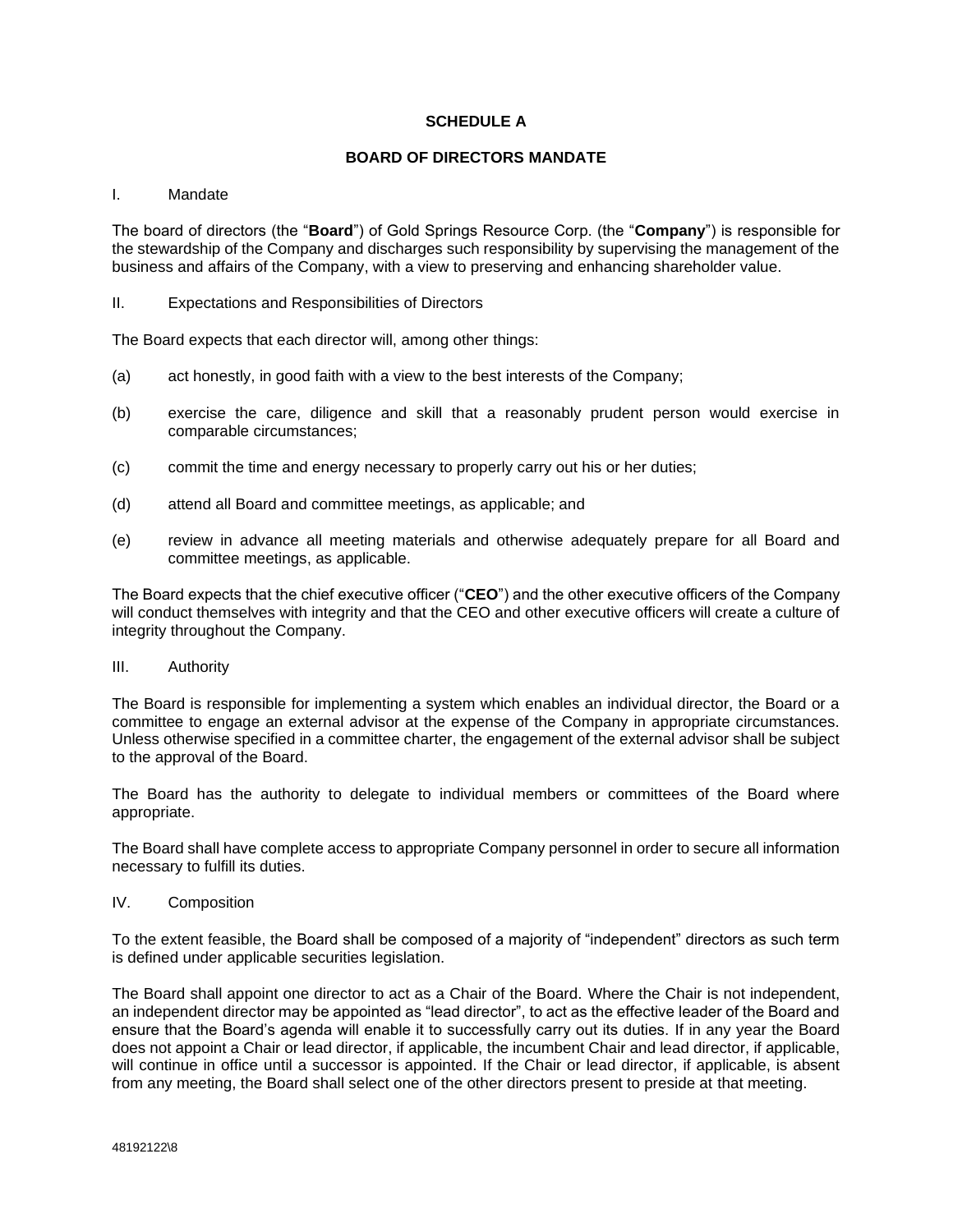## V. Meetings

The Board shall meet at least five times per year, including at least once in each quarter to carry out its responsibilities under this Mandate, including a review of the business operations and financial results of the Company, and as many additional times as the Board deems necessary to carry out its duties. The Chair or lead director, if applicable, shall develop and set the Board's agenda, in consultation with other members of the Board and senior management.

Notice of the time and place of every meeting shall be given in writing to each director, at least 72 hours (excluding holidays) prior to the time fixed for such meeting.

A majority of the Board shall constitute a quorum. No business may be transacted by the Board except at a meeting of its members at which a quorum of the Board is present in person or by means of such telephonic, electronic or other communications facilities as permit all persons participating in the meeting to communicate with each other simultaneously and instantaneously.

The Board may invite such officers and employees of the Company and advisors as it sees fit from time to time to attend meetings of the Board.

The Board shall meet without management present whenever the Board deems it appropriate.

The Board shall appoint a Secretary who need not be a director or officer of the Company. Minutes of the meetings of the Board shall be recorded and maintained by the Secretary and shall be subsequently presented to the Board for review and approval.

VI. Board and Mandate Review

The Board shall conduct an annual review and assessment of its performance and effectiveness, as well as the effectiveness and contribution of each Board committee and each individual director, in such manner as it deems appropriate. Such an assessment will consider: (i) in the case of the Board or a Board committee, compliance with its respective mandate or charter; and (ii) in the case of an individual director, the applicable position description(s), as well as the competencies and skills each individual director is expected to bring to the Board.

The Board shall also review and assess the adequacy of this mandate on an annual basis, taking into account all legislative and regulatory requirements applicable to the Board, as well as any guidelines recommended by securities regulatory authorities or the Toronto Stock Exchange.

### VII. Duties and Responsibilities

The Board is responsible for:

- (a) designating the offices of the Company, appointing such officers, specifying their duties and delegating to them the power to manage the day-to-day business and affairs of the Company;
- (b) in consultation with the Compensation Committee, reviewing the officers' performance and effectiveness;
- (c) in consultation with the Compensation Committee, determining the compensation of the CEO;
- (d) acting in a supervisory role, such that any duties and powers not delegated to the officers of the Company remain with the Board and its committees;
- (e) to the extent feasible, satisfying itself as to the integrity of the CEO and other senior officers and that the CEO and other senior officers create a culture of integrity throughout the Company;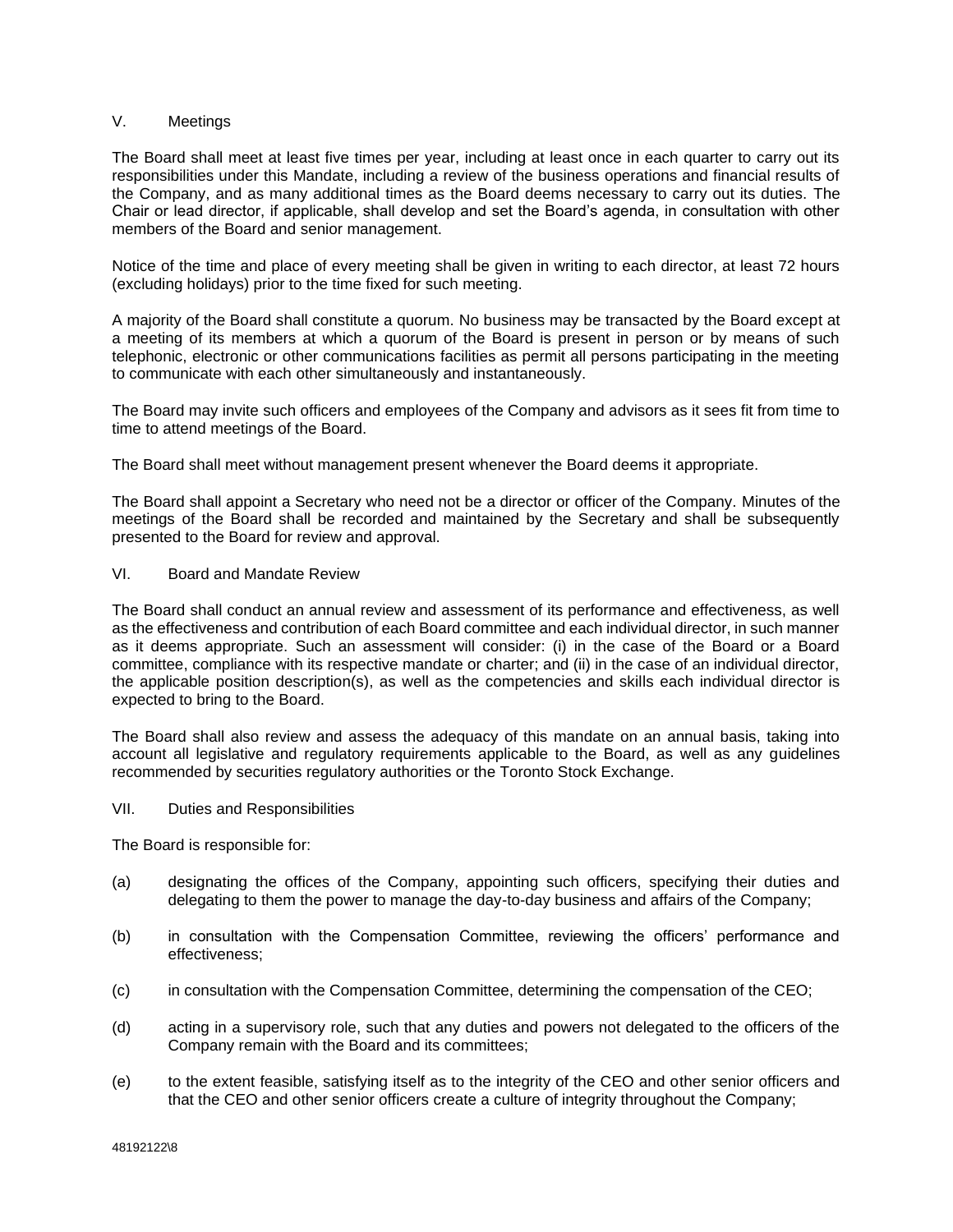- (f) adopting and approving a strategic planning process and approving, on at least an annual basis, a strategic plan which takes into account, among other things, the opportunities and risks of the Company business;
- (g) identifying the principal risks of the Company's business, and ensuring the implementation of appropriate systems to manage these risks;
- (h) supervising and assessing the performance and effectiveness of management of the Company on an ongoing basis;
- (i) succession planning (including appointing, training and monitoring senior management);
- (j) adopting a corporate disclosure policy that ensures that the Company communicates effectively with its shareholders, other stakeholders and the public in general;
- (k) with the assistance of the Audit Committee, ensuring the integrity of the Company's internal control and management information systems;
- (l) developing the Company's approach to corporate governance, including developing a set of corporate governance principles and guidelines that are specifically applicable to the Company;
- (m) establishing procedures to ensure that the Company, through management, provides timely information to current and potential security holders and responds to their inquiries;
- (n) developing clear positions descriptions for directors, including the Chair and each Board committee chair;
- (o) in conjunction with the CEO, developing a clear position description for the CEO, which includes delineating management's responsibilities and developing or approving the corporate goals and objectives the CEO is responsible for meeting;
- (p) assisting and guiding management in the development of environmental policies and ensuring their compliance with them; and
- (q) assisting and guiding management in the development of health and safety policies and ensuring compliance with them.
- VIII. Committees of the Board

To assist it in discharging its responsibilities, the Board has established three standing committees of the Board: the Audit Committee, the Compensation Committee and the Corporate Governance and Nominating Committee. The Audit Committee shall be comprised entirely of "independent" directors (as such term is defined in National Instrument 52-110 – *Audit Committees*. The Board may establish other standing committees from time to time.

Each committee shall have a written charter that clearly establishes the committee's purpose, responsibilities, member qualifications, member appointment and removal, structure and operations (including any authority to delegate to individual members and subcommittees), and manner of reporting to the Board. Each charter shall be reviewed by the Board (or a committee thereof) on at least an annual basis.

The Board is responsible for appointing directors to each of its committees in accordance with the charter for each committee.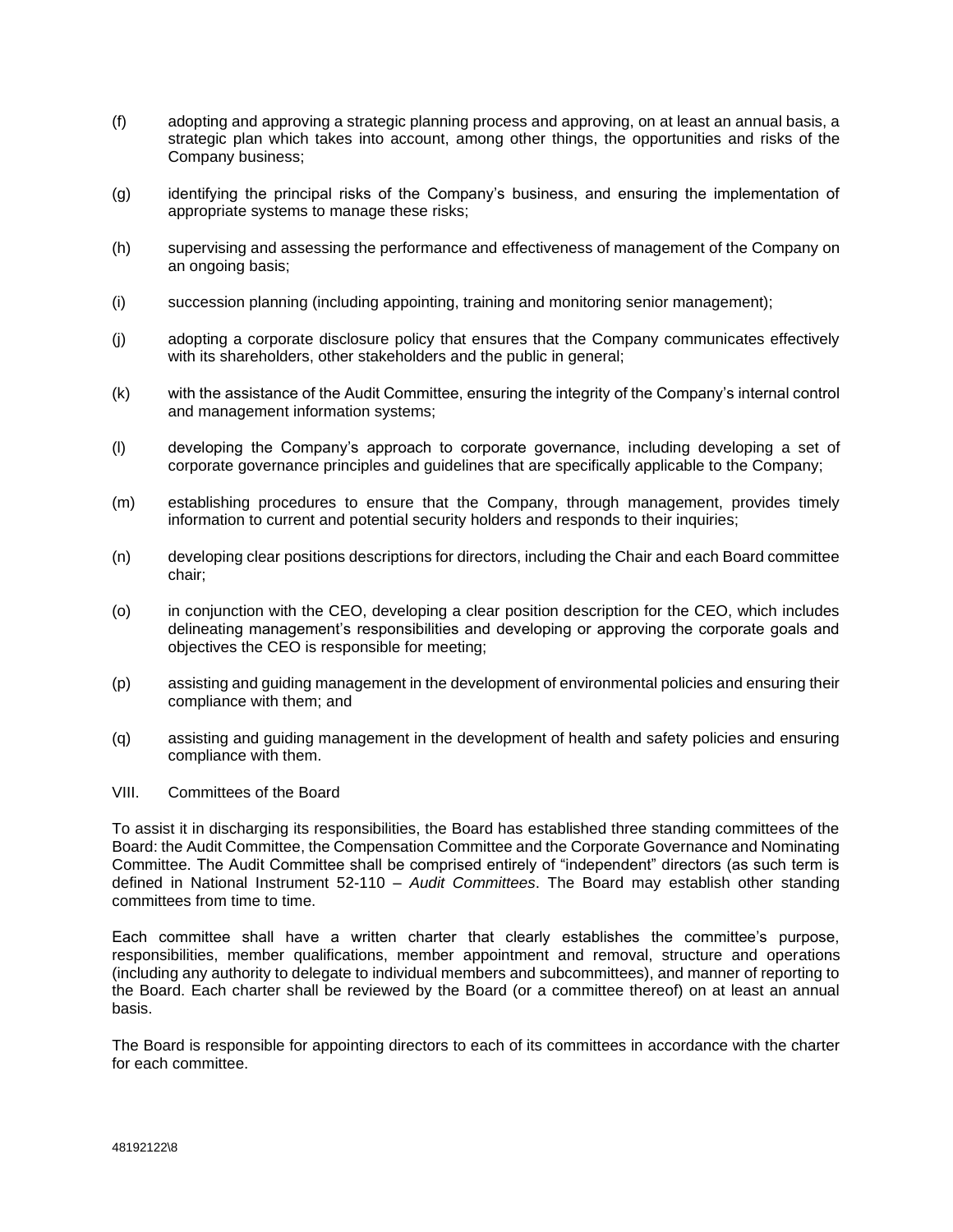### IX. Nomination of Directors

The Board is responsible for nominating or appointing individuals as directors. Prior to nominating or appointing individuals as directors, the Board shall consider the recommendations of the Corporate Governance and Nominating Committee and shall consider:

- (a) what competencies and skills the Board, as a whole, should possess taking into account the tangible and intangible skills and qualities necessary for an effective Board given the Company's stage of development, operational and financial condition, and strategic outlook;
- (b) what competencies and skills each existing director possesses (including the personality and other qualities of each director);
- (c) the length of service of each director;
- (d) the level of representation of women on the Board;
- (e) the qualifications of candidates suggested by members of the Board, shareholders, management and others and assess what competencies and skills each new nominee will bring to the boardroom; and
- (f) the appropriate size of the Board, with a view to facilitating effective decision-making.
- X. Orientation and Continuing Education

The Board is responsible for ensuring that all new directors receive a comprehensive orientation enabling them to fully understand the role of the Board and its committees, as well as the contribution individual directors are expected to make, and the nature and operation of the Company's business.

The Board shall provide continuing education opportunities for all directors, so individuals may maintain or enhance their skills and abilities as directors, as well as to ensure that their knowledge and understanding of the Company's business remains current.

XI. Code of Business Conduct and Ethics

The Board is responsible for adopting and maintaining a written code of business conduct and ethics (the "**Code**") applicable to all directors, officers and employees of the Company and its subsidiaries. The Code shall constitute written standards that are reasonably designed to promote integrity and deter wrongdoing and shall address the following issues:

- (a) conflicts of interest, including transactions and agreements in respect of which a director or executive officer has a material interest;
- (b) protection and proper use of corporate assets and opportunities;
- (c) confidentiality of corporate information;
- (d) fair dealing with the Company's security holders, suppliers, competitors and employees;
- (e) compliance with laws, rules and regulations; and
- (f) reporting of any illegal or unethical behaviour.

The Board is responsible for monitoring compliance with the Code. Any waivers from the Code shall be granted by the Board only.